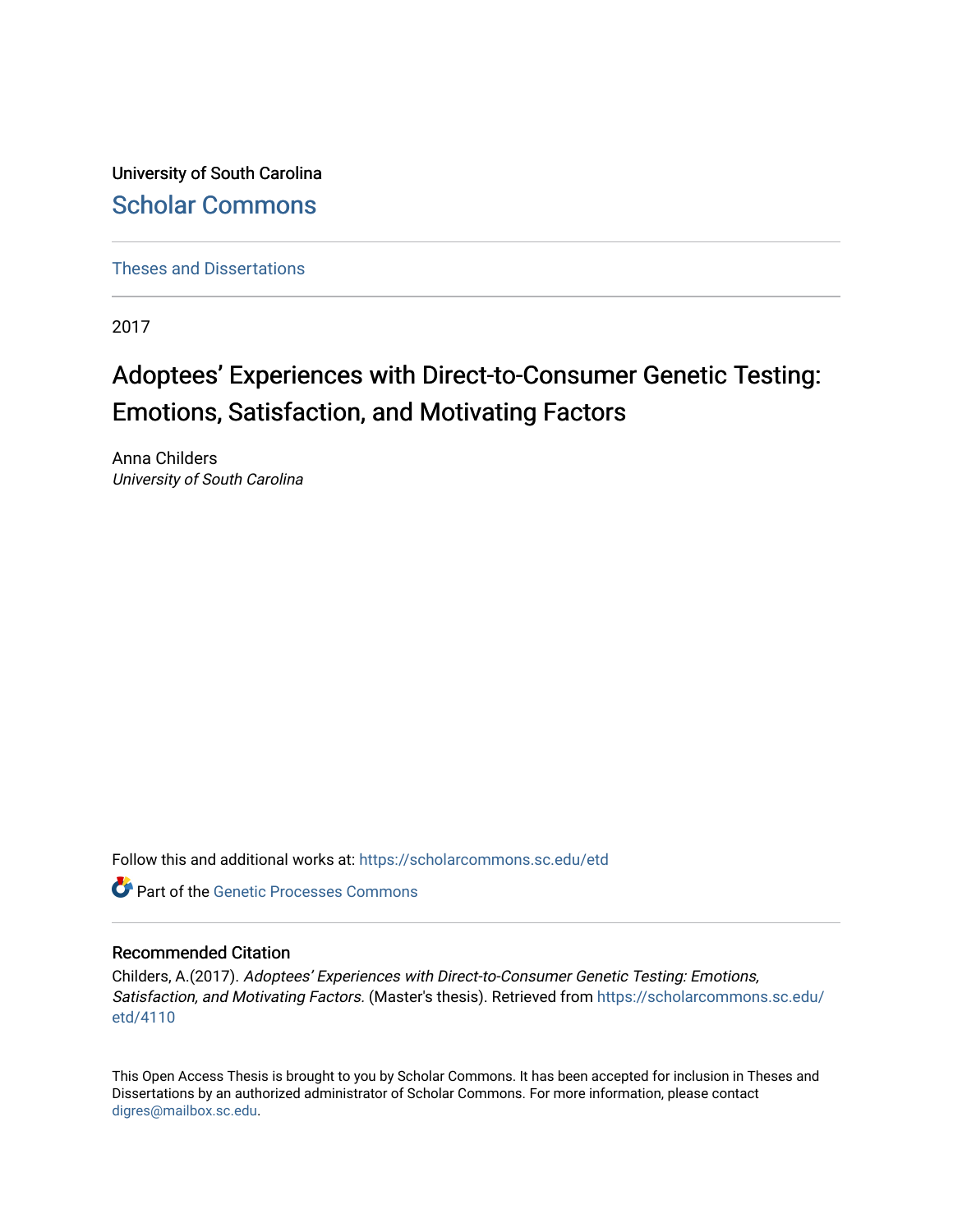## Adoptees' Experiences with Direct-to-Consumer Genetic Testing: Emotions, Satisfaction, and Motivating Factors

by

Anna Childers

Bachelor of Science Wofford College, 2013

Submitted in Partial Fulfillment of the Requirements

For the Degree of Master of Science in

Genetic Counseling

School of Medicine

University of South Carolina

2017

Accepted by:

Whitney Dobek, Director of Thesis

Brianne Kirkpatrick, Reader

D. Alexis Carere, Reader

Cheryl L. Addy, Vice Provost and Dean of the Graduate School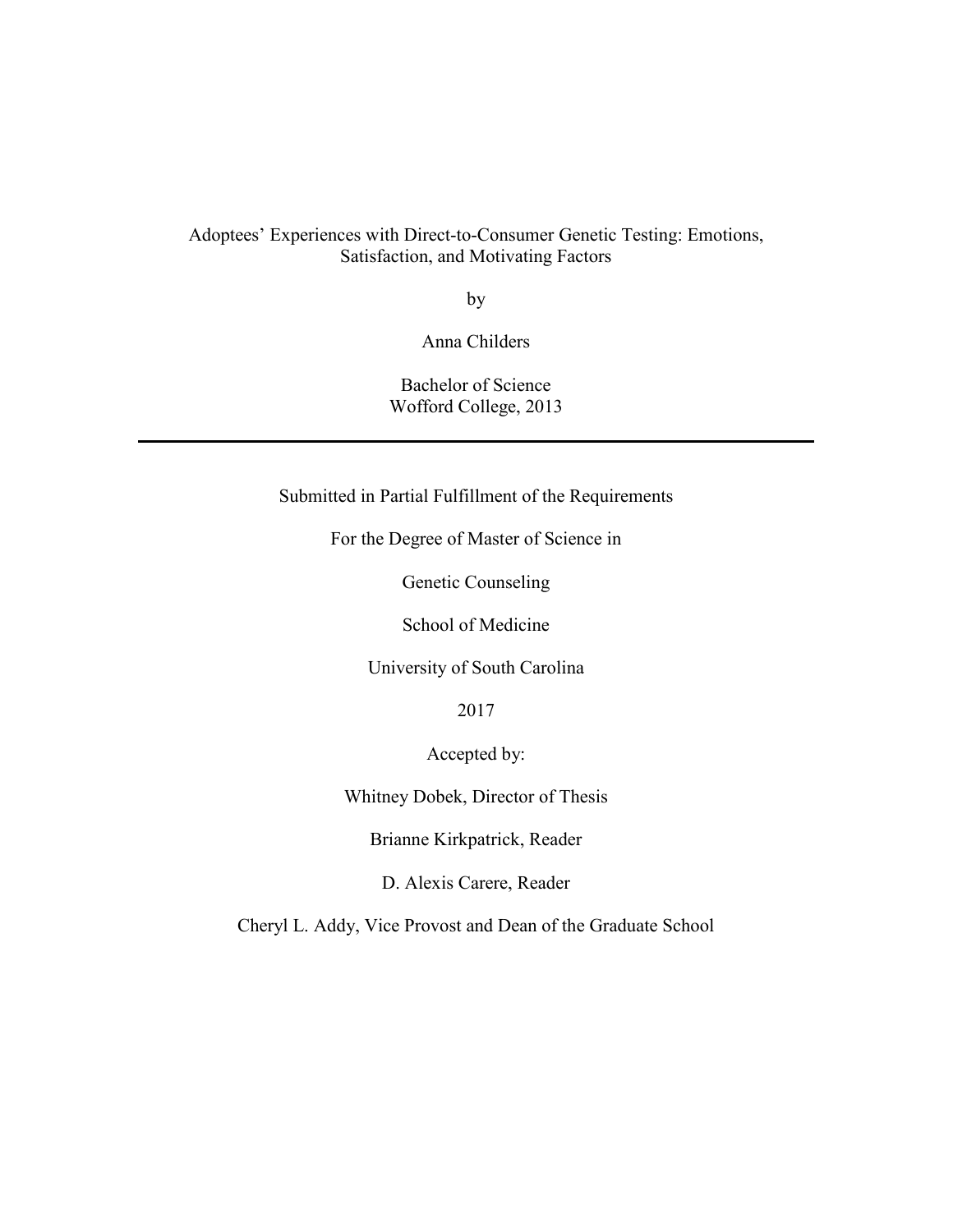© Copyright by Anna Childers, 2017 All Rights Reserved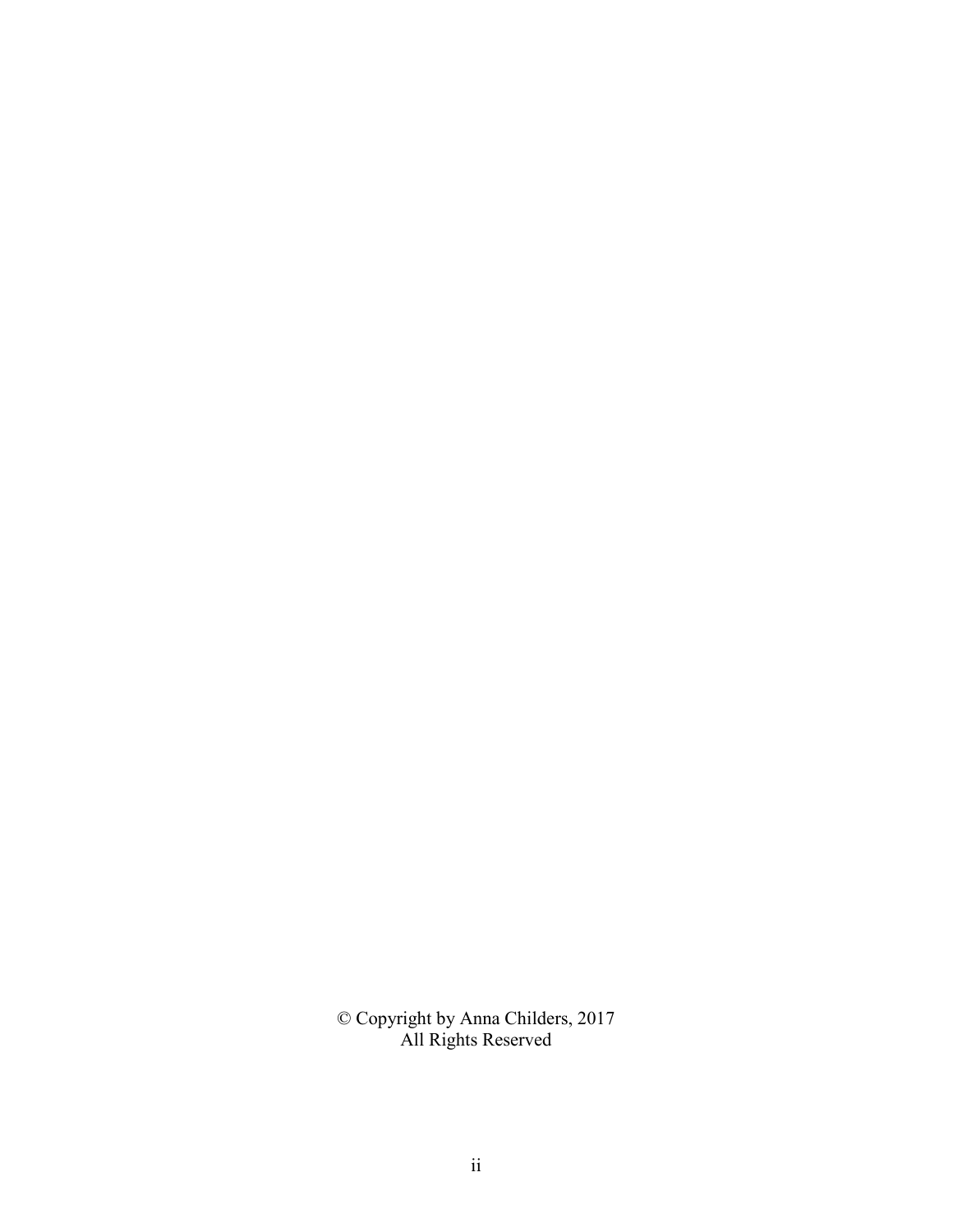### **Dedication**

 I would like to dedicate this to my family and friends, who have been there for me throughout this process. They have been a constant source of support and guidance, not only while writing my thesis but throughout all of my triumphs and and many failures, and for this, I cannot thank them enough.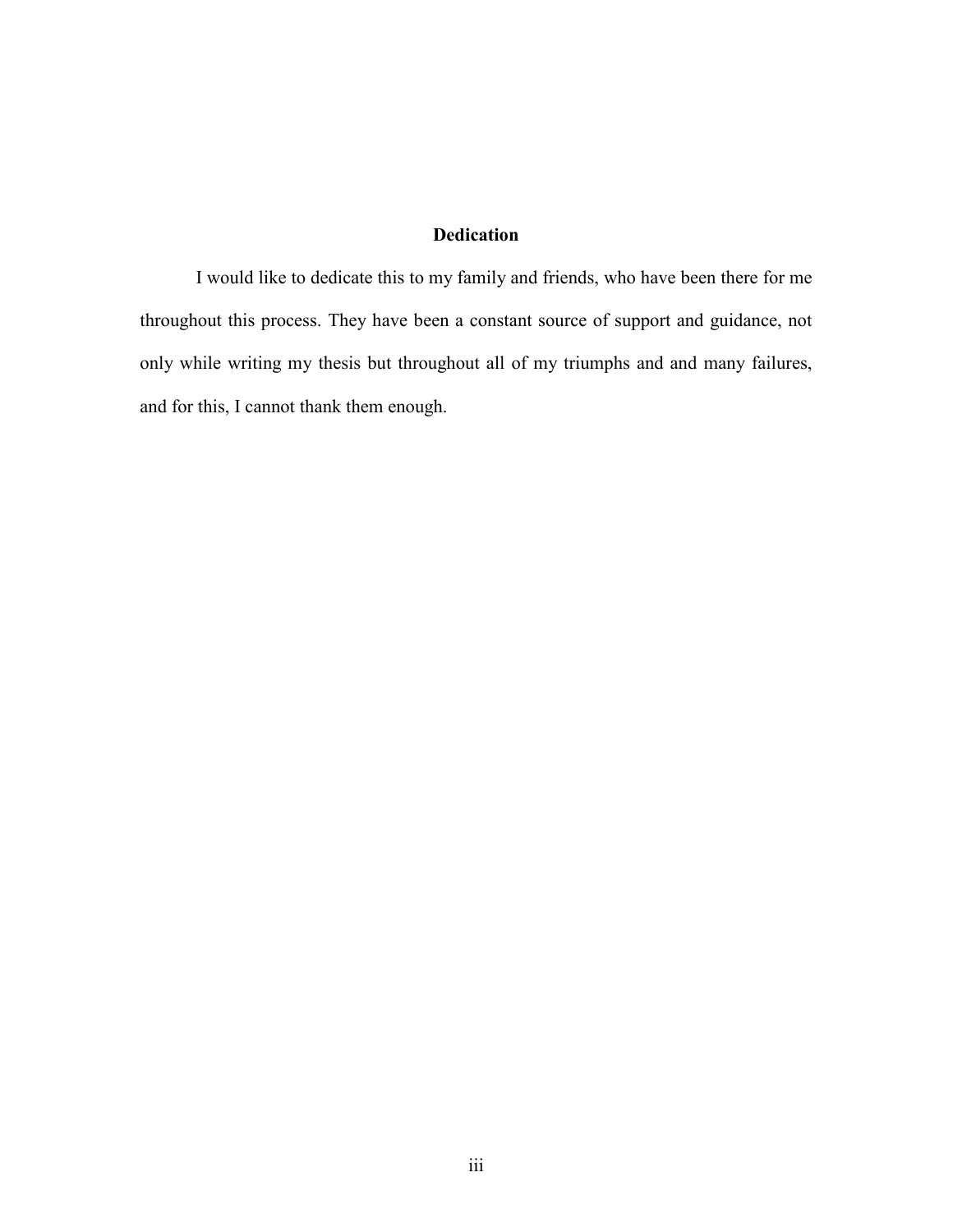#### **Acknowledgements**

 I would like to begin by thanking my committee members: Whitney Dobek, Brianne Kirkpatrick, and Alexis Carere. They have been a continuous source of insight, great advice, and encouragement throughout this process. They have offered guidance and support and have willingly and graciously contributed their time and effort. For that, I am extremely grateful! I would also like to thank my thesis director, Crystal Hill-Chapman who always made herself available when needed. She was a constant sounding board for ideas. a valuable source of knowledge, and someone to rely on throughout this past year. I would also like to thank the staff and faculty at USC who were always willing to discuss ideas and offer support and advice. Finally, I would like to thank my classmates for taking on this challenge with me. It has been an amazing learning experience and life experience sitting by your side for the past two years, and I cannot thank you enough for the support that you provided! Ten out of ten-would do it again!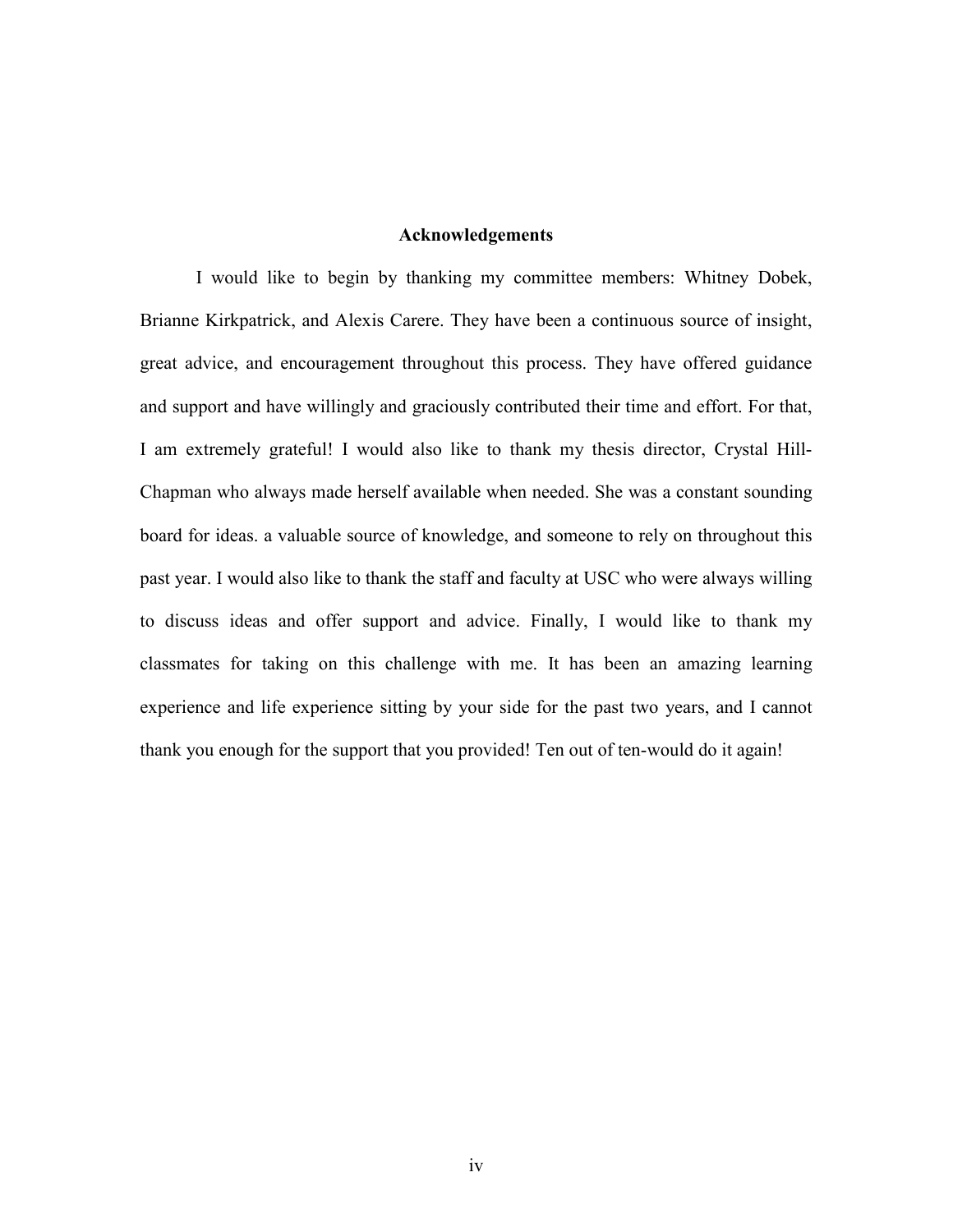#### **Abstract**

Public awareness of the role of genetics in disease continues to expand along with the use of direct-to-consumer genetic testing (DTC-GT). One subset of customers taking advantage of the growing DTC-GT market is adoptees. Prior research has shown that adoptees appear to be more motivated than non-adoptees to learn about their genetic disease risk but have similar responses to health-related information acquired through DTC-GT. In this exploratory qualitative study, fourteen adoptees were asked about their motivations for pursuing DTC-GT; satisfaction with results; emotions throughout the process; and interest in meeting with a genetic counselor. Motivations for pursuing DTC-GT fell into three categories: 1) identity-seeking, 2) a desire for health information, and 3) general curiosity. Adoptees reported a variety of emotional responses to DTC-GT but had more profound emotional reactions to ancestral information, related to both ethnicity and biological familial connections. Finally, the majority of adoptees found value in meeting with a genetic counselor, either for themselves or for their family given certain circumstances. This study highlights adoptees' experiences in their pursuit of genetic information. By understanding this population's journey with DTC-GT, genetic counselors and genetics professionals can be better equipped to address the concerns and emotions of this population that is receptive to the idea of genetic counseling.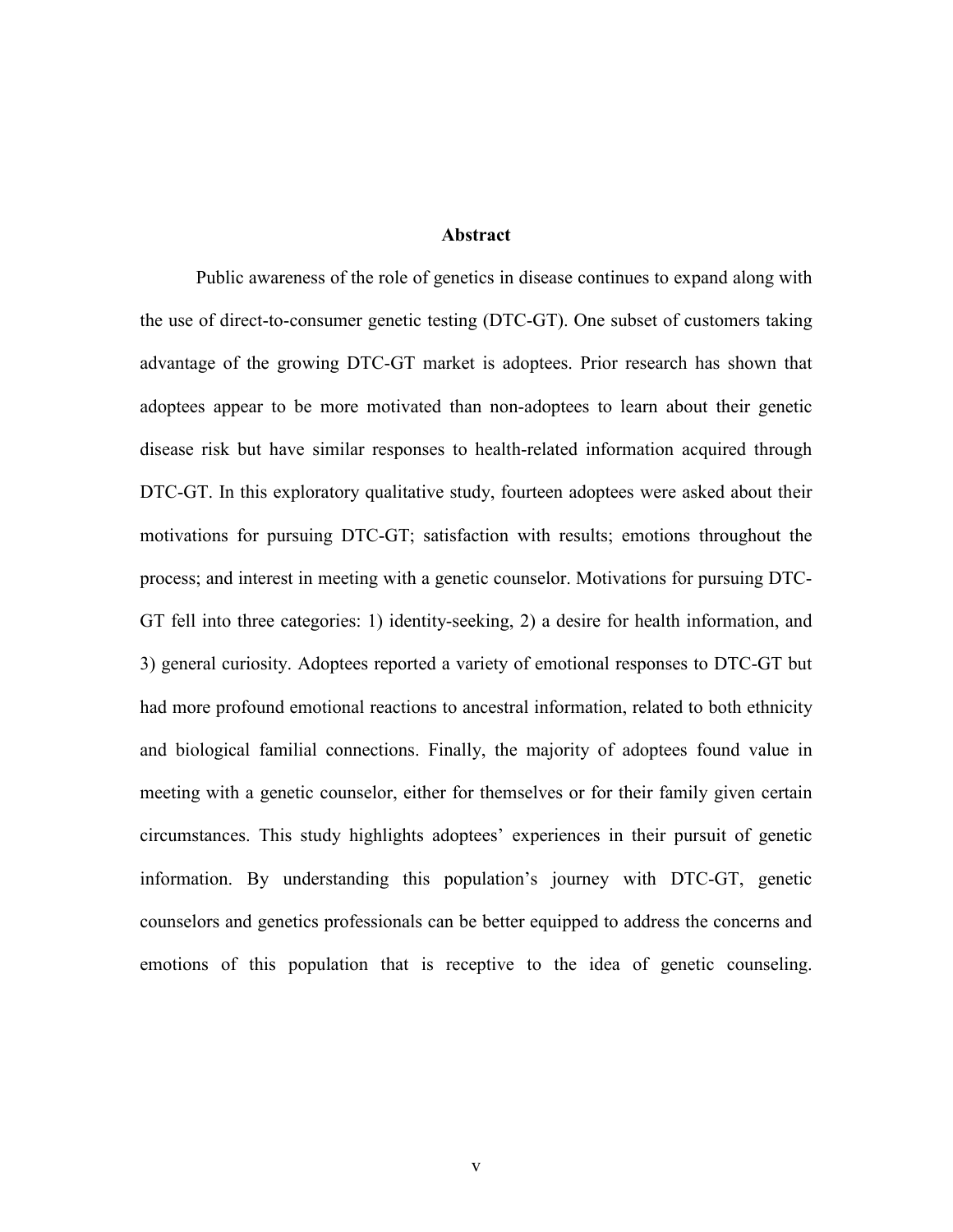# **Table of Contents**

| 1.4 United States' Food and Drug Administration Crackdown on Direct-to-             |
|-------------------------------------------------------------------------------------|
|                                                                                     |
|                                                                                     |
|                                                                                     |
|                                                                                     |
| Chapter 2. Adoptees' Experiences with Direct-to-Consumer Genetic Testing: Emotions, |
|                                                                                     |
|                                                                                     |
|                                                                                     |
|                                                                                     |
|                                                                                     |
|                                                                                     |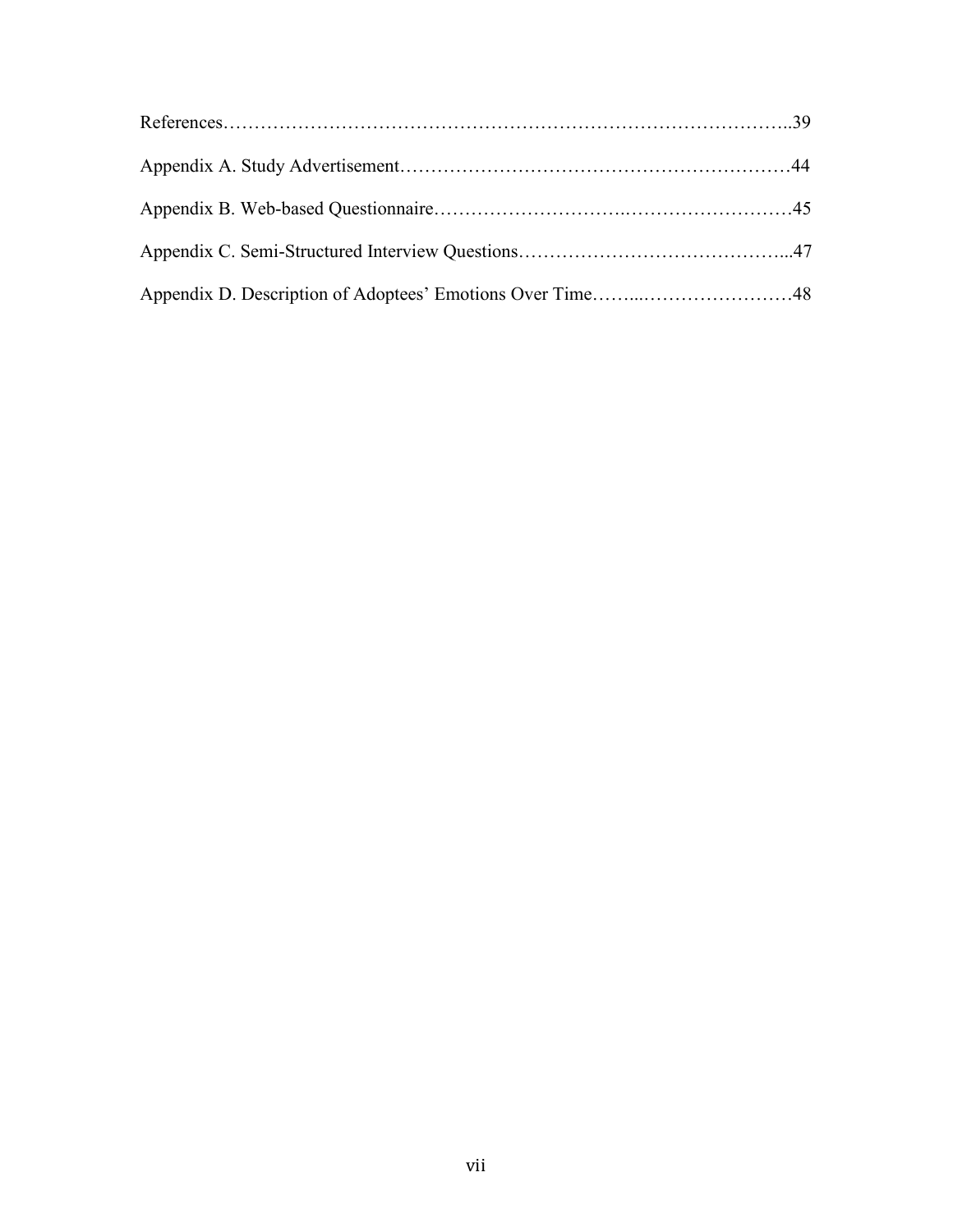#### **Chapter 1. Background**

#### **1.1 Overview**

Adoption is a familiar concept in the United States, and the majority of Americans have been exposed to adoption at some point in their lives (Dave Thomas Foundation for Adoption, 2002). Among adopted individuals, it is not uncommon to experience a lack of family health history, and for adult adoptees, this lack of family information may be even more prevalent (Corder, 2012; May, Strong, Khoury, & Evans, 2015; Moe, 1998). Currently, DTC-GT provides consumers with the opportunity to order genetic testing without the assistance of a medical professional (*What is Direct-to-Consumer Genetic Testing*?) The DTC-GT industry continues to expand, and many DTC-GT consumers are driven by a curiosity about genes and genetic disease risk (Sanderson et al., 2015; Gollust et al., 2012; Su, Howard, & Borry, 2011; Baptista et al., 2016). Adoptees purchasing DTC-GT may be particularly motivated by this pursuit of genetic risk information, and for this subset of customers, DTC-GT may be viewed as the only available source of family history information (Corder, 2012; Crouch, Shankar, & Tabor, 2014; Hill & Edwards, 2009).

This background will explore several factors: adoption in the United States; the DTC-GT market and its development; risk perception and factors affecting its development; and where adoptees and genetic professionals fit into the DTC-GT market. The goal is that this will help to gain a better understanding of the unique situation of adoptees navigating this newfound source of genetic information.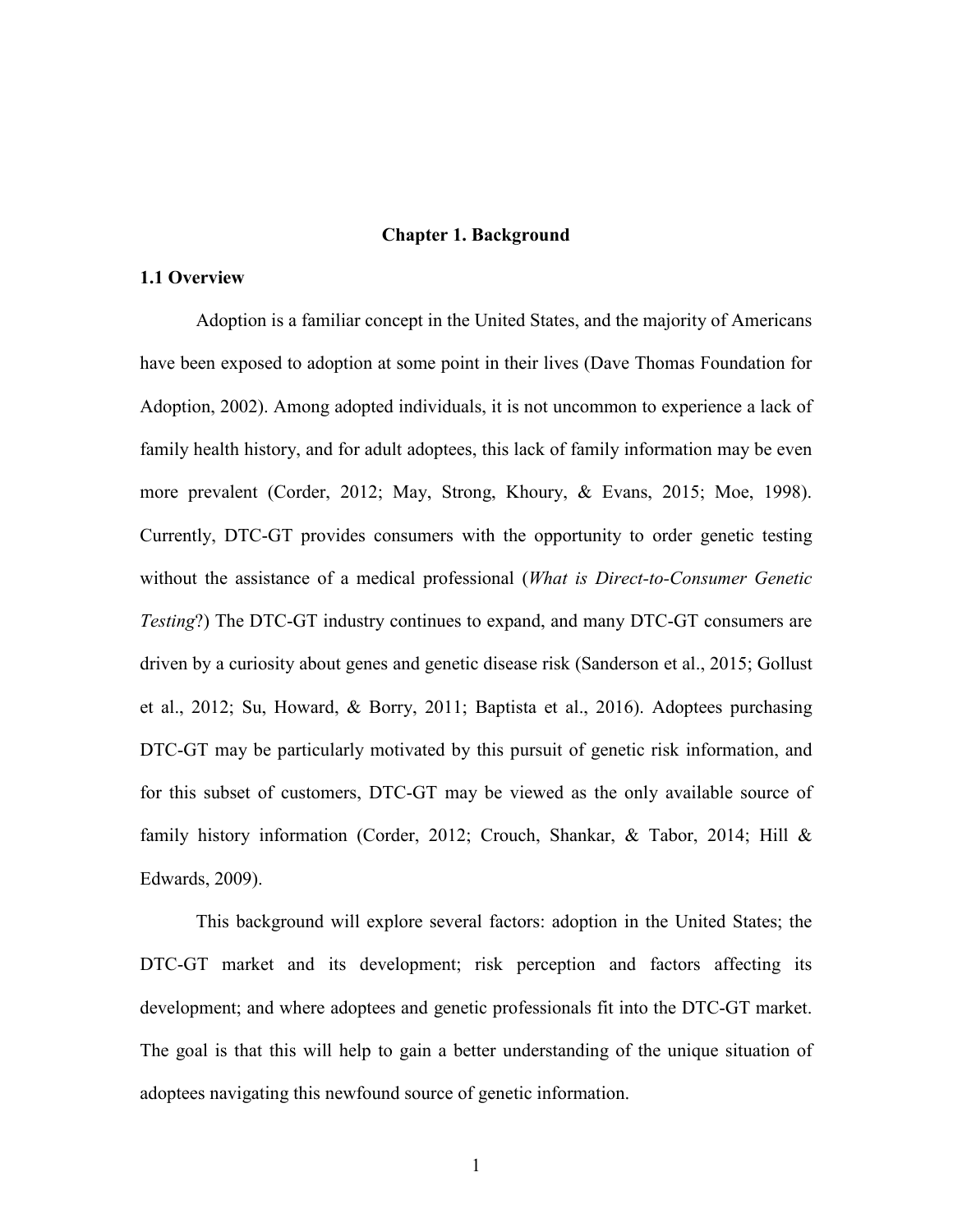#### **1.2 Adoption in the United States**

Adoption can be described as a "legal process in which a child is raised by someone other than his or her biological parents" (Kavanaugh & Fiorini, 2016; Corder, 2012). The concept of adoption is not new, and written laws regarding adoption have been uncovered throughout several major parts of history (Moe, 1998; DellaCava, Phillips, & Engel, 2016); for example, laws concerning adoption can be found in the Babylonian Code of Hammurabi, in Hindu law, and in the Old and New Testament. The idea of adoption continues to become increasingly familiar in the world today. A joint study performed by the Dave Thomas Foundation and the Evan B. Donaldson Institute estimated that, in 2002, 64% of Americans had been exposed to adoption, either through their own families or through the experience of friends. With the increasing prevalence of adoption and favorable public perception of adoption, this number can be expected to increase (Dave Thomas Foundation for Adoption, 2002).

According to the 2010 United States Census, two percent of the 64.8 million children under the age of eighteen in the United States are adopted, totaling 1.5 million adopted children (Kreider & Lofquist, 2010). However, this represents only a small portion of the adoptees living in the United States today, with many more over the age of 18. Within the adoption process, several categories of adoptions exist: closed, open, and semi-open adoptions (Corder, 2012). In a closed adoption, the adoptee does not have contact with his or her birth family. Only through a search initiated by the adoptee can contact be achieved. Open adoptions allow the adoptee and the birth family to maintain contact using various methods such as letters. However, the amount of information exchanged can vary. Finally, semi-open adoptions permit the exchange of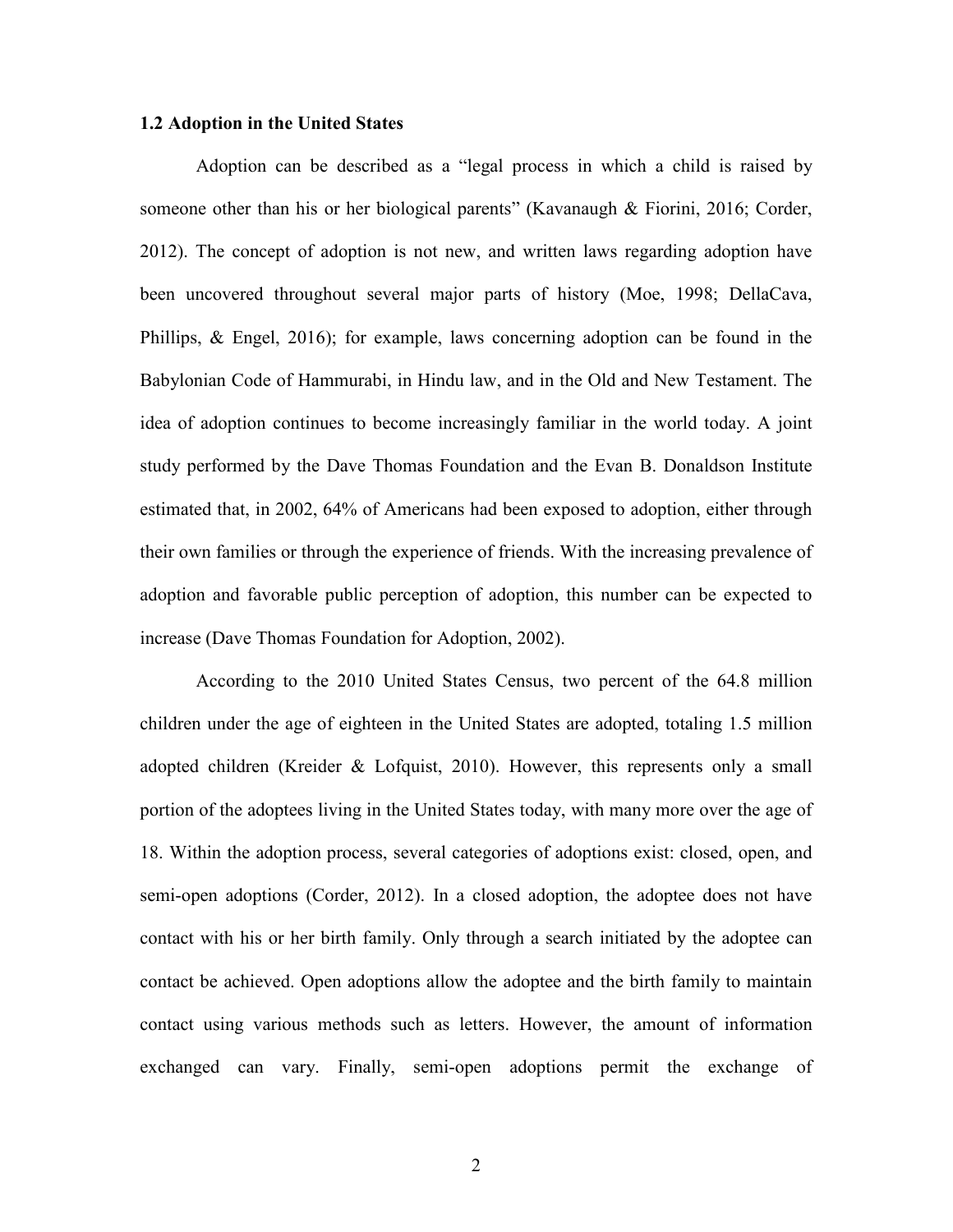some information between the adoptive family and the birth family, but this excludes identifying information, such as names.

Overall, open adoptions are becoming increasingly common, but many current adult adoptees underwent closed adoptions (Kavanaugh & Fiorini, 2016; Corder, 2012). Even with open adoptions, however, a lack of information about biological family members can exist. For example, in one study performed by Hill and Edwards (2009) examining 57 adoptions, it was found that information was available for less than 50% of birth fathers, even when information about the birth mother was known (May et al., 2015). In addition, for almost two-thirds of international adoptees, no written medical records exist. Therefore, a lack of family health history information is not uncommon among the adopted population, and this lack of genetic knowledge can serve as a factor driving adoptees to pursue genetic testing (Corder, 2012; Crouch et al., 2014; Hill & Edwards, 2009).

#### **1.3 Direct-to-Consumer Genetic Testing Overview**

Francis Collins, director of the National Human Genome Research Institute, stated in 2001 that "virtually every human illness has a hereditary component." The U.S. Surgeon General initiated its Family History Public Health Initiative campaign in 2001 to promote conversation regarding family health history (Collins & McKusick, 2001; Rich, et al., 2004). Public knowledge and awareness of the role of genetics in health and disease continues to grow. In 2004, a survey performed by the Center for Disease Control (CDC) asked 4,000 participants about the role of family health history in personal health, and 96% of participants believed that family health history was important to one's own health history (Centers for Disease Control and Prevention, 2005). This increased public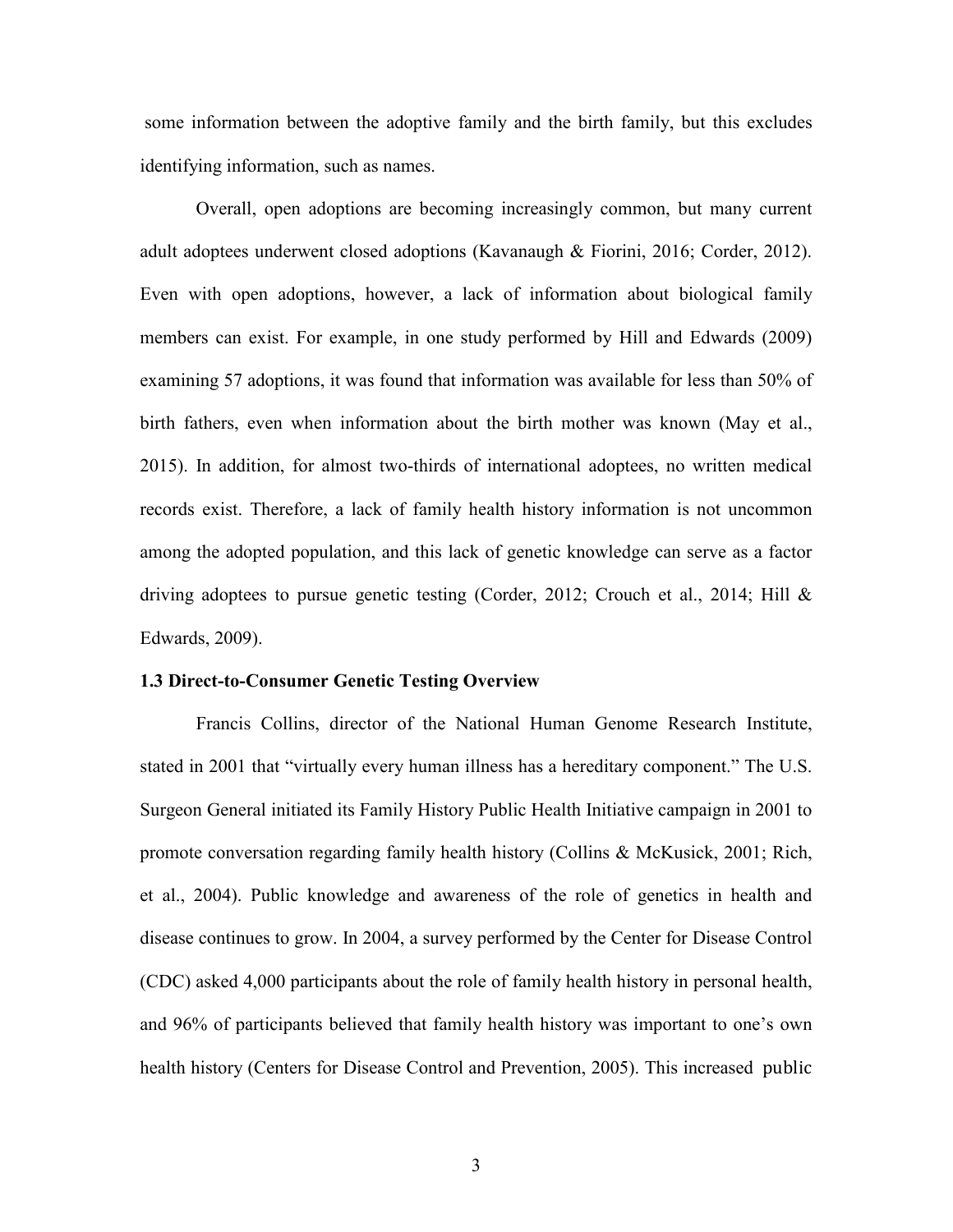awareness of the contribution of genetics to health and disease, along with recent technological advances, could be one of the major driving forces for the growth and expansion for DTC-GT companies (Collins & McKusick, 2001). Several studies cite a desire to learn about personal disease risk and a curiosity about genes as major motivations for purchasing DTC-GT (Sanderson et al., 2015; Gollust et al., 2012; Su et al., 2011; Baptista et al., 2016).

Traditionally, genetic testing has been ordered through a healthcare provider such as a genetic counselor or physician (*What is Direct-to-Consumer Genetic Testing?)*. The healthcare provider collects a DNA sample and interprets the test results. DTC-GT, however, is a growing field that provides an opportunity for consumers to independently order genetic tests. These tests are marketed directly to consumers and eliminate the need to interact with a medical professional. The customer receives a testing kit in the mail, collects a DNA sample, and mails this kit back to the laboratory. The results are sent directly to the customer, usually through an online report.

In 2008, Time magazine named such DTC-GT, or "The Retail DNA Test," the Invention of the Year, and this market has continued to grow and develop over the past eight years (Hamilton, 2008). According to a meta-analysis by Phillips (2016), as of January 2016, approximately 246 companies provide some form of DNA testing that can be ordered online. The results of DTC-GT can offer a mixture of health information, carrier status for autosomal recessive conditions, ancestry composition, genetic relatedness, pharmacogenetic information, and much more. For example, 23andMe (Mountain View, CA), one of the leading companies in the DTC-GT field, now provides carrier status information for 41 conditions; ancestry reports; wellness reports for eight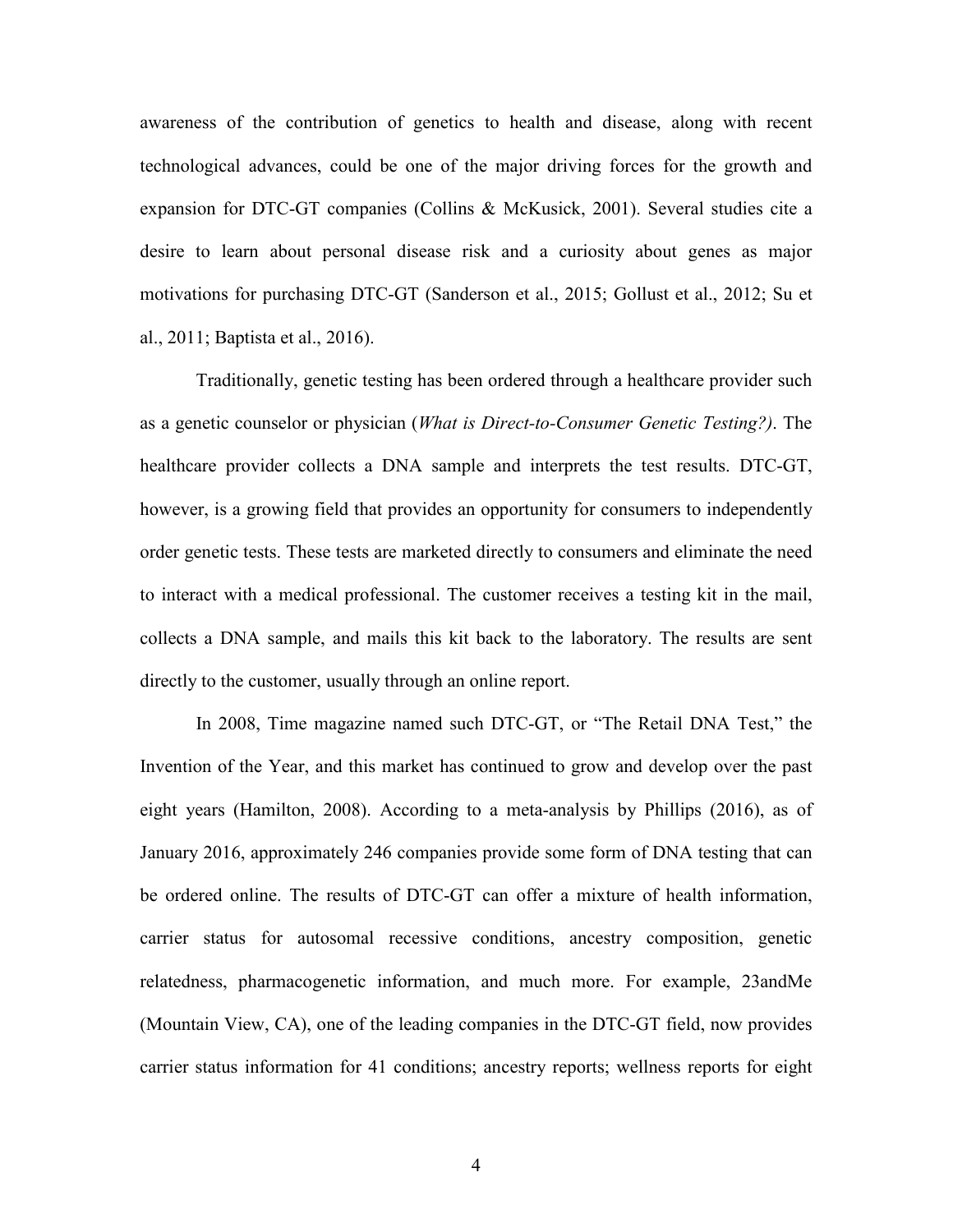characteristics; and reports for 22 traits that make individuals unique, such as sweet taste preference (www.23andme.com). The company celebrated its one-millionth customer in 2015 (Turrini & Prainsack, 2016).

Other companies choose to focus on one specific area. AncestryDNA, for example, provides its customers with information about their ethnicity and identifies possible relatives that have also used the site (dna.ancestry.com). The market for DTC-GT companies continues to expand. The 23andMe test is now offered in 56 countries, and AncestryDNA, which first offered a genealogical DNA test in five countries in 2015, has now expanded to 29 additional countries (Harper, Kennett, & Reisel, 2016).

In addition to sites such as 23andMe and AncestryDNA that directly provide genetic risk or ancestry information, DTC-GT customers have the opportunity to access and download their raw genetic data from these sites and then use third-party tools to further analyze the data (Kirkpatrick & Rashkin, 2016). These third-party tools include companies such as Promethease, GEDMatch, and Strategene, which utilize the raw data provided by DTC-GT companies to further extrapolate information that has the potential to impact medical management and provide more in-depth ancestry information (Kirkpatrick & Rashkin, 2016; http://seekinghealth.org/product/strategene). These types of tools allow customers to learn even more from the genetic information originally obtained from DTC-GT.

# **1.4 United States' Food and Drug Administration Crackdown on Direct-to-Consumer Genetic Testing**

In 2013, the DTC-GT company 23andMe failed to provide data supporting the analytical and clinical validity of its testing methodology to the United States Food and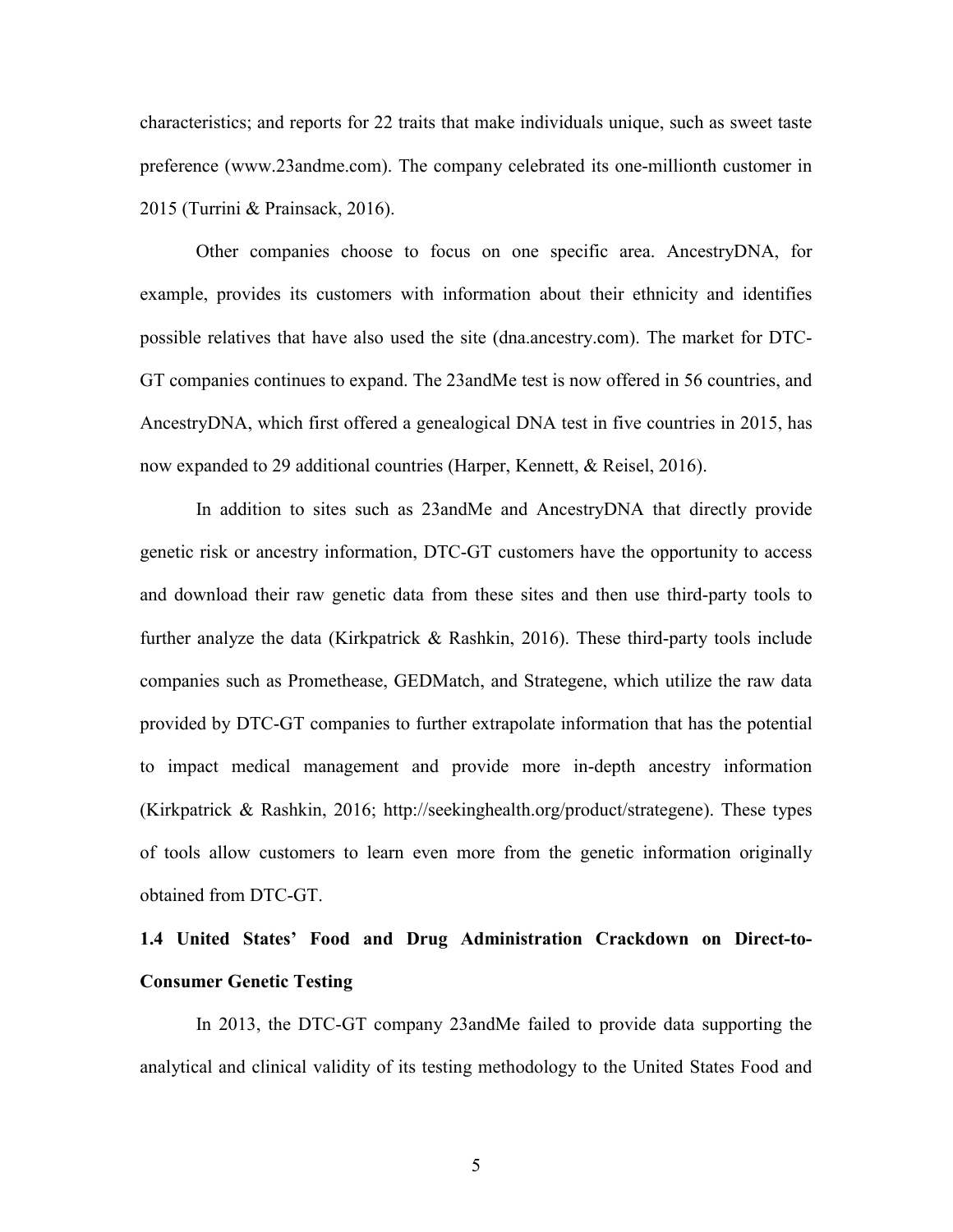Drug Administration (FDA) (Nelson, 2016; Chung & Yim, 2014), in response to FDA's concerns that consumers might be making medical decisions based on inaccurate information. Similar concerns were previously expressed by the American College of Medical Genetics (ACMG) in 2003, the American Society of Human Genetics (ASHG) in 2007, and other professionals in the field. FDA's warning letter sent to 23andMe in November of 2013 warned the company that the saliva-based mechanism used for genetic testing would be considered a medical device under regulation, and therefore, further marketing approval would be required.

On December 5, 2013, 23andMe ceased the production of all health-related genetic tests; after meeting FDA requirements, carrier status testing for 41 autosomal recessive conditions was resumed in October of 2015 (Nelson, 2016; Chung & Yim, 2014; Stoeklé, Mamzer-Bruneel, Vogt & Hervé, 2016). This action taken by FDA towards 23andMe also impacted the development of past and current DTC-GT in terms of the amount and type of information shared with consumers (Chung  $\&$  Yim, 2014). FDA continues to keep tabs on companies providing information from DTC-GT tests. In November 2015, for example, three companies marketing genetic testing with supposed clinical utility received warning letters from FDA for the use of technologies that had not received approval (Brunstein, 2016).

#### **1.5 Risks and Benefits of Direct-to-Consumer Genetic Testing**

Supporters of DTC-GT argue that it promotes patient autonomy and empowerment (Turrini & Prainsack, 2016; Bloss, Schork, & Topol, 2011). By supplying consumers with their genetic health information, DTC-GT can encourage healthier lifestyle choices (Bloss et al., 2011). Furthermore, proponents argue that this information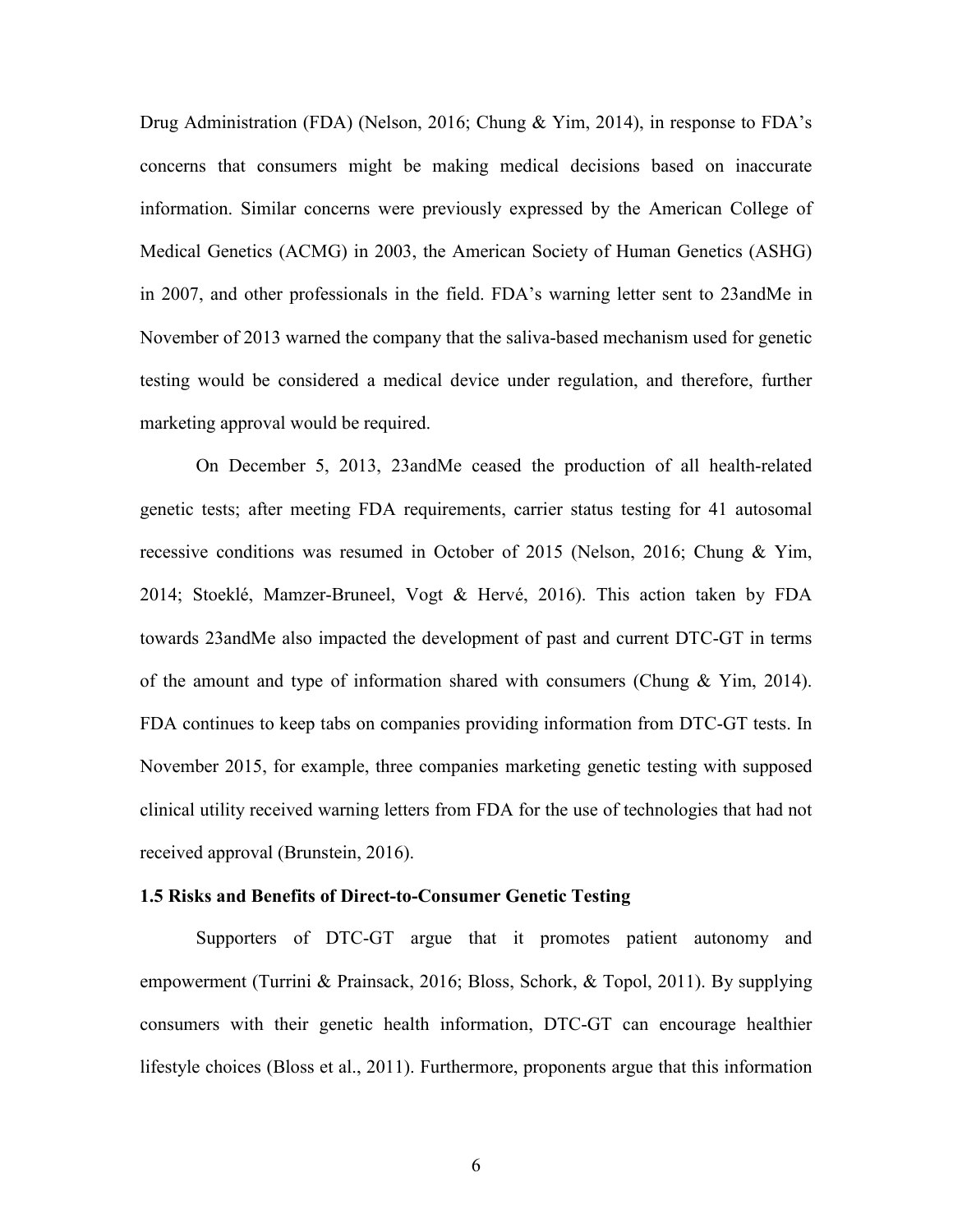could also promote increased compliance with health screening practices. Patients can use of this form of more individualized genetic health information to adjust their health and lifestyle choices accordingly.

Several concerns also surround the DTC-GT market. In addition to worries about test validity, there is the potential for adverse psychological effects of DTC-GT results reports (and customers' interpretations of them). One reason for such a concern arose from the biased presentation of information on DTC-GT websites in which the listed benefits of such tests far outweighed the statements regarding risks and limitations (Singleton, Erby, Foisie, & Kaphingst, 2012). The worry is that consumers of DTC-GT are incapable of making a fully informed decision. If websites focus primarily on the advantages of DTC-GT, this results in a customer's biased opinion regarding the impacts of the test. The customer has a false impression of the test's benefits without being fully informed of its risks and constraints.

However, most of the literature to date demonstrates that these worries are not supported by research. Many studies have demonstrated a less significant psychological impact than expected (Bloss et al., 2011; Eggelstone, Morris, & O'Brien, 2013; James, et al, 2011; Bloss, Wineinger, Darst, Schork, & Topol, 2013). In general, no significant difference in pre- and post-test level of anxiety was observed, even before FDA limited the genetic conditions for which this information could be reported. When participants did experience a change in anxiety level, anxiety was most often reduced. The majority of study participants experienced no rise in distress related to genetic testing after receiving results (Bloss et al., 2011; James et al., 2011). Overall, participants were likely to realize that health conditions are multifactorial in nature, and genetic testing results are not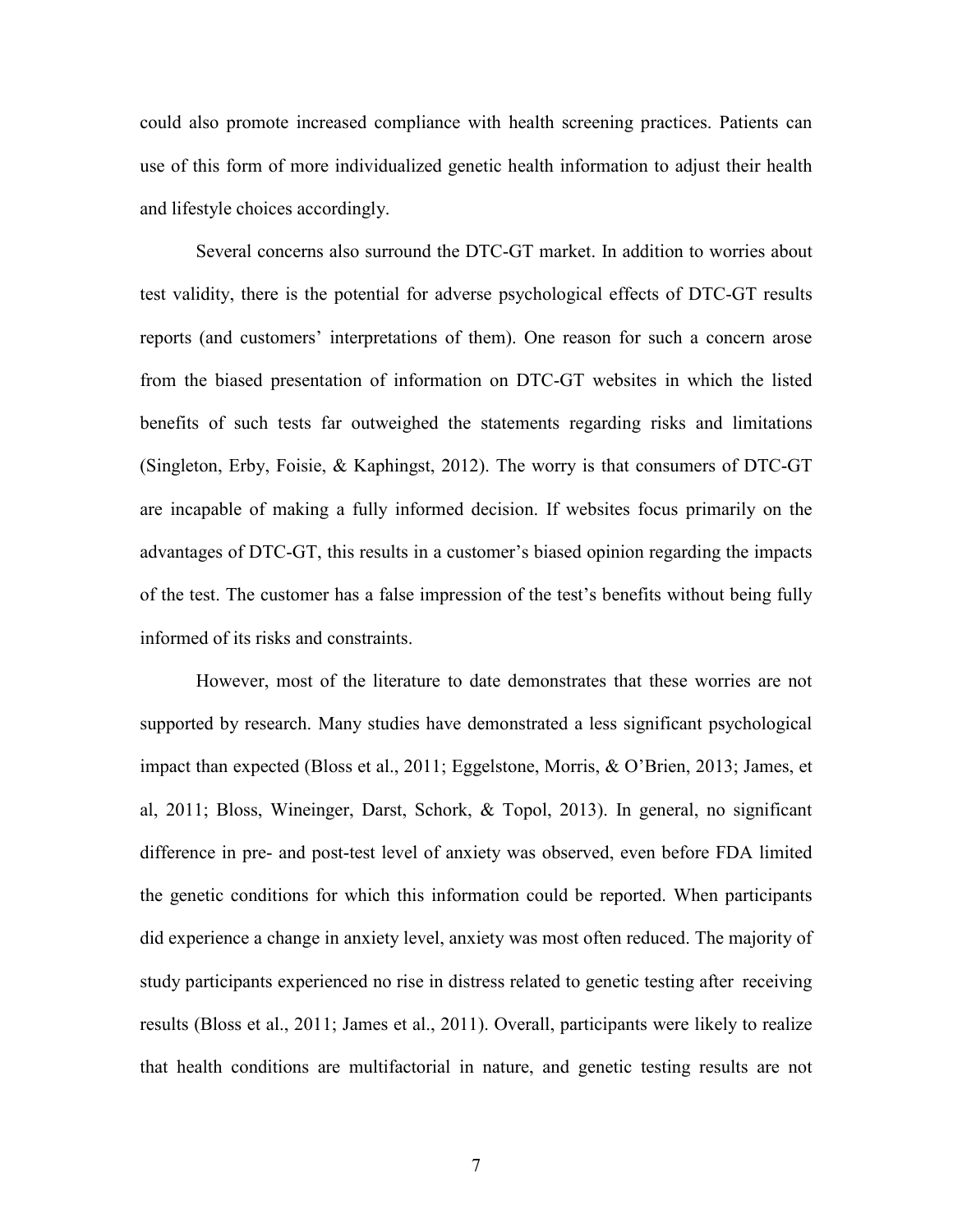deterministic. (James, et al., 2011). Therefore, regardless of marketing practices and the receipt of genetic test information that was anticipated to cause distress or anxiety, much of the research has shown that claims regarding the adverse psychological effects of DTC-GT are not supported.

#### **1.6 Risk Perception and the Role of Family History**

Risk communication can be described as "the open two-way exchange of information and opinion about risk, leading to better understanding and better (clinical) decisions," (Ahl et al., 1993; Sivell et al., 2008). The manner in which individuals construct and understand genetic risk is a complex, multi-faceted process unique to each individual (Sivell et al., 2008). Risk perception can be impacted by cultural beliefs, personal experience, stress level, genetic or family history factors, and many other facets of information. It has been observed that family history along with other factors can alter risk perception. For example, an individual's experience with illness in his or her family greatly impacts the way risk is viewed. This holds true in terms of DTC-GT as well. An individual's family history likely impacts both how one views the magnitude of disease risk as well as the clinical actions taken after learning testing results. In fact, family history of disease can be used to predict actions taken in response to receiving DTC-GT results, for example changing medication, pursuing follow-up testing and screening, and changing diet (Kaufman, Bollinger, Dvoskin, & Scott, 2012).

Furthermore, family history plays an important role in interpreting the results of such tests. Generally, a combination of genetic testing and family history is considered to be the optimal method of risk analysis when using DTC-GT (May et al., 2015). In a position statement on DTC-GT issued in February of 2016, the ACMG noted that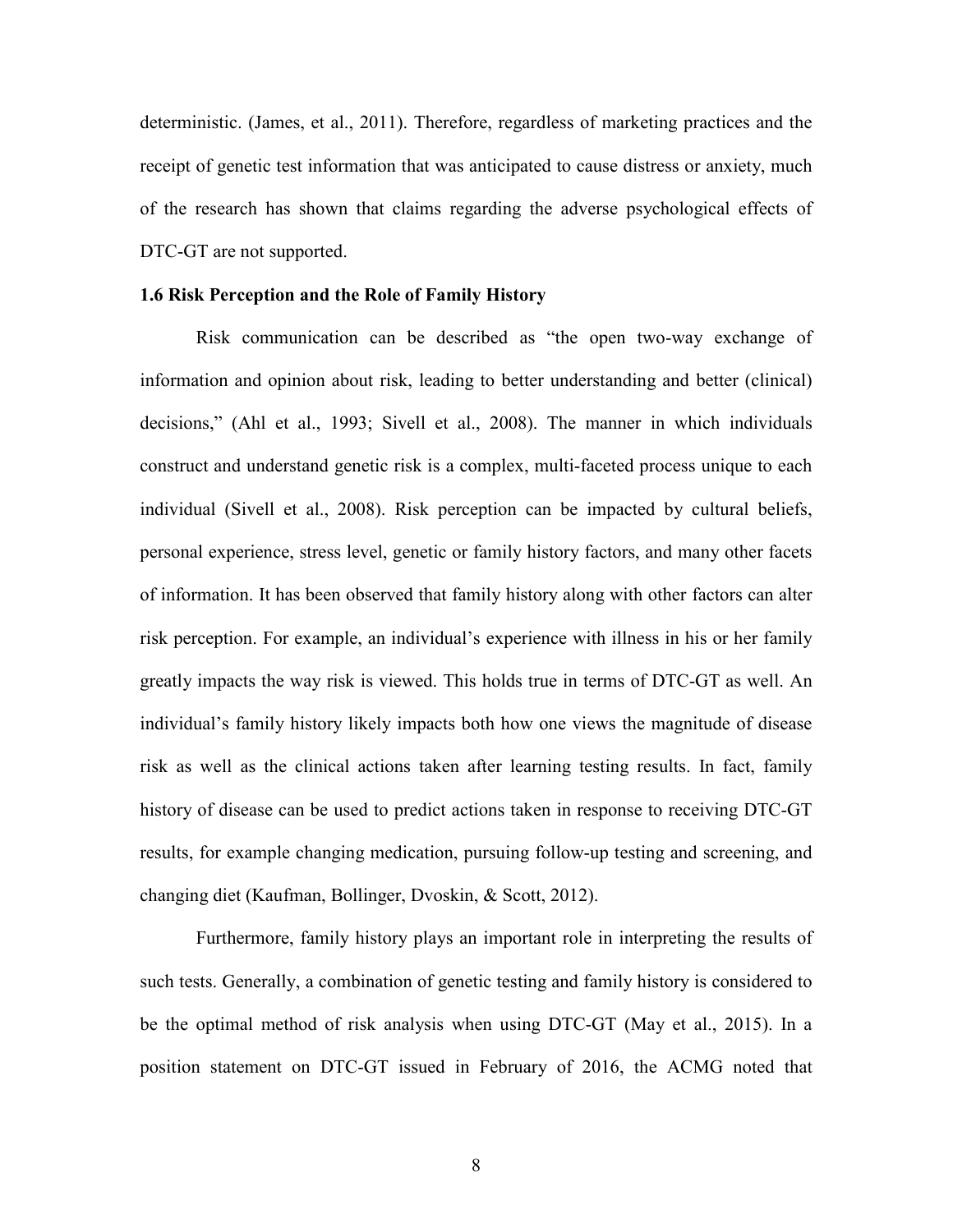"medical interpretation of such results is often complex and includes patient specific information, such as prior medical and family history and other factors." Ideally, genetic test results should be combined with family health history to provide to most effective and accurate risk assessment.

#### **1.7 Adoptees and Direct-to-Consumer Genetic Testing**

In an ideal world, every individual has access to complete family health history. In the real world, however, this is not always the case, especially for adoptees who often have little or no family health history. This lack of family history that exists for many adoptees can also be a driving force for pursuing DTC-GT (Corder, 2012; Crouch et al., 2014; Hill & Edwards, 2009).

Previous research has shown that motivations for the use of DTC-GT include curiosity about genetics, a desire to learn more about disease risk for one's self and one's family, interest in novel technology, a desire to improve health, self-exploration, and professional use (Gollust et al., 2012; Su, Howard, & Borry, 2011; Sanderson et al., 2015; Baptista et al., 2016). Among these, a desire to learn more about disease risk and a curiosity about genes appear to be the most widespread motivations for customers of DTC-GT, and these are common among both adopted and non-adopted customers. However, adoptees are more strongly driven by a desire to learn about their genetic disease risk than non-adoptees, which may be due to the lack of family history that is prevalent in the adopted population (Corder, 2012; Crouch et al., 2014; Hill & Edwards, 2009). The question of the unknown family history may impact adoptees in several aspects of their lives including mental health, the management and prevention of disease, and a feeling of stigmatization in medical settings due to the embarrassment that arises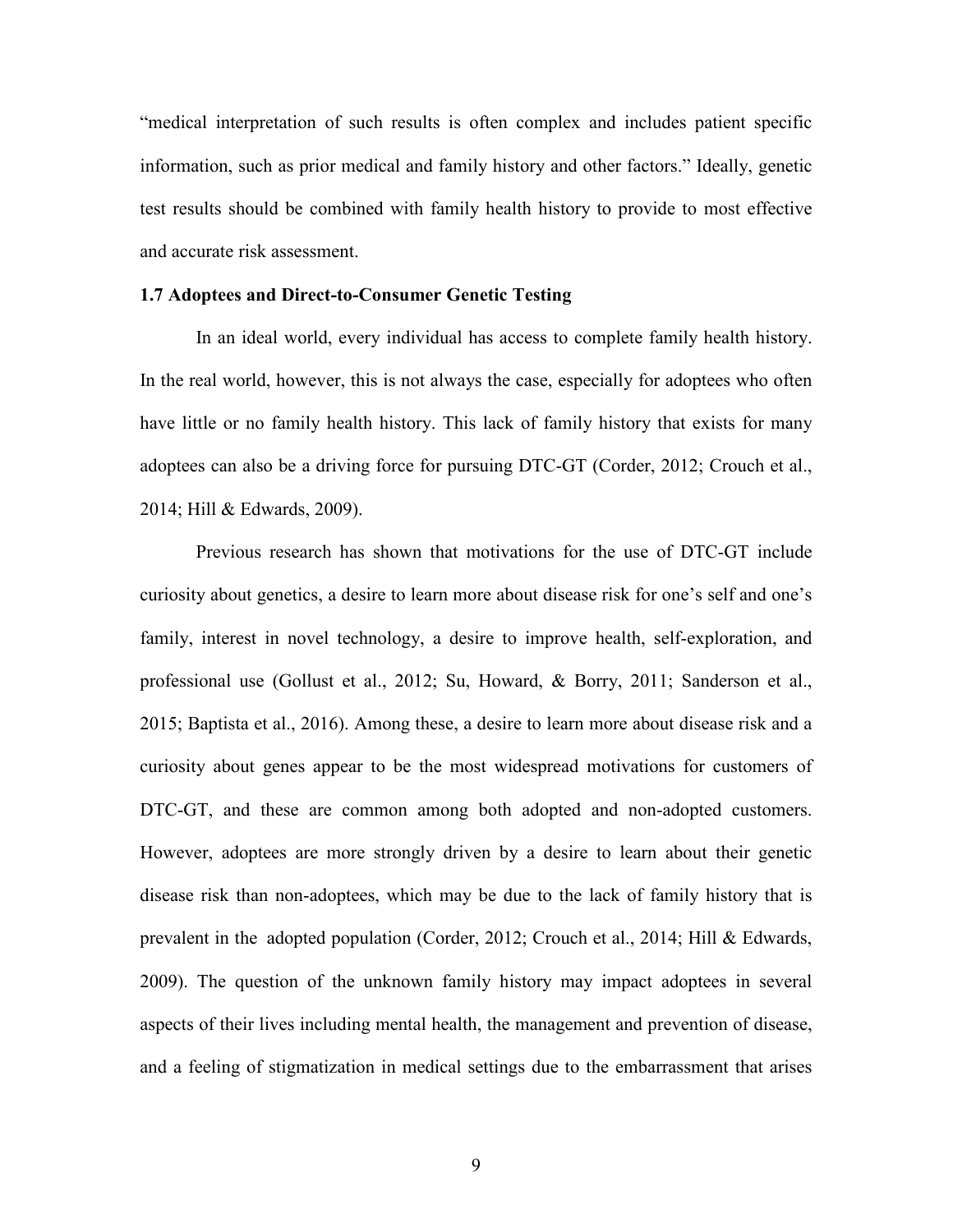from an inability to directly answers health professionals' questions regarding family history.

DTC-GT offers a unique opportunity for adoptees to unearth some of this elusive genetic information. However, adoptees may also have unrealistic expectations for DTC-GT, and adoptees' disappointment with the DTC-GT testing experience may in some cases stem from a lack of definitive information surrounding genetic risk (Baptista et al., 2016). For some adoptees, DTC-GT may be the only avenue for obtaining family history information (May et al., 2015). This may lead to a higher set of expectations placed on testing results, and without access to a full family health history, the interpretation of such results may be complicated or unclear, resulting in frustration at the uncertainty (May et al., 2015; ACMG, 2003).

#### **1.8 Study Purpose and Goals**

The use of genetic counseling services after the return of results of DTC-GT is perceived to be both beneficial and informative (Darst, Madlensky, Schork, Topol, & Bloss, 2014). It is also known that interest within the adoption community exists for genetic counseling services (Bartiomioli, 2008). However, in both of these populations, use of genetic counseling services is rare. The reasons for this have not been fully explored, but the lack of use of genetic counselors within the adopted community may be due to a lack of awareness, a fear of an inability to provide adequate genetic information, deterrence due to perceived medical stigmatization, or a combination of these factors (Baptista et al., 2016; Hill & Edwards, 2009).

Limited research has been done focusing on adoptees in the context of DTC-GT, and even less qualitative research has been done in this area. Through one-on-one

10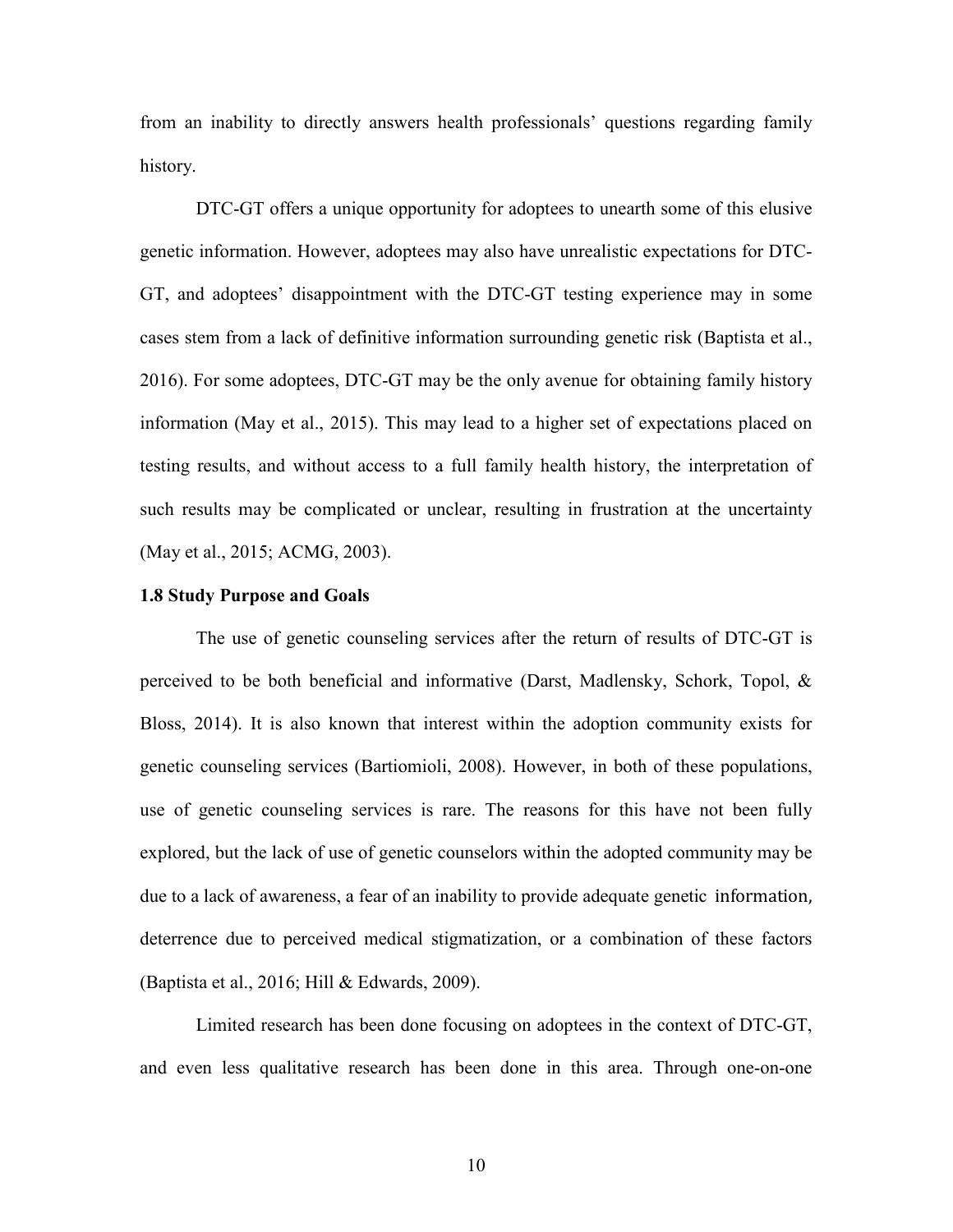interviews with adult adoptees who have undergone the DTC-GT experience, this study aimed to evaluate adoptees' motivations for pursuing genetic information, their satisfaction with the test results from DTC-GT, their questions that remain unanswered, their emotions throughout the process, and their interest in discussing this information with genetic professionals, specifically genetic counselors. This was primarily an exploratory study. The goal of this study was to provide insight into a population that might benefit from meeting with genetic counselors and to highlight unique areas of concern or interest. By making an effort to understand the needs of this patient population, genetic professionals may be able to address specific concerns and clarify both the power and the limitations of DTC-GT. With the population of adult adoptees growing along with the use of DTC-GT, this presents a unique niche for genetic counselors in the future (Dave Thomas Foundation for Adoption, 2002; Harper et al., 2016).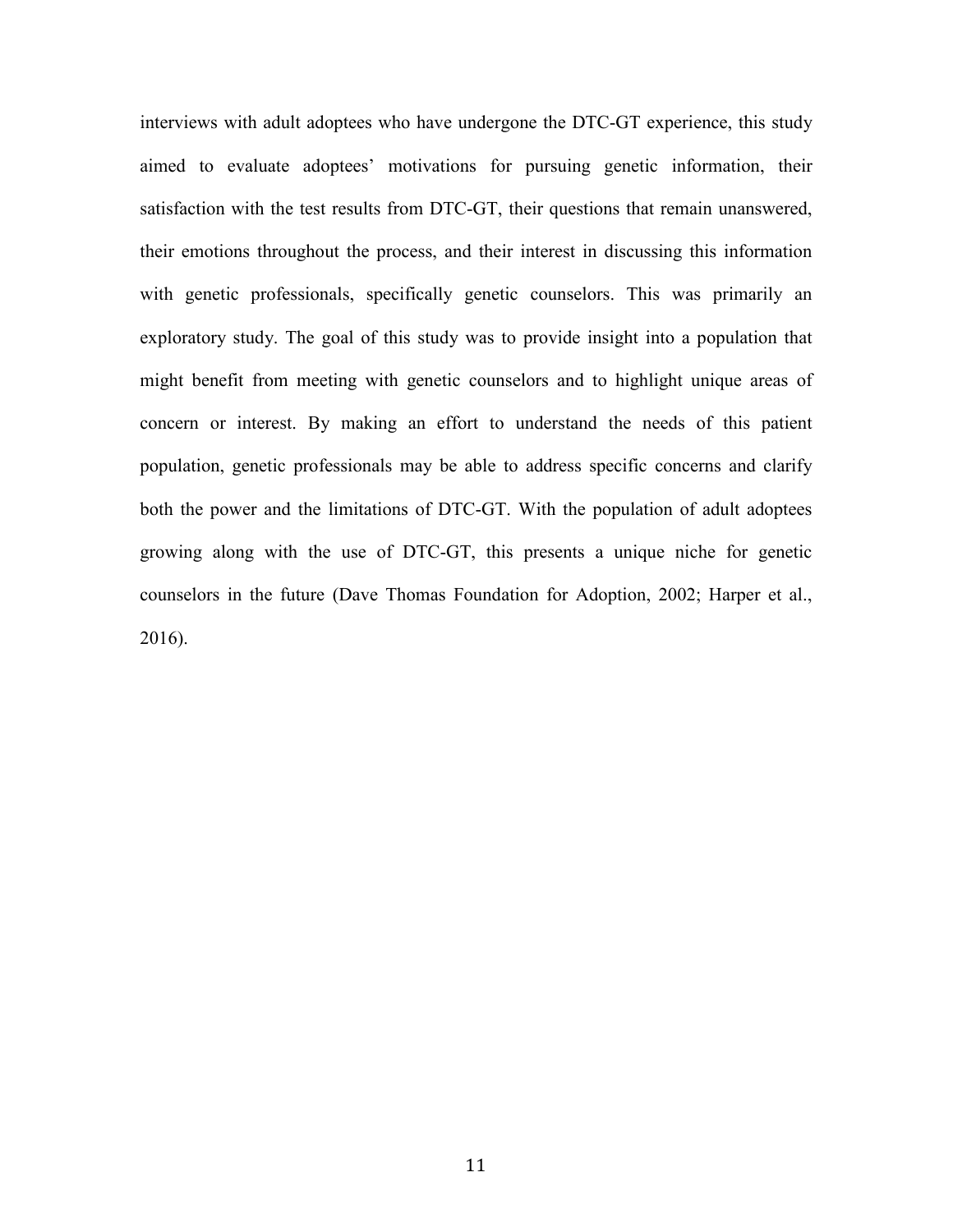# **Chapter 2: Manuscript**

**Adoptees' Experience with Direct-to-Consumer Genetic Testing: Emotions,** 

**Satisfaction, and Motivating Factors**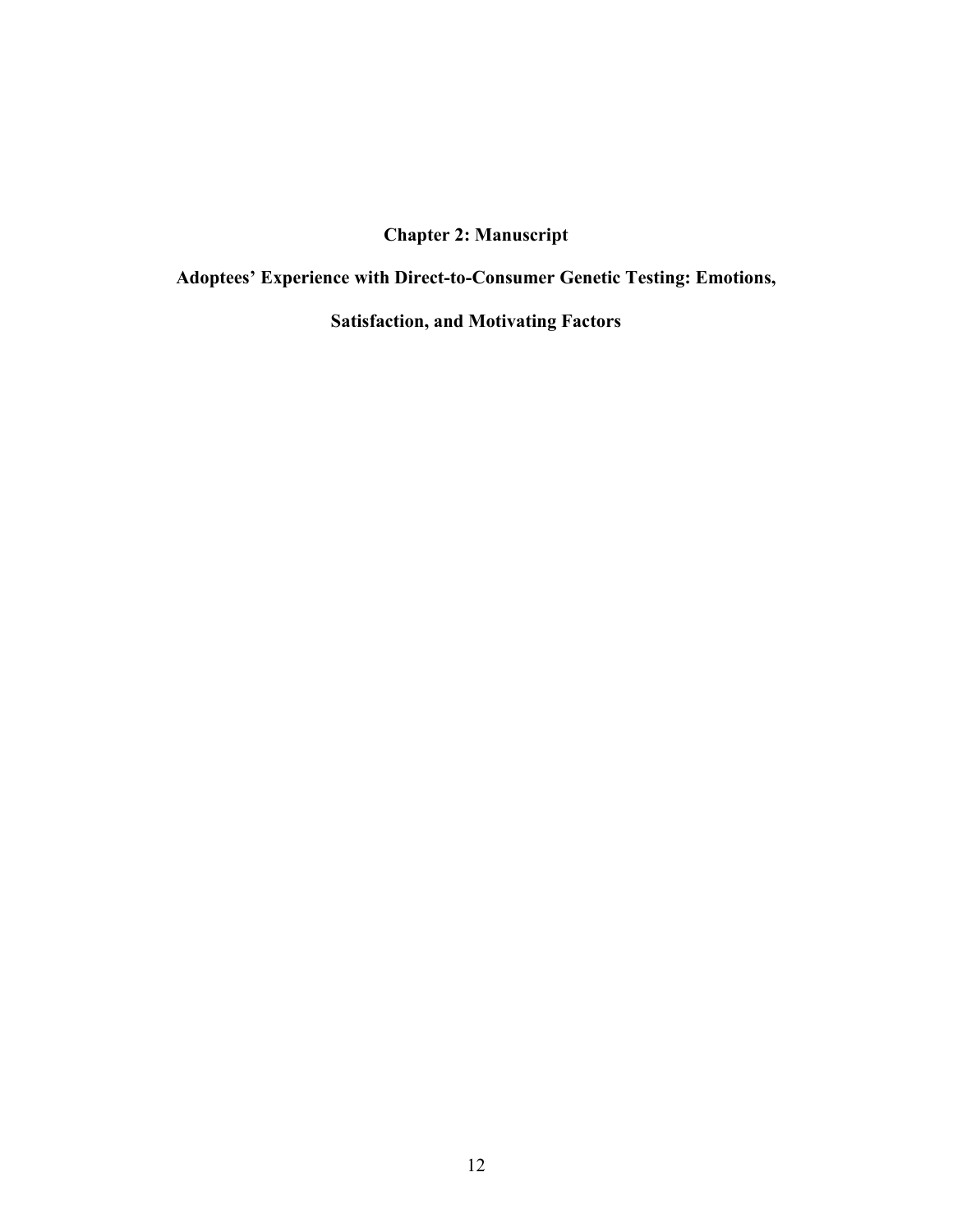#### **2.1 Abstract**

Public awareness of the role of genetics in disease continues to expand, along with the use of DTC-GT. One subset of customers taking advantage of the growing DTC-GT market is adoptees. Prior research has shown that adoptees appear to be more motivated than non-adoptees to learn about their genetic disease risk but have similar responses to health-related information acquired through DTC-GT. In this exploratory qualitative study, fourteen adoptees were asked about their motivations for pursuing DTC-GT; satisfaction with results; emotions throughout the process; and interest in meeting with a genetic counselor. Motivations for pursuing DTC-GT fell into three categories: 1) identity-seeking, 2) a desire for health information, and 3) general curiosity. Adoptees reported a variety of emotional responses to DTC-GT but had more profound emotional reactions to ancestral information, related to both ethnicity and biological familial connections. Finally, the majority of adoptees found value in meeting with a genetic counselor, either for themselves or for their family given certain circumstances. Overall, this study highlights adoptees' experiences in their pursuit of genetic information. By understanding this population's journey with genetic testing, genetic counselors and genetics professionals can be better equipped to address the concerns and emotions of this population that is receptive to the idea of genetic counseling.

#### **2.2 Introduction**

Adoption is considered to be a "legal process in which a child is raised by someone other than his or her biological parents," and it is an idea that is familiar to the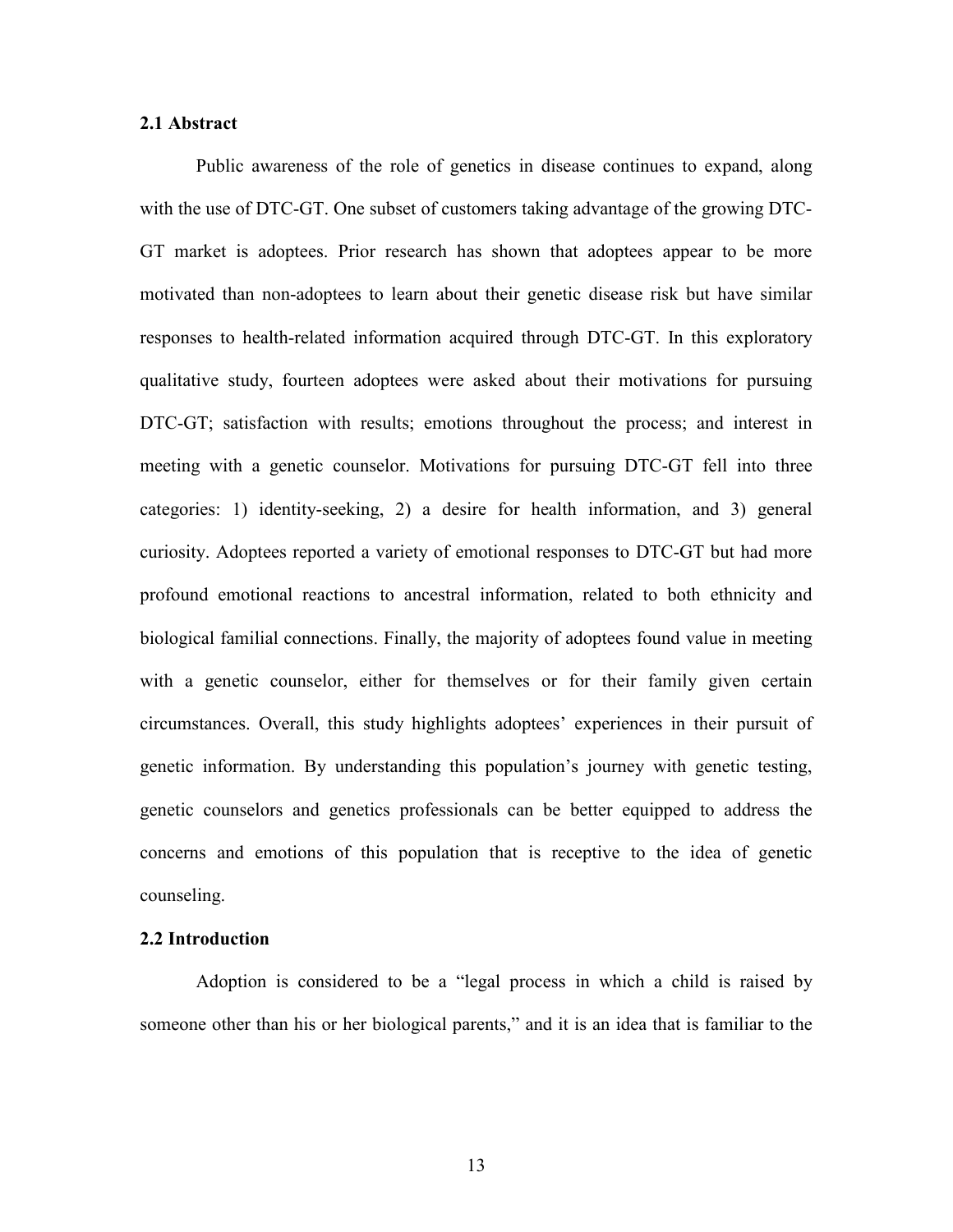majority of Americans (Kavanaugh & Fiorini, 2016; Corder, 2012; Dave Thomas Foundation for Adoption, 2002). Unfortunately, among adopted individuals, a lack of knowledge regarding family medical history is common (May et al., 2015; Hill & Edwards, 2009).

Additionally, DTC-GT is a growing market in which customers have the opportunity to order genetic testing without the involvement of a medical professional (Phillips, 2016; Harper et al., 2016). These genetic tests offer information regarding a variety of topics, including health information, carrier status for autosomal recessive conditions, ancestry, and genetic relationships (Phillips, 2016). Common motivations for pursuing DTC-GT include the desire to learn more about the risk of disease and an interest in genes; when compared to non-adoptees, adoptees that have undergone DTC-GT appear to be more strongly motivated by the possibility of learning about genetic disease risk (Gollust et al., 2012; Su, Howard, & Borry, 2011; Sanderson et al., 2015; Baptista et al., 2016). This could in part be due to the lack of family health history that is widespread in the adopted population (Corder, 2012; Crouch et al., 2014; Hill & Edwards, 2009).

The genetic contribution to disease is becoming increasingly recognized, and family medical history is known to be an important factor in the analysis of disease risk assessment (Collins & McKusick, 2001; Rich et al., 2004; Centers for Disease Control and Prevention, 2005). For adoptees with a lack of complete family medical history, genetic risk assessment, even with the use of DTC-GT results, can be unclear and uninformative (May et al., 2015; ACMG, 2016).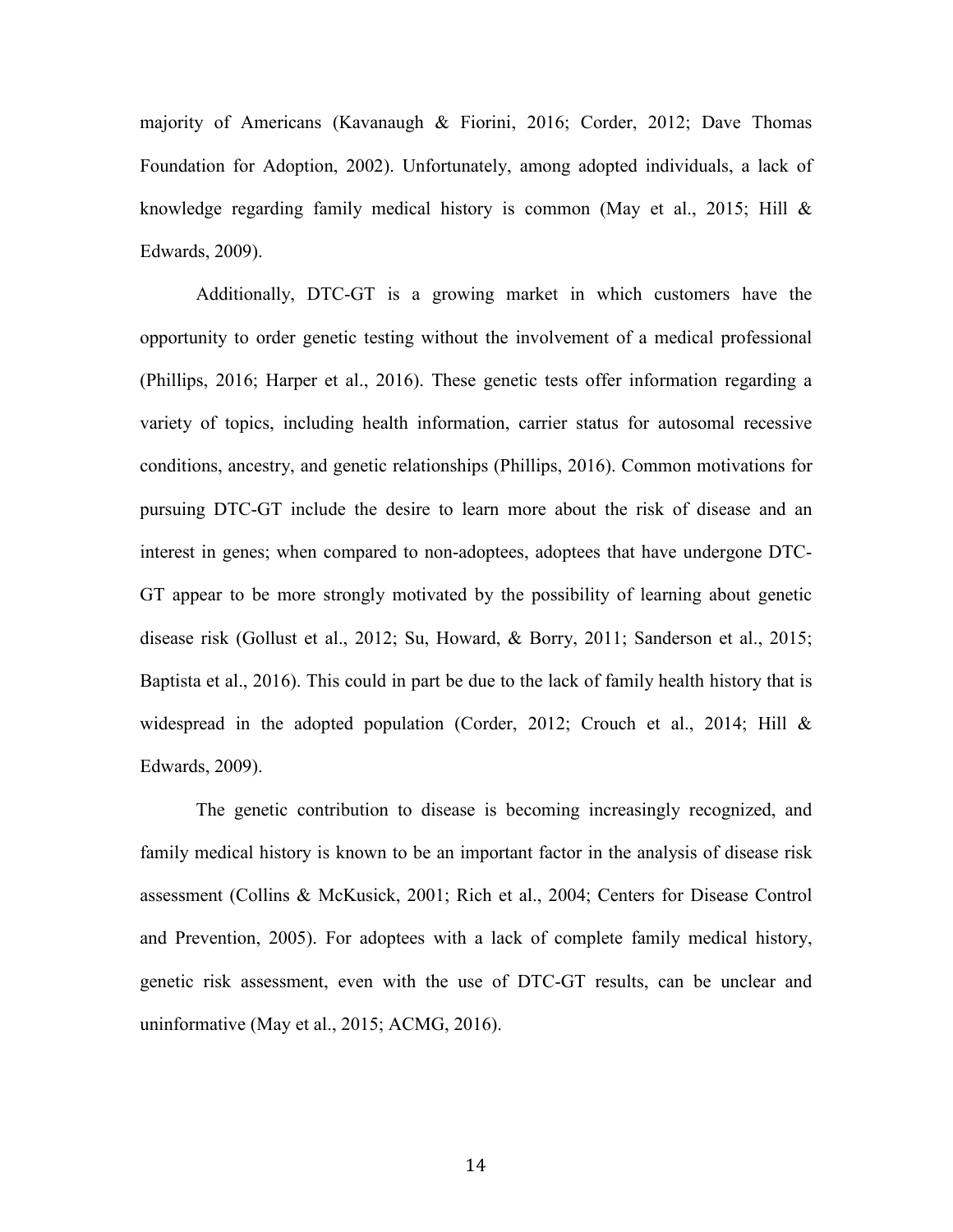This study aimed to gain a more in-depth understanding of adoptees' experiences with DTC-GT. Through semi-structured interviews with adoptees that have gone through the DTC-GT experience, this study aimed to evaluate several key topics: 1) adoptees' motivations for pursuing genetic information, 2) adoptees' satisfaction with DTC-GT results, 3) adoptees' remaining questions after DTC-GT, 4) adoptees' emotions throughout the DTC-GT process, and 5) adoptees' interest in discussing this information with genetic professionals, specifically genetic counselors. Because little qualitative research exists analyzing adoptees' use of DTC-GT, this was primarily an exploratory study with the goal of providing insight into a specific population's experience with DTC-GT. The hope is that genetic professionals may use this information to better understand adoptees' areas of concern and interest when discussing genetic information and that the results may also be used to delineate a unique niche for genetic counselors within the world of DTC-GT (Dave Thomas Foundation for Adoption, 2002; Harper et al., 2016).

#### **2.3 Materials & Methods**

**2.3.1 Participants and Recruitment.** This study targeted adult adoptees who have used DTC-GT. Eligible participants included adopted individuals over the age of 18 who had purchased DTC-GT and received testing results. Additionally, eligible participants were required to have used either a DTC-GT website that supplies healthrelated information (ex. 23andMe) or a third party tool that shares health-related information (ex. Promethease or StrateGene). Only English-speaking participants were included in this study. Interpretation from English to other languages was not available due to limited resources.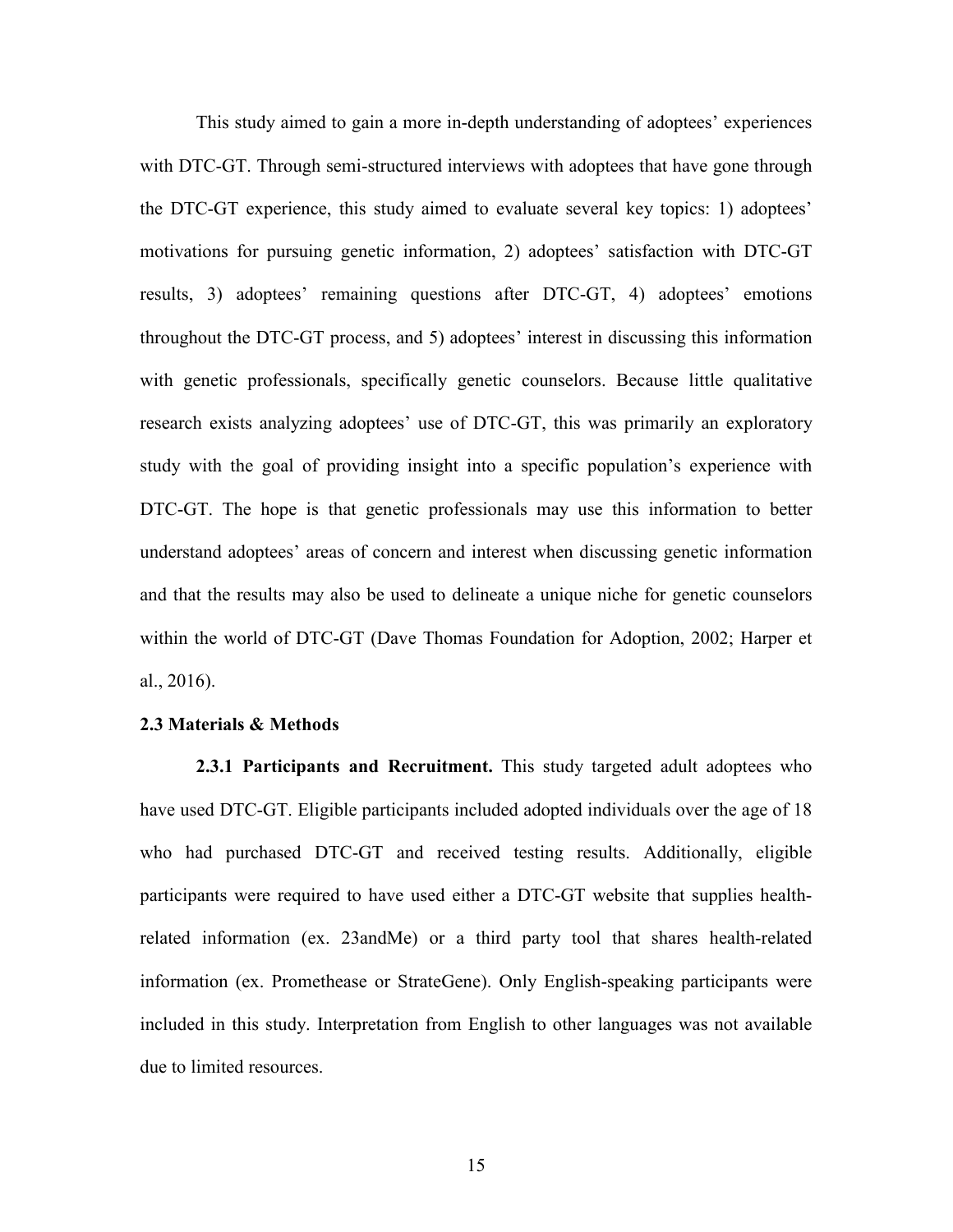Individuals were invited to participate through a study advertisement, shown in Appendix A, posted on Facebook, Twitter, and the 23andMe online discussion forum for adoptees. This advertisement provided a link to a description of the study and a brief questionnaire (Appendix B) on SurveyMonkey. This study description also provided contact information for the investigators. Interested individuals answered questions regarding demographic information, expressed or declined interest in a telephone interview, and provided contact information that could be used to schedule the interview.

**2.3.2 Study Methods.** Ethical approval for this study was obtained from the University of South Carolina Institutional Review Board.

Semi-structured interviews were conducted with 15 adoptees' that purchased DTC-GT. Interested participants were first required to complete a short, web-based questionnaire on SurveyMonkey to acquire demographic information and determine eligibility. By beginning the questionnaire, participants gave their consent. Eligible participants who agreed to participate in the interview and provided contact information were then contacted by the principal investigator (AC) through telephone or email (whichever method of contact was listed as preferred) to schedule the interview. If a participant was not reached after two attempts, no further effort was made.

The interviews were conducted by AC over the telephone. Participants had the ability to choose not to respond to a question or to end their participation in the study at any time without penalty. The interviews were recorded, with permission of the interviewee, and transcribed verbatim. Audio files were stored on a password-protected computer. Aside from contact information used to schedule and perform the telephone interviews, no identifying information was obtained from study participants. This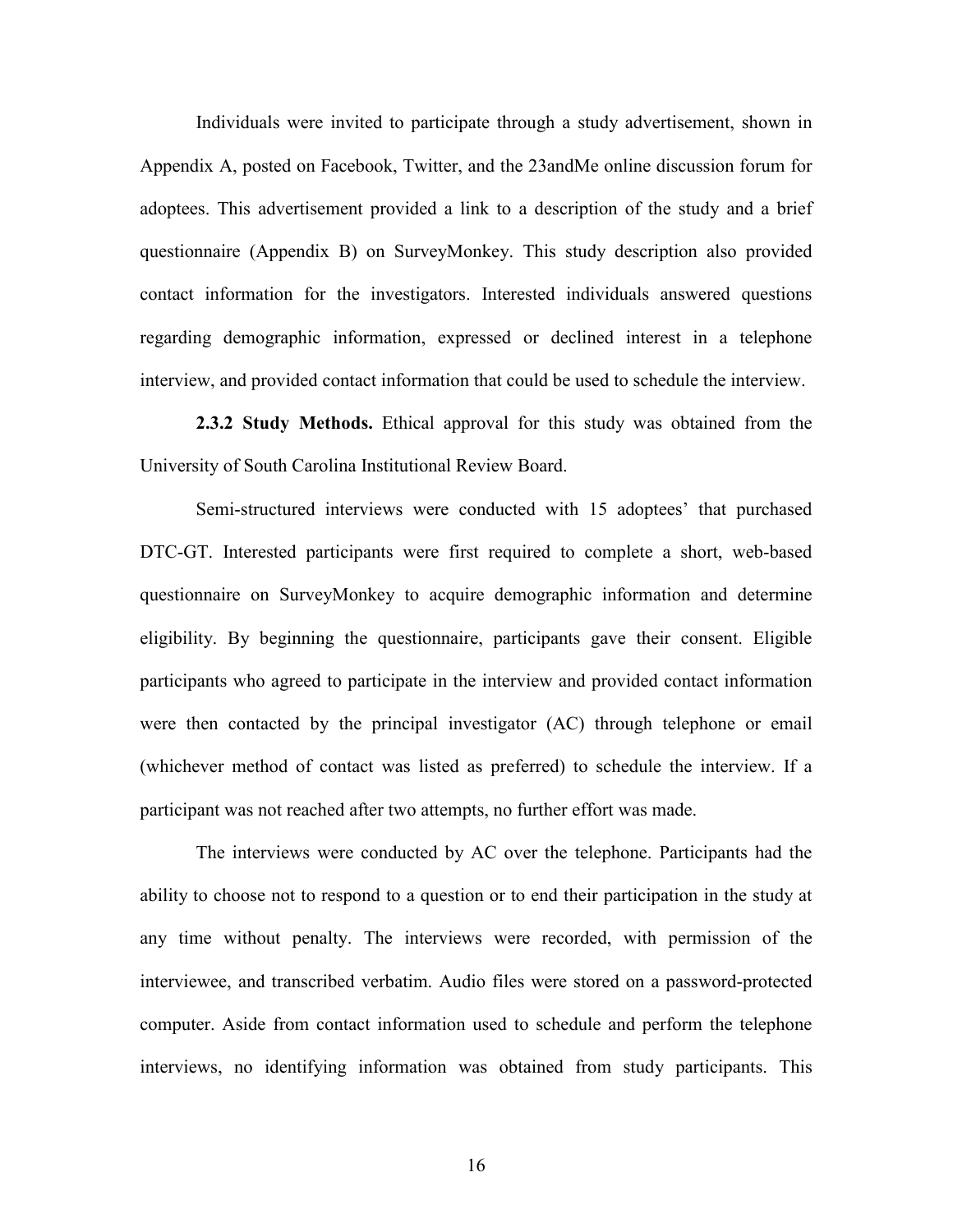information was also stored on a password-protected computer and destroyed after the completion of the study.

**2.3.3 Study Measures.** Demographic information was collected from each participant, including data regarding age, gender, race, level of education, age at adoption, DTC-GT companies used, and the date of genetic testing. The semi-structured interview consisted of 13 questions designed to explore the various goals of the study. These questions can be found in Appendix C. While on the phone, participants were also asked to confirm the DTC-GT companies or third-party tools used and the date of the testing.

**2.3.4 Data Analysis.** Descriptive statistics were used to analyze demographic information and to determine frequencies and averages. This study used a qualitative methodology to assess adoptees' motivations for pursuing DTC-GT, determine adoptees' satisfaction with DTC-GT results, provide insight into adoptees' emotional responses to DTC-GT, and assess adoptees' interest in sharing this information with genetic counselors. Grounded theory methodology was used to code and distinguish emergent themes (Hsieh & Shannon, 2005; Bradley, Curry, & Devers, 2007). Data was independently coded by AC and co-investigator, WD, with consistent inter-coder reliability checks and discussion of discrepancies.

#### **2.4 Results**

**2.4.1 Participants.** A total of 37 individuals completed the web-based questionnaire. Of these, three were not eligible to participate in a telephone interview: one was not adopted; one had not received her DTC-GT results; and one was under the age of eighteen. Of the remaining 34 individuals, five specified that they were not

17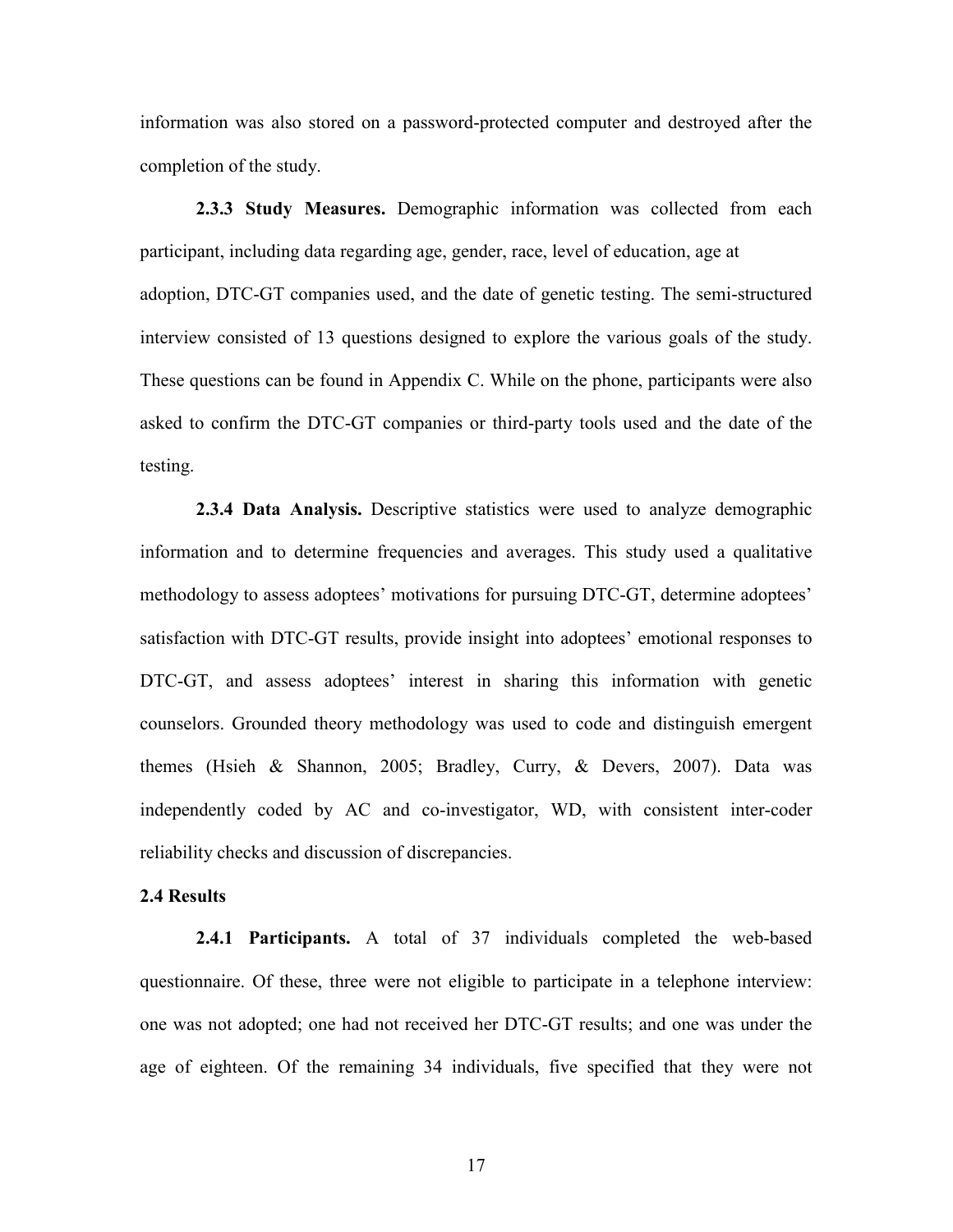interested in participating in an interview over the phone. Therefore, 29 individuals were contacted in an attempt to schedule a telephone interview. Fifteen adoptees responded and were interviewed over the phone, yielding a response rate of 51.7%. However, due to a technical error, one interview was not recorded and not included in the results.

 The age of participants ranged from 40-64 years old with an average age of 50.5 years. The majority of participants were Caucasian (71.43%) and female (85.71%). In addition, most had completed some level of college or university education (57.14%) or had received a bachelor's degree (35.71%). Although the age at the time of adoption ranged from birth to seven years, the majority of the adoptees were adopted before the age of one year (66.7%). Complete demographic details are in Table 2.1 (page 34).

**2.4.2 DTC-GT Tools Used.** A total of nine DTC-GT companies and tools were used, with 23andMe (85.71%) and AncestryDNA (78.57%) being the most frequently reported. The majority of participants used more than one website (85.71%), and half of the participants used three or more websites (Table 2.2, page 34).

**2.4.3 Motivations.** In exploring adoptees' motivations for pursuing DTC-GT, three main motivating factors emerged: 1) the search for some form of identity, 2) the desire for health-related information, and 3) general curiosity.

The idea of seeking some form of an identity surfaced throughout the majority (64.29%) of adoptees' stories. However, the method through which this self-actualization was achieved was further divided into two categories: the search for biological family and the search for ethnicity and nationality. Adoptees saw DTC-GT as a way to identify biological family that was previously unknown or unconfirmed, and for many, this was the first opportunity to learn such information. For example, one adoptee noted that "you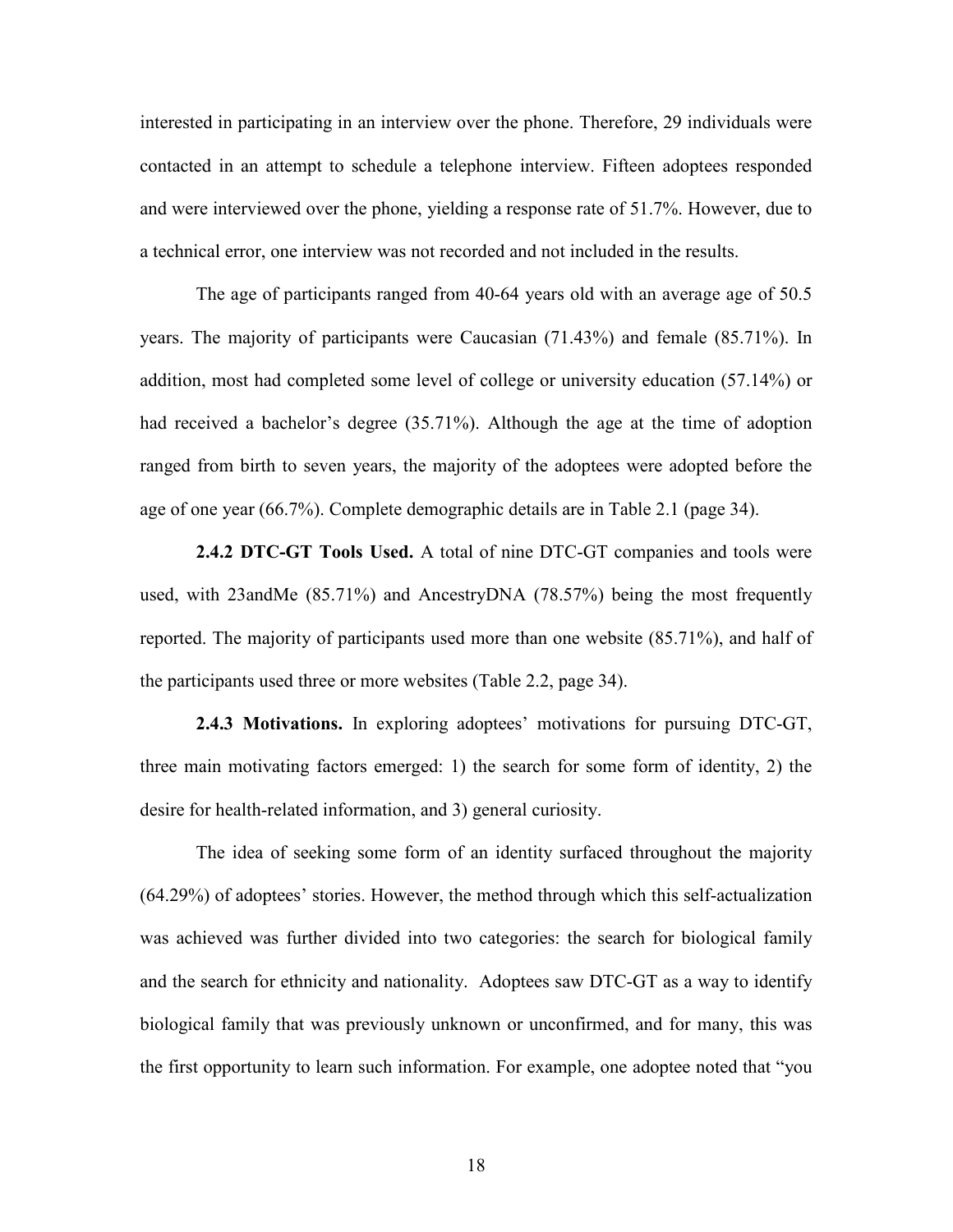know nothing your whole life…your blood line starts and ends with you…" DTC-GT offered the possibility of becoming part of a larger, family unit. A different adoptee described this genetic testing as bringing "into perspective that you do have, like, blood relation out there that you belong to…"

 For other adoptees, this feeling of completion was achieved through learning or confirming their ethnicity or nationality, and this was their means of creating an identity. Again, learning this information offered the potential to consider one's self as part of a group and form those connections with one's past. One adoptee described it as the opportunity to "learn" and "connect." She elaborated on this sentiment, saying the following:

*"People are proud of their heritage, and all your whole life you don't have one…You've had no family so a nice diverse one to me was being able to go 'oh gee I can associate with that, associate with that, associate with that, find out about all those different cultures...'"* 

Five adoptees (35.71%) planned on using the DTC-GT results for their own medical care and saw it as a way to gain information about their own risk. An adoptee experiencing vision loss, for example, noted that "as you get older, you have more health concerns," and she "wanted to find out possibly if [she] could find out [her] biologic family in order to kind of come to terms with this vision issue." Another adoptee described this as a way to "look out for [her]self, to say hey, [I] might want to choose this diet or this habit."

Five other participants (35.71%) wanted to acquire this information for their family, whether it be children or grandchildren, in the hopes that it might improve the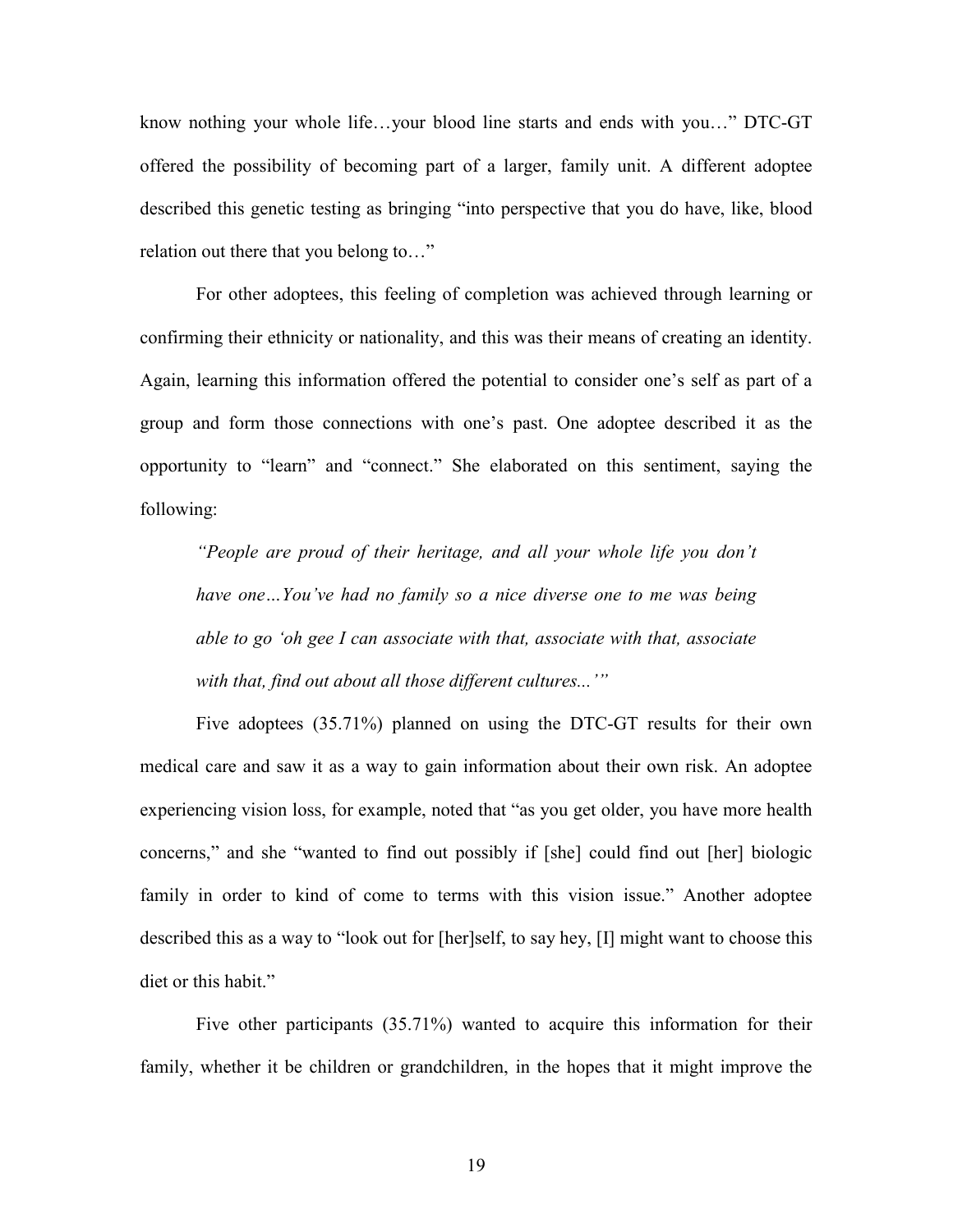care of their family members. One adoptee explained that "if it was just for me, I probably wouldn't have done it, but I did it so my kids would have some kind of answer." Another echoed this sentiment, saying that "[she] thought it would be nicer for [her] children and grandchildren maybe not to have to go through all of that," in reference to the additional medical tests that she had to undergo due to her unknown family history. Finally, a third adoptee with a sick son described her desire for genetic information as "not a need to assess blame, but a need to figure it out."

Three adoptees (21.43%) cited general curiosity as a major push for them pursuing DTC-GT. There were no clear goals in mind and there was nothing they were hoping to learn. Rather, any bit of knowledge was viewed as something of value simply because they started with such little information. For example, one adoptee stated that "you have so little information as an adoptee, really, that any shred of information, anything, is such a wonderful gift."

 **2.4.4 Satisfaction.** Adoptees expressed mixed levels of satisfaction with their DTC-GT. The majority of participants (57.14%) answered that they were satisfied with all the testing results that they received. Six adoptees (42.86%) made connections with their family or learned about various biological relationships. For example, one adoptee who was able to identify her birth father's family expressed her happiness, saying, "So I count myself pretty lucky that without basically any information I was able to find my birth father's family through DNA testing." The few adoptees that were satisfied, but did not find immediate connections, were still pleased with any information, and in the words of one adoptee, felt that this information was helpful in "aiming [them] towards the right direction" in the search for more information.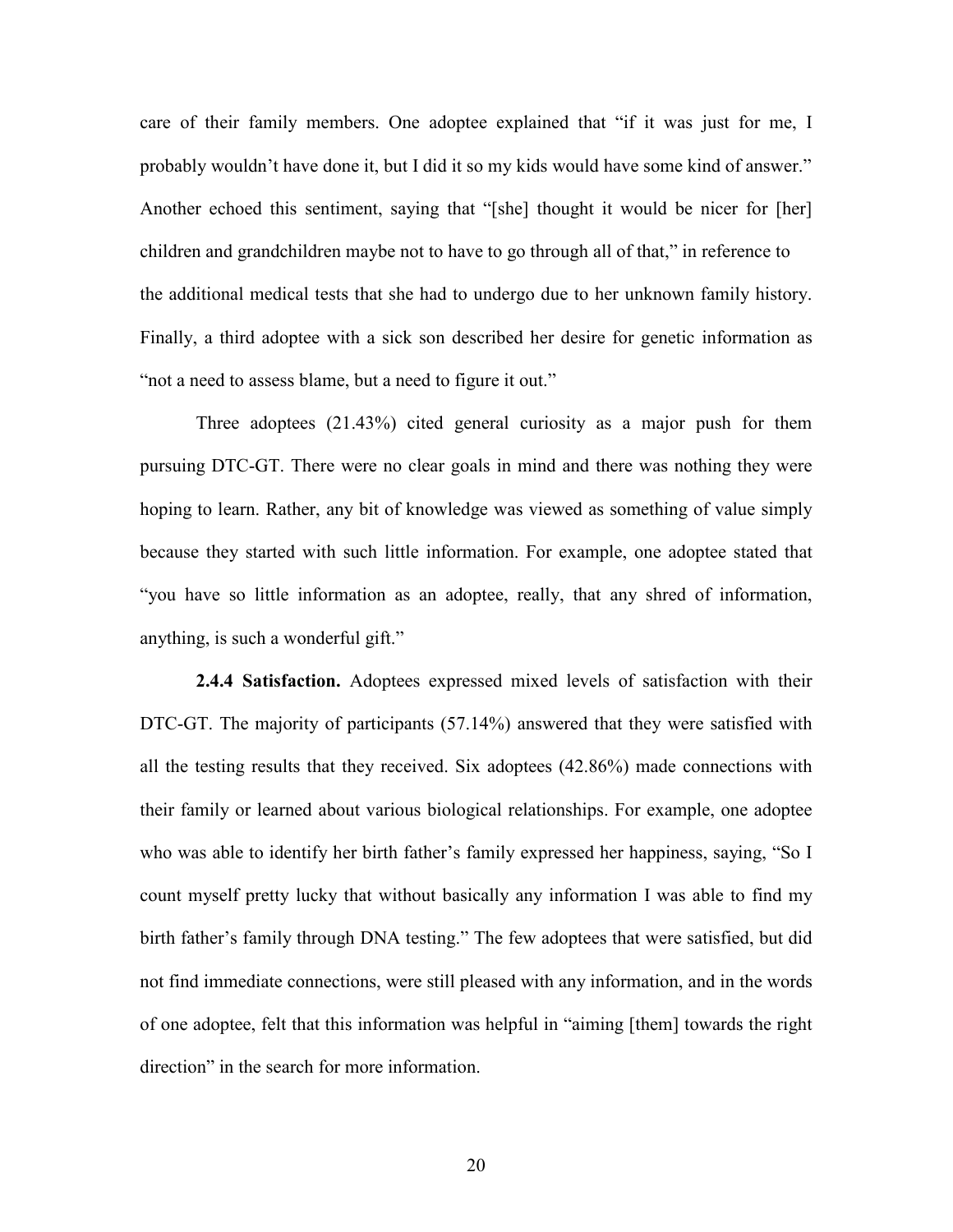However, five of the remaining participants (35.71%) had mixed feelings depending on the testing company and the information provided by the test. The reasons for dissatisfaction all stemmed from one major theme: a desire for more information. This need for more information was grouped into two categories: 1) frustration with the lack of familial information, in terms of matches and family history and 2) a desire for more specific medical and genetic risk information.

For two adoptees, frustration arose from a lack of response from biological family members. One described her anger with her biological family's silence, saying that this made her feel as though she was "still some family's dirty little secret that they don't want to talk about." Two other adoptees cited a lack of close familial matches that caused frustration. For example, one of these that planned to use her familial matches to acquire medical information said that "[she] was hoping to be able to get someone close enough to, at the very least, get that medical information." The other's lack of close matches resulted in feelings of "disappointment." Finally, two of the adoptees also noted that it would have been nice to know the origin (maternal or paternal) of the genetic information they received.

 Five of the adoptees also noted that the health-related information that they received was not what they had hoped. Several desired more, and several also desired more actionable information. Specifically, one adoptee stated that "[she] wish[es] [the test] could be more definite" and "a little more clear." Another explained that "if [she] had been someone who wanted to use [the DTC-GT] information instead of going to a doctor, [she] probably would've been dissatisfied because it's pretty vague."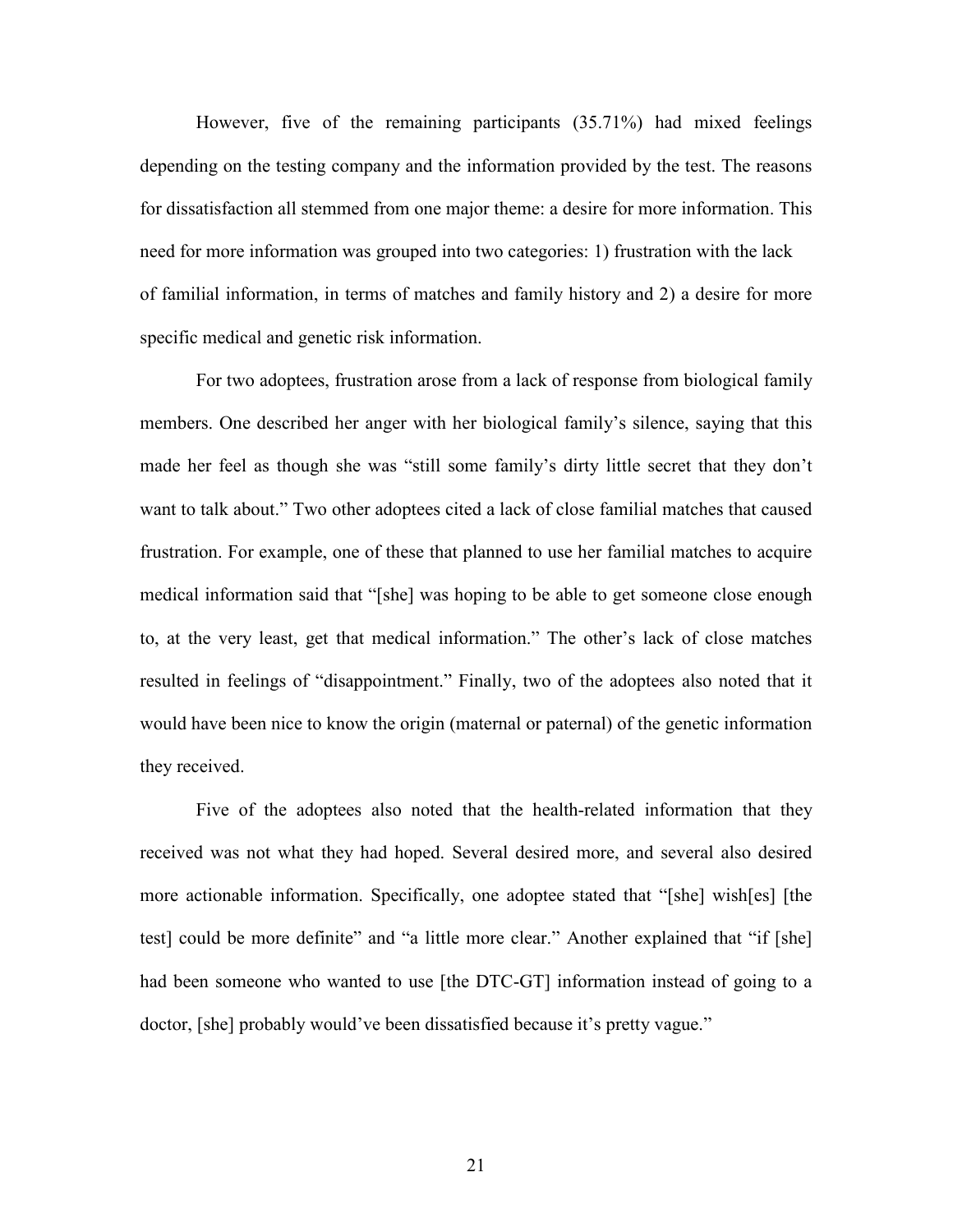**2.4.5 Interest in Genetic Counseling.** When asked if they saw value in meeting with a genetic counselor, the majority of adoptees (85.71%) responded that they did see benefits to genetic counseling. Their reasoning and the circumstances under which they would pursue genetic counseling were grouped into four categories: 1) adoptees saw this access to genetic information as valuable, 2) adoptees believed that this would have been useful when they were younger, 3) adoptees saw merit in it for their family members, and 4) adoptees would have pursued genetic counseling if a medical concern arose.

 Twelve of the adoptees saw genetic counseling as a useful and valuable tool. One adoptee expressed her interest in genetic counseling, saying "I feel strongly if there's a way to test for things and if there's a way to counsel people on how to deal with things, I think you should." Another was thinking that the information provided by a genetic counselor could help to "ease some questions."

Those who thought that this information could have been useful in the past (21.43%) acknowledged that they were no longer focused on genetic risk information, either because they were finished having children or had already faced several health concerns. One adoptee described her health situation:

*"I think I would have been very interested…about maybe about five years ago when all of my vision issues occurred. But at this point…I don't want to because I'm dealing with this vision issue now. And whatever happens…I've been so fraught with worry about the vision issue that anything else I get, I'm not even worried about it."* 

Three adoptees (21.43%) noted that genetic counseling might be of use for their family members, especially their children or those that have children. For example, one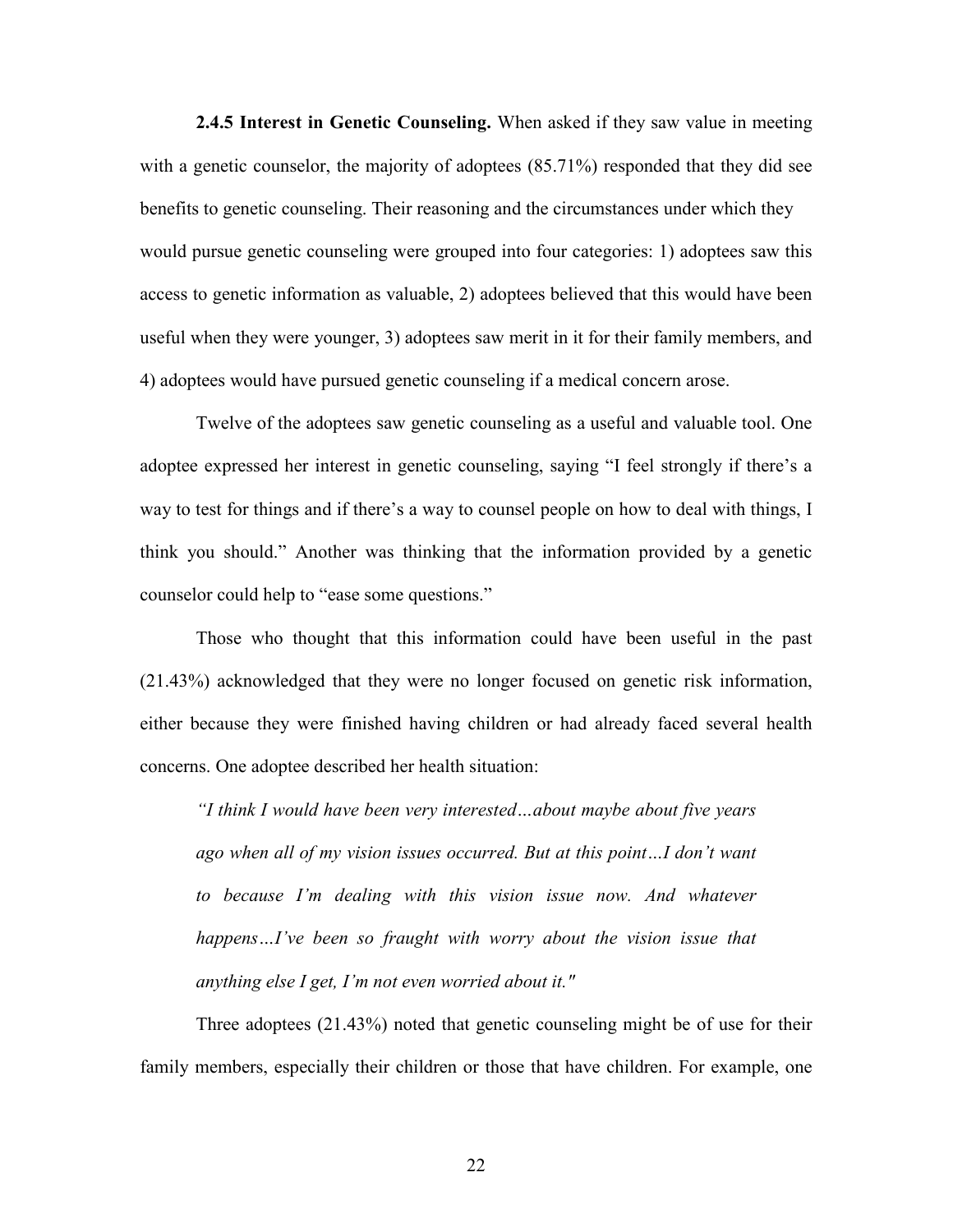adoptee thought of her son, saying she would "definitely recommend it to him" if he decides to have children, and another thought that genetic counseling would have been useful for her sister who has children

Finally, six adoptees noted that in the event that their test results came back saying they were a carrier of a certain genetic condition or if a new medical concern arose, they would have been willing to meet with a genetic counselor to gain more information. Overall, adoptees were open and receptive towards the idea of meeting with a genetic counselor. However, for the two adoptees that did not see value in meeting with a genetic counselor, this was due to their own knowledge in the field. For example, one adoptee did not see any value in genetic counseling for herself because she has "a good enough basic understanding of all the components that cause and further a disease process."

**2.4.6 Emotions.** Adoptees reported a variety of emotional responses to the process of undergoing DTC-GT (Figure 2.1 and Figure 2.2, page 35 and 36). In general, emotions experienced before receiving DTC-GT results fell into three categories: 1) excitement, 2) anxiety and a fear of the unknown, and 3) a fear of rejection.

Eleven adoptees (78.57%) were excited at the possibility of learning new information about their biological family, their ethnicity and nationality, and their various medical traits. A few adoptees were also excited at confirming the little information that they already had, whether it be information regarding familial relationships or information regarding ethnicity and nationality. One adoptee described her excitement at the possibility of matching with a close relative and said that she "kind of daydreamed

23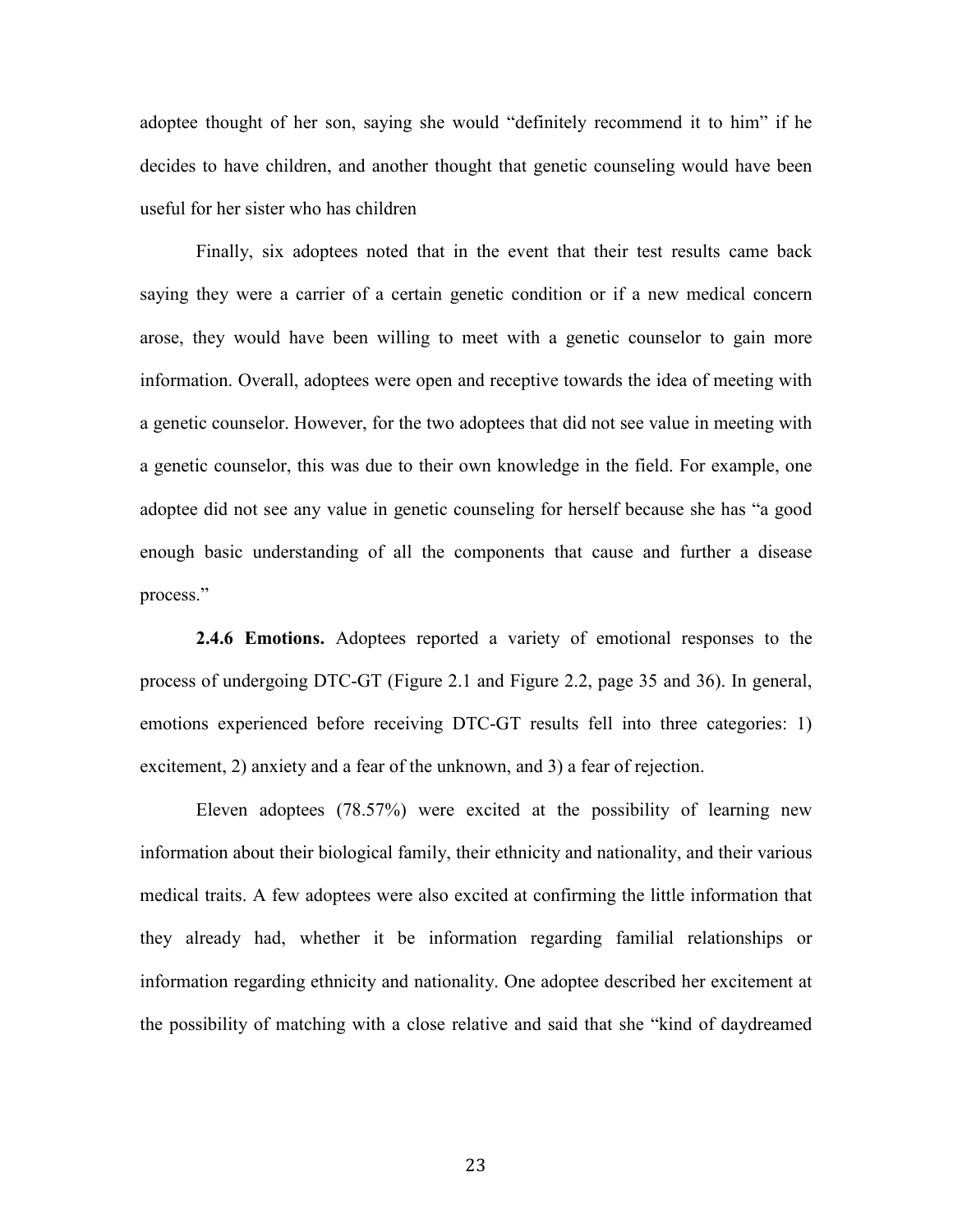about maybe going and meeting people." Another said that while waiting for the results, "[she] [was] almost like a kid on Christmas morning waiting for that day."

Anxiety corresponded with a fear of the unknown for five of the adoptees (35.71%). These adoptees recognized that having no information on their background meant that they had no way of knowing what DTC-GT might reveal, and this created the feelings of anxiety. One adoptee compared this process to opening "Pandora's box," saying that it required "soul-searching" before sending off the testing kit. Another described feelings of excitement and fear before testing because "even though [she] desperately wanted the answers, [she] [didn't] know what the answers [were]." She was worried that the DTC-GT results "might make [her] think of [her]self in a different way."

Finally, a feeling experienced by three adoptees (21.42%) prior to undergoing DTC-GT was a fear of rejection on the part of their biological family. One adoptee recognized that DTC-GT offered the possibility of finding biological family, and this brought into question, "are they going to accept me, or are they going to reject me again?" Another adoptee elaborated on this sentiment:

*"One of the innate issues of being adopted is being rejected and having that glooming rejection over you for your whole life. So many adopted people, I think, don't even bother to reach out and try because they're just afraid that they're going to be rejected again. So I think once they get to a point where they think the reward will be worth more to them than that fear is when they decide to try and seek those answers."* 

24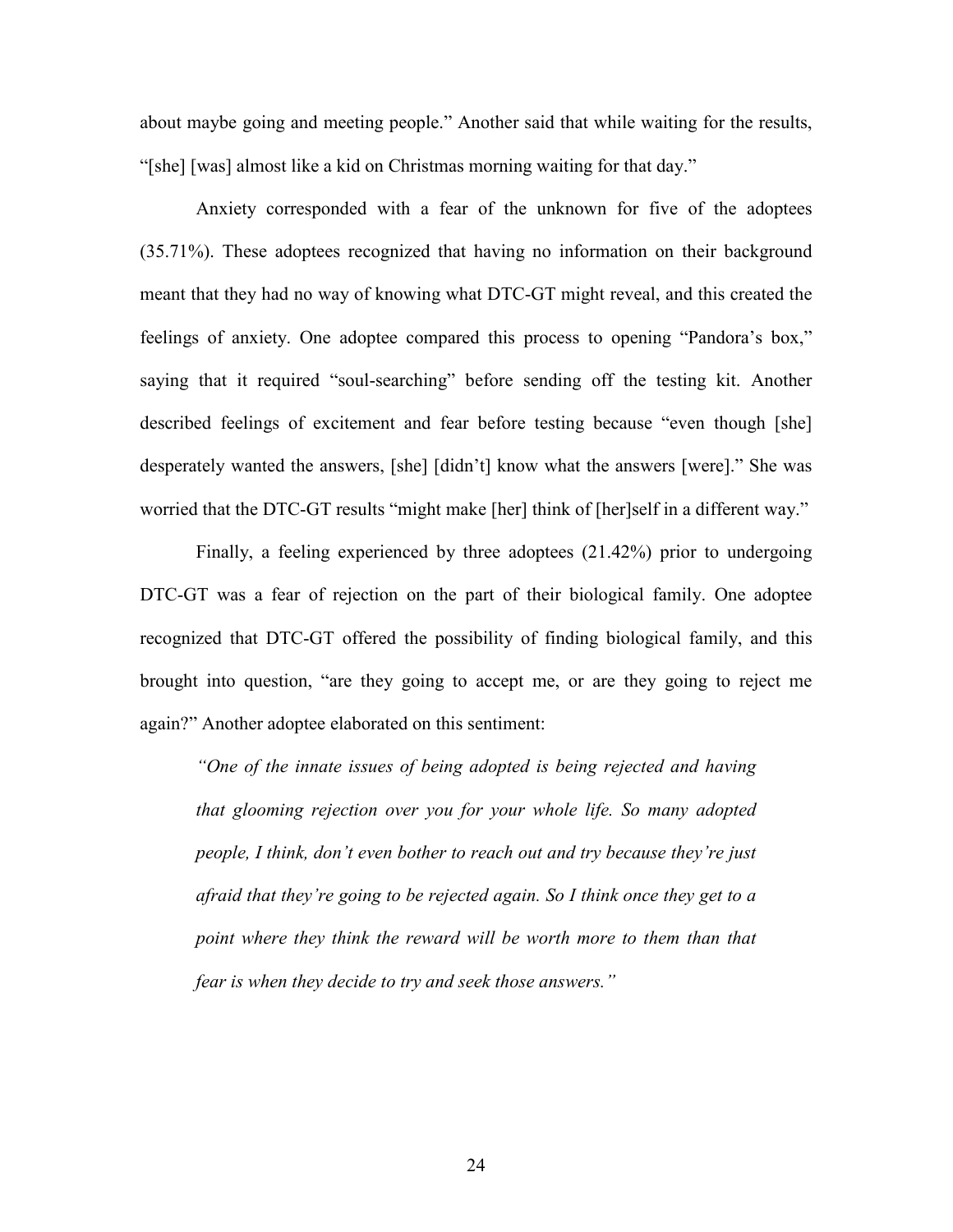The emotions experienced after DTC-GT were grouped into four main categories: 1) obsession with new connections, 2) a feeling of a newfound direction in the search for more information, 3) frustration and disappointment, and 4) happiness.

Four adoptees (28.57%) experienced a compulsion to continuously check the familial matches portion of their test results, explaining that this was ever-changing as more and more people were doing these tests. They described this portion of their test as a newfound obsession, hoping to discover more and closer familial matches. One adoptee stated that after receiving close familial matches, she experienced this "obsession," and she wanted "to just spend all of [her] time looking at these people and trying to figure out how [she] [was] related to them."

However, five adoptees (35.71%) also noted that this obsession over checking for new connections, and this information in general, provided a new sense of direction in their search for familial information. One adoptee described this process as putting a "method to the madness." Another described herself as being "positive and gung-ho" because she "knew what direction to look and then [she] started having things to work with that could get [her] further." A third adoptee considered herself to be a "detective" saying that "everything from that point on, every single step [she] took on this path was more information."

Three adoptees (21.43%) noted that they did not receive close familial matches or were not given much information from their biological family when they did attempt to make contact. These circumstances led to feelings of frustration and disappointment. For example, one adoptee said that she was both angry and disappointed because she had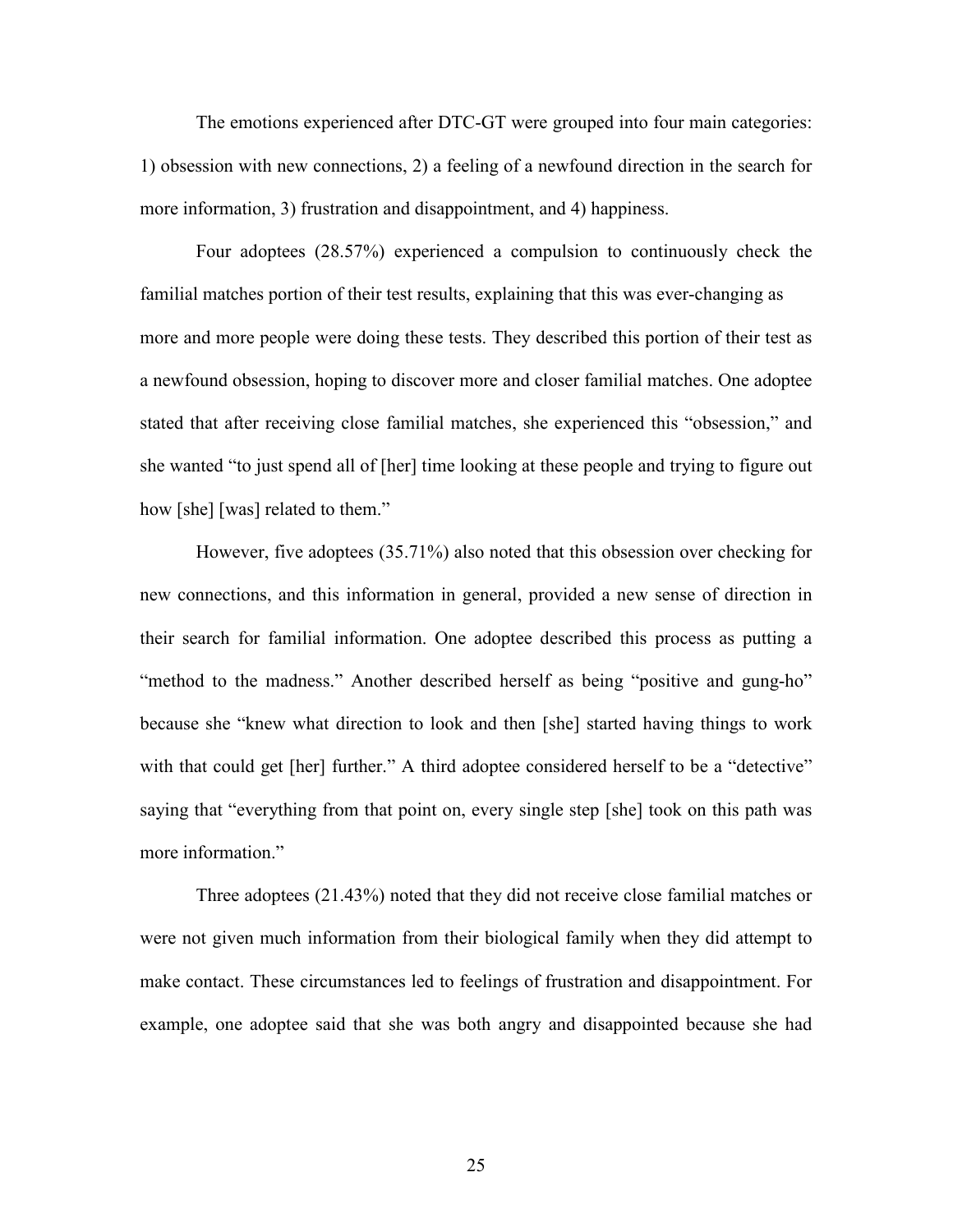been met with "complete silence" from her biological family after attempting to create connections.

 Overall, the majority of adoptees (51.74%) were happy with the results that they received. Several viewed any information as more than what they knew originally. One adoptee stated the she was "really grateful to finally know [her nationality] for sure rather than guessing." Many adoptees were able to connect with their biological family. There were adoptees that learned valuable health information from the DTC-GT, such as an adoptee that stated that the "little \$99 probably saved [her] life." Through DTC-GT, she was made aware of a rare form of hemophilia that she had and considered the genetic testing "the best thing that ever happened." Others were put at ease after learning that they had no genetic susceptibility for the tested conditions. All of these circumstances led to overall feelings of happiness in adoptees regarding DTC-GT. For example, one adoptee described herself as being "just happy" after DTC-GT, saying that she felt like she had "a piece of the puzzle."

**2.4.7 Adoptees Versus Non-Adoptees and DTC-GT.** When asked how adoptees might view the DTC-GT differently than non-adoptees, the main theme that adoptees highlighted was a difference in motivations for pursuing the testing. More specifically, adoptees emphasized that this form of testing was, for many, their only source of genetic information rather than a way to satisfy general curiosity about one's family or background. One adoptee summarized this sentiment, saying, "I'm not looking because I'm curious about my family. I'm looking for my family, and that's a huge difference." Another described DTC-GT for adoptees saying that "for someone who's adopted, there's a whole other layer of it…I could find my biological family by doing this."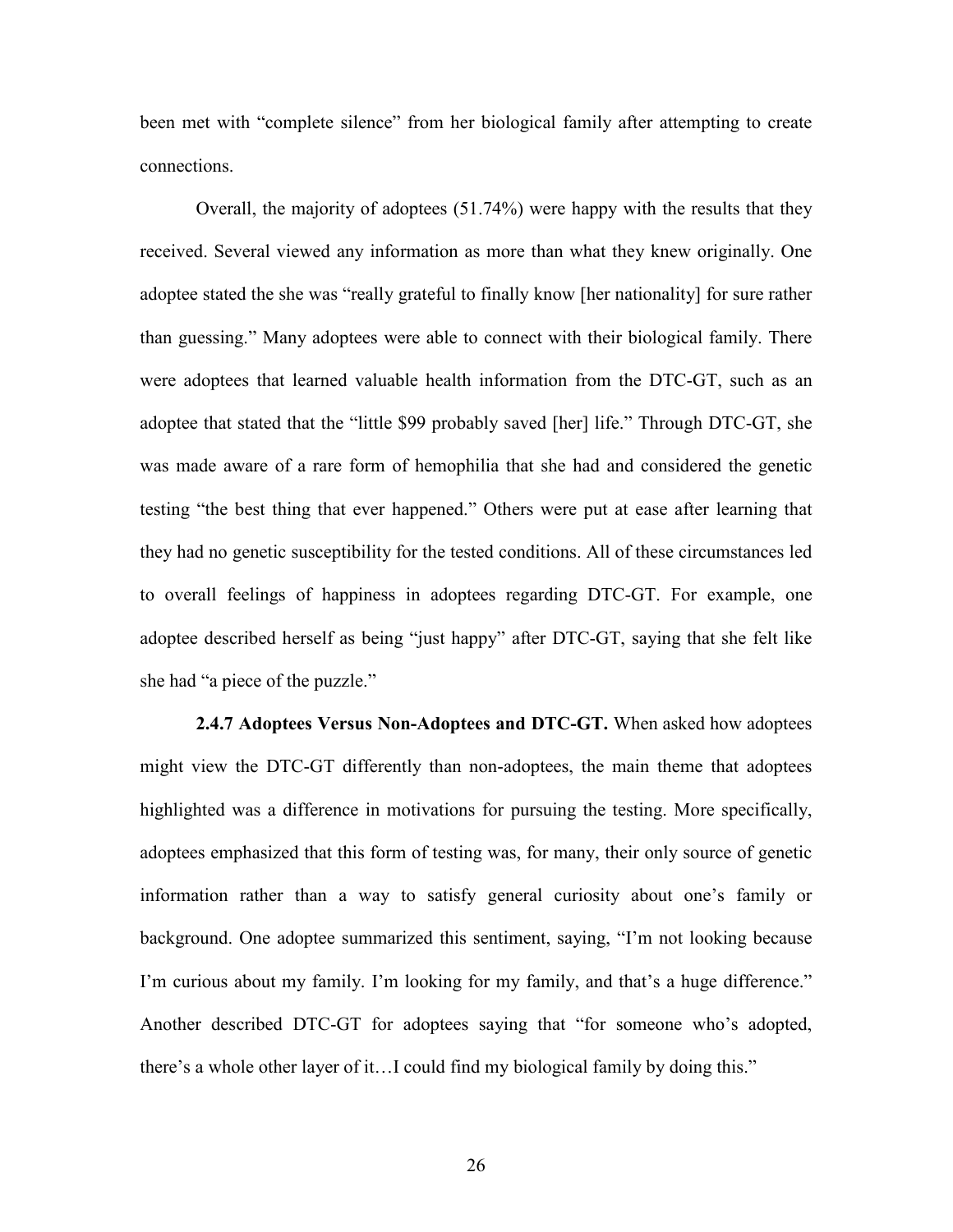Within this theme of different motivations, five adoptees (35.71%) also explained that for them, this information filled a void that those with knowledge of their family and genetic makeup might not have had. The potential of gaining biological family or a nationality changed their perspective of themselves. One adoptee stated that learning about biological connections "[made] you feel like you belong." Even the health information offered some adoptees a feeling of comfort, knowing which conditions or traits should concern them.

**2.4.8 Adoptees' Experiences in Medical Settings.** The majority of adoptees (71.43%) answered that they do believe that being adopted has affected their medical care and their interaction with medical professionals. The overarching themes of adoptees' answers as to how their experiences in medical settings might be different fell into three categories: 1) changes in medical care, 2) feelings of marginalization and stigmatization, and 3) feelings of frustration.

 Three adoptees (21.43%) acknowledged that not knowing their family history of certain conditions led to earlier screening and testing for many conditions, either for the purpose of having a baseline available or due to not knowing the actual genetic risk for a condition. These adoptees noted that this has a huge cost in time, effort, and money when in fact, this might not have been necessary. One adoptee described it as a lot of "time, effort, and unknown." A statement from a second adoptee echoes this sentiment:

*"It's a thing where you kind of know what to expect if you have a family [history of] say breast cancer or heart disease. You can start looking early at those things so you can do preventative measures. You can't do any of*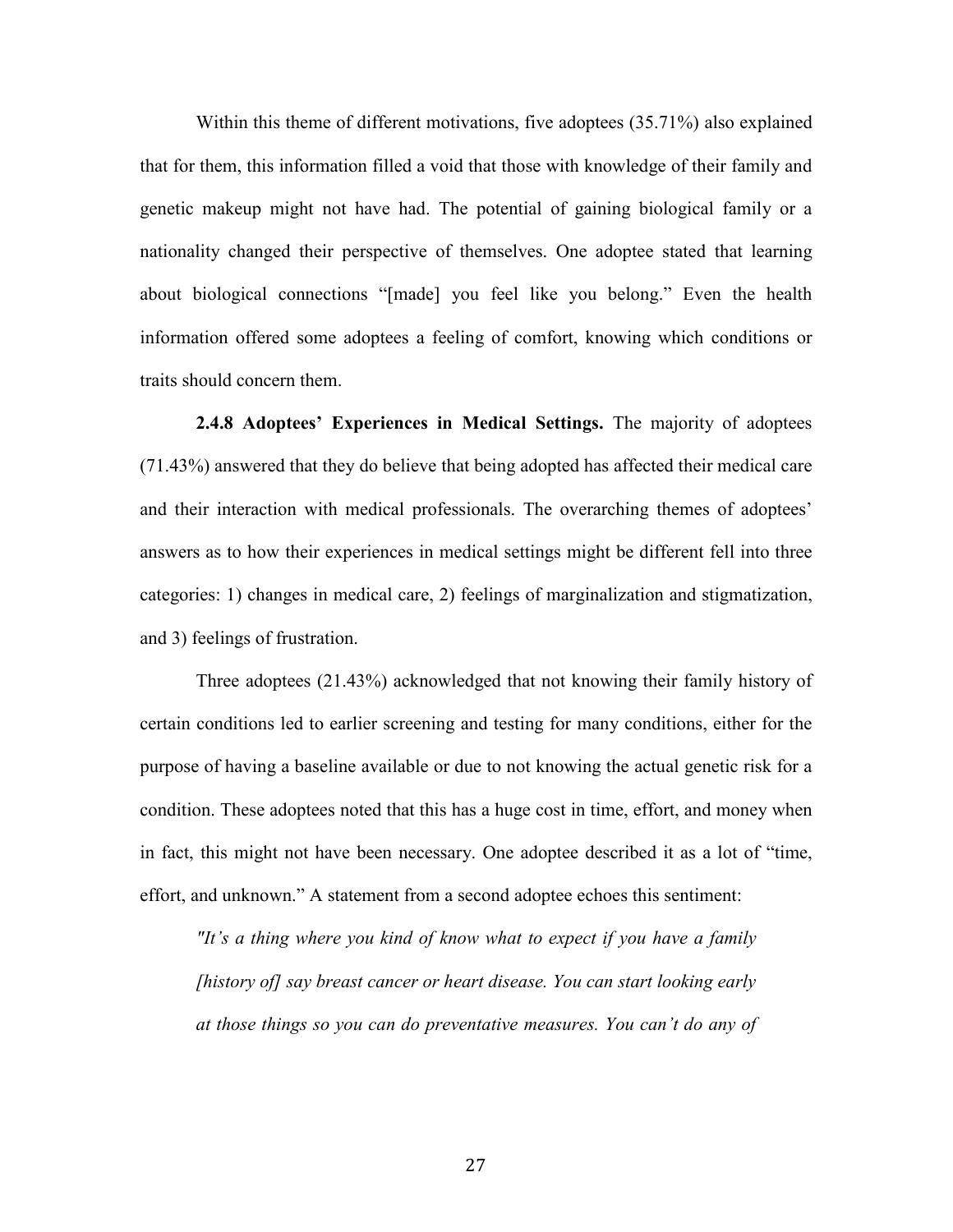*that when you have none of that information. Right? You're stuck doing it all…. The doctors have to assume you're high risk for everything."* 

Five adoptees (35.71%) also described experiences that fit under the themes of marginalization and stigmatization. These were brought about by several factors. First, adoptees noted the medical paperwork that patients were required to fill out prior to a visit. In general, adoptees felt as though their status of being adopted was not viewed as a valid status for an individual. For example, one adoptee explained that the medical establishment does not "tend to take adoption as an equally weighted option," and she has only encountered one intake form that has listed adopted as an option. In addition, adoptees described feelings of stigmatization brought about by the reactions of medical professionals upon learning that they were adopted. One adoptee, for example, described walking out of doctors' offices because the doctor wrote "in big red letters across the folder 'adopted.'" She described this as "horrific" and felt as though the doctor "acted like it was leprosy." Another adoptee described the conversations that she has had with medical professionals that impacted her experience:

*"You know, and they backtrack like at a hundred miles per hour… because they really want to know does this run in your family, and they're talking to a patient that says I have no information. And they'll go like oh crap, okay, no it doesn't matter, and you know that's not the truth. So there's like this game playing even with your medical provider. It's weird."* 

 Finally, two adoptees (14.29%) noted that medical settings served as a constant reminder of their adoption. One adoptee compared going to the doctor to having "skinned knees, and every time you go in, they rip the scab off," saying that she was "constantly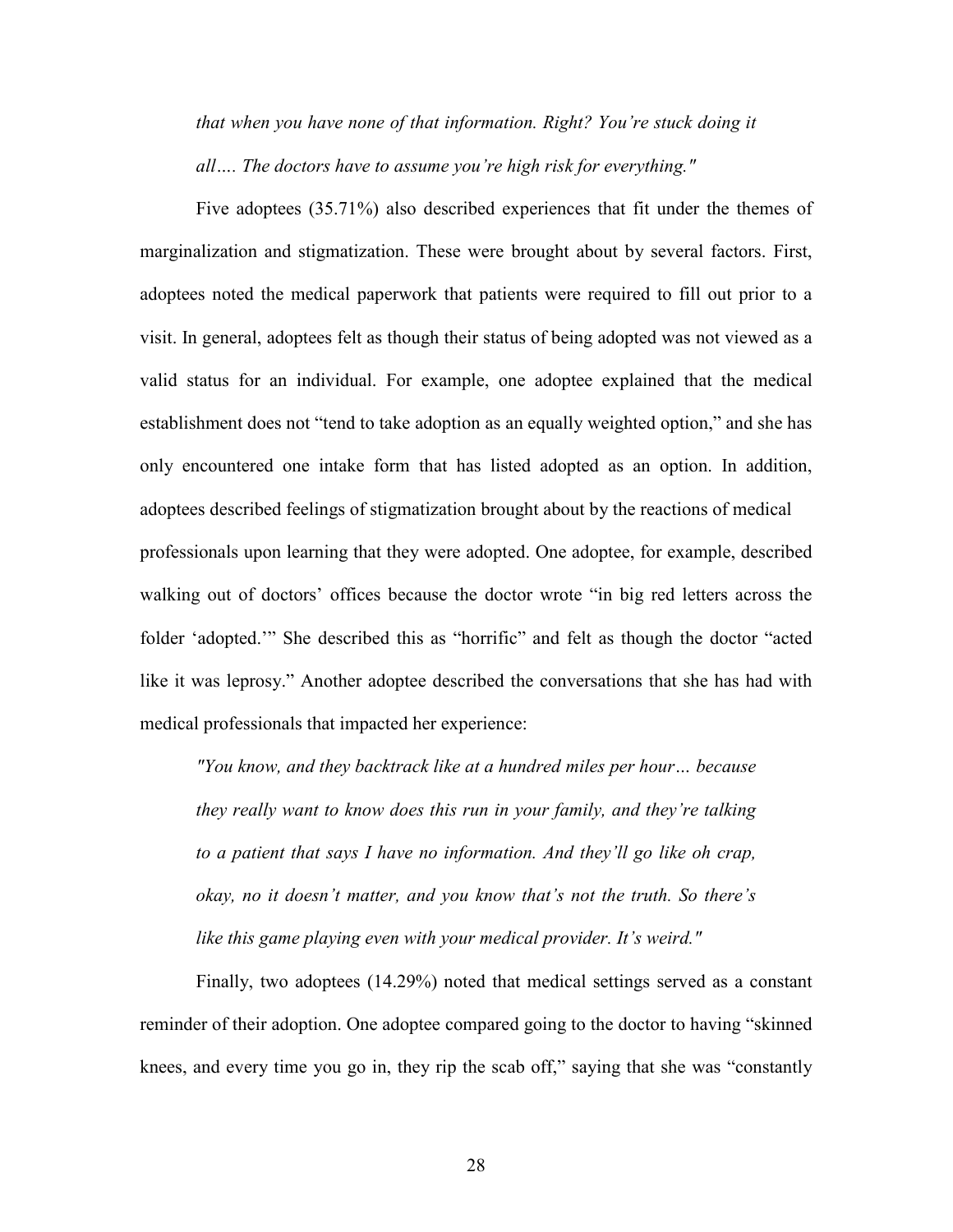reminded that [she was] different." Having to constantly specify that they were adopted, for some adoptees, brought about feelings of frustration. For example, the second adoptee described that "you grow up your whole life just saying don't know, don't know, don't know, which is really frustrating."

 There were also four adoptees (28.57%) that did not believe that this changed their experience in medical settings, explaining that they saw it as very matter of fact. They did not know their family's medical history, but they were indifferent to this. One adoptee said that "it's not, never was, and still isn't a sensitive subject to me."

#### **2.5 Discussion**

This study sought to explore adoptees' experiences with DTC-GT. Adoptees' use of DTC-GT was strongly motivated by the need to create an identity, based upon ethnicity or biological familial information, and a desire for health-related information. Adoptees were noted to have strong emotional responses to DTC-GT results, most often in regards to newfound ancestral information. This qualitative insight might help genetic counselors and other genetic professionals to better understand and anticipate adoptees' needs and responses to DTC-GT. This is an important factor to consider because adoptees were also found to be receptive to the idea of genetic counseling, and most saw value in such services. Therefore, this information can be helpful in equipping genetic counselors with the skills necessary for interacting with a target population that is interested in the profession. With the increasing popularity of DTC-GT, this might offer a unique niche for genetic counselors in the future.

 Prior research has attempted to describe the general population's motivations for pursuing DTC-GT (Gollust et al., 2012; Su et al., 2011). Gollust et al. (2012) found that

29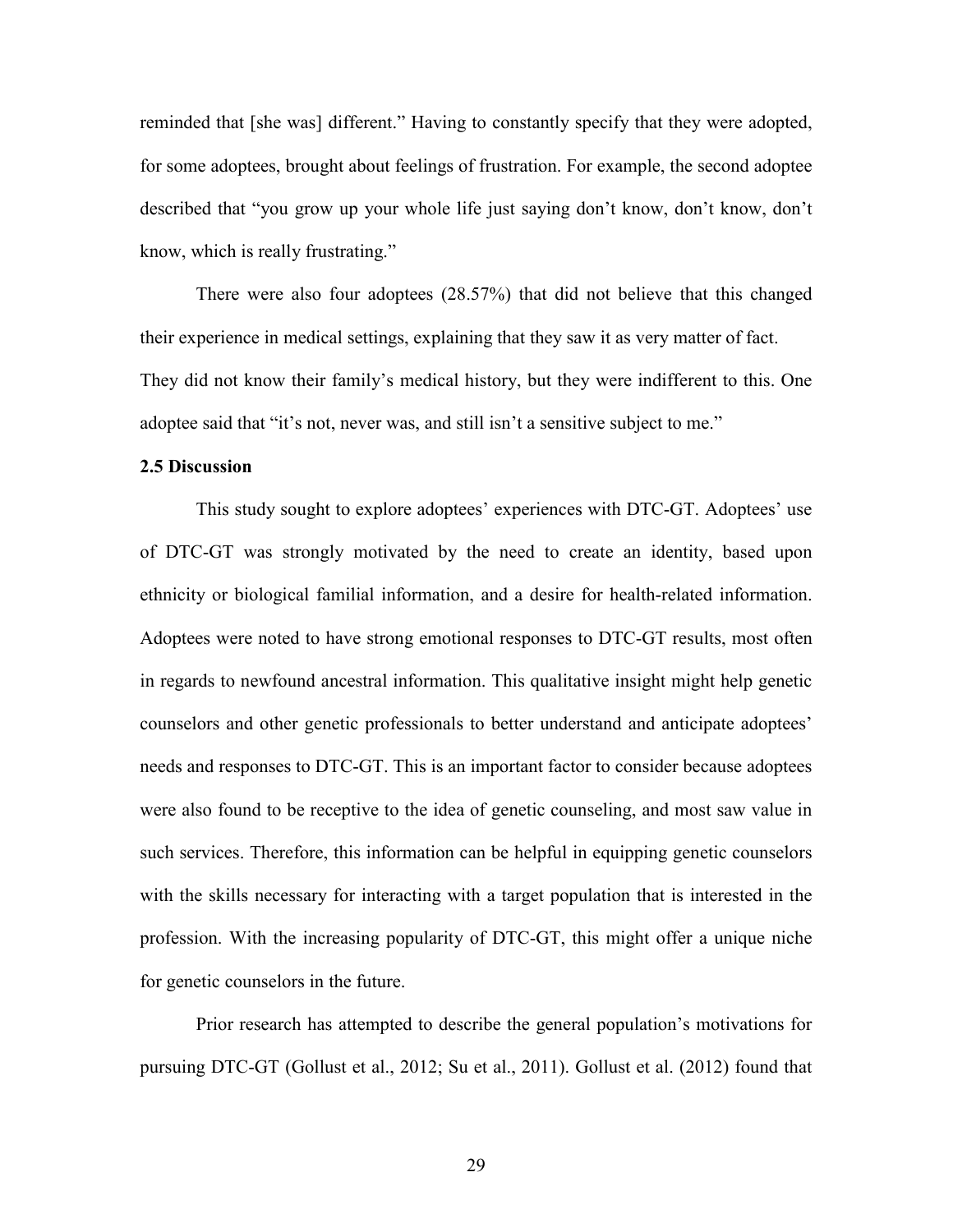the most frequently reported motivations for pursing testing included a curiosity about genetics, a desire to learn about disease risk, and a desire to improve one's health. Su, Howard, & Borry (2011) conducted an exploratory study analyzing internet posts written DTC-GT customers and found that personal health was most often cited. Baptista et al. (2016) specifically explored the motivations of adoptees that have undergone DTC-GT. In this study, adoptees' motivations were similar to those in the general population, but adoptees were noted to be more strongly driven by a desire to learn about genetic disease risk. The majority found value in their results and were satisfied. However, a minority of adoptees were disappointed and expected more definitive genetic risk information, possibly due to unrealistic expectations for DTC-GT. The psychological impact of DTC-GT has also been studied in the general population. Studies found that the impact was less significant than expected. Anxiety was often reduced (Bloss et al., 2011; Egglestone et al., 2013), and test-related distress typically did not increase after receiving results (Bloss et al., 2011; James et al., 2011). Therefore, although studies have been done that analyzed the motivations, emotions, and satisfaction of those that have undergone DTC-GT, little research has been done exploring all of these factors specifically in adoptees, and furthermore, little qualitative insight is available for this population's experience with DTC-GT.

 This study generally supported the findings of previous studies in regards to motivations for pursuing DTC-GT (curiosity about genetics, a desire to learn about disease risk, and a desire to improve one's health) but also highlighted another strong motivation for adoptees. Adoptees in this study most frequently cited three driving factors for purchasing DTC-GT: a desire to create some form of an identity, either

30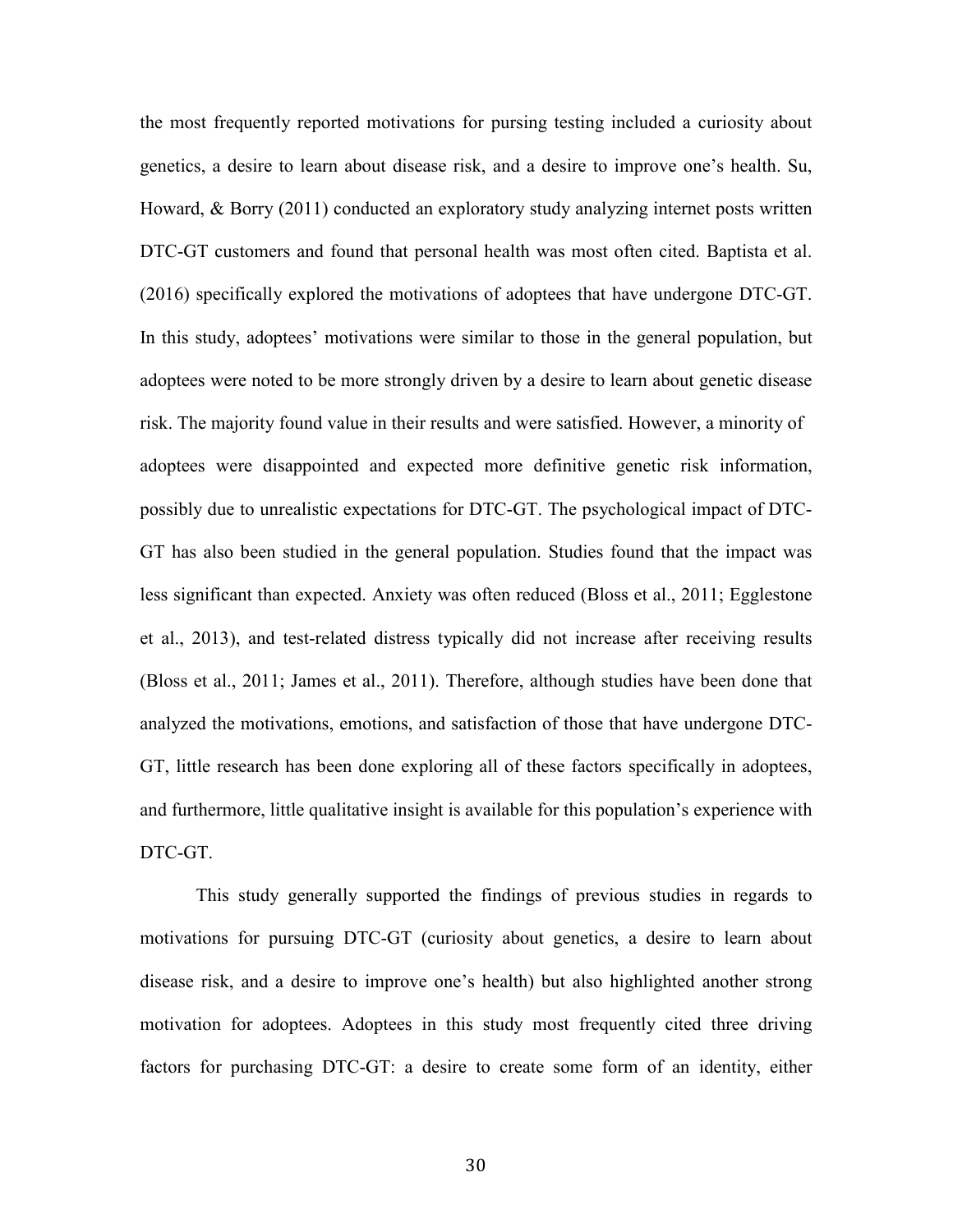through ancestral or familial information; a desire to learn genetic health information; and general curiosity. Adoptees were strongly and almost equally driven by a need for healthrelated information and ancestral information, encompassing familial relationships and ethnicity, and considered both sets of information to be extremely valuable. Su et. al (2011) included genealogical interest as a driver for purchasing DTC-GT in the general population, but this was not the most frequently cited motivator for this group. In this study, this was the most popular response, highlighting a possible distinction between the motivations of adoptees using DTC-GT and the motivations of the non-adoptees using DTC-GT. Adoptees themselves also cited this difference in motivations for pursuing DTC-GT, recognizing the test as a starting point for adoptees in gathering information rather than a way to confirm previous knowledge or satisfy a curiosity to know more.

The emotional journeys of the adoptees interviewed in this study tend to support previous findings in the general population. For the minority of adoptees that did experience feelings similar to distress, however, these were related to ancestral information rather than the health portion of the test. This newfound information, whether it was discovering biological relationships or uncovering new information about ethnicity, was the most frequently discussed and seemed to have more of a profound impact than any health-related information. Therefore, although many adoptees' emotional responses to DTC-GT were similar to those of the general population, this study highlighted distress-related responses that were more unique to adoptees and, perhaps, to others with limited family history. With this information, we can anticipate that adoptees' response to ancestral information might be the most emotional rather than any information regarding carrier status. Much like Baptista et al. (2016), adoptees in this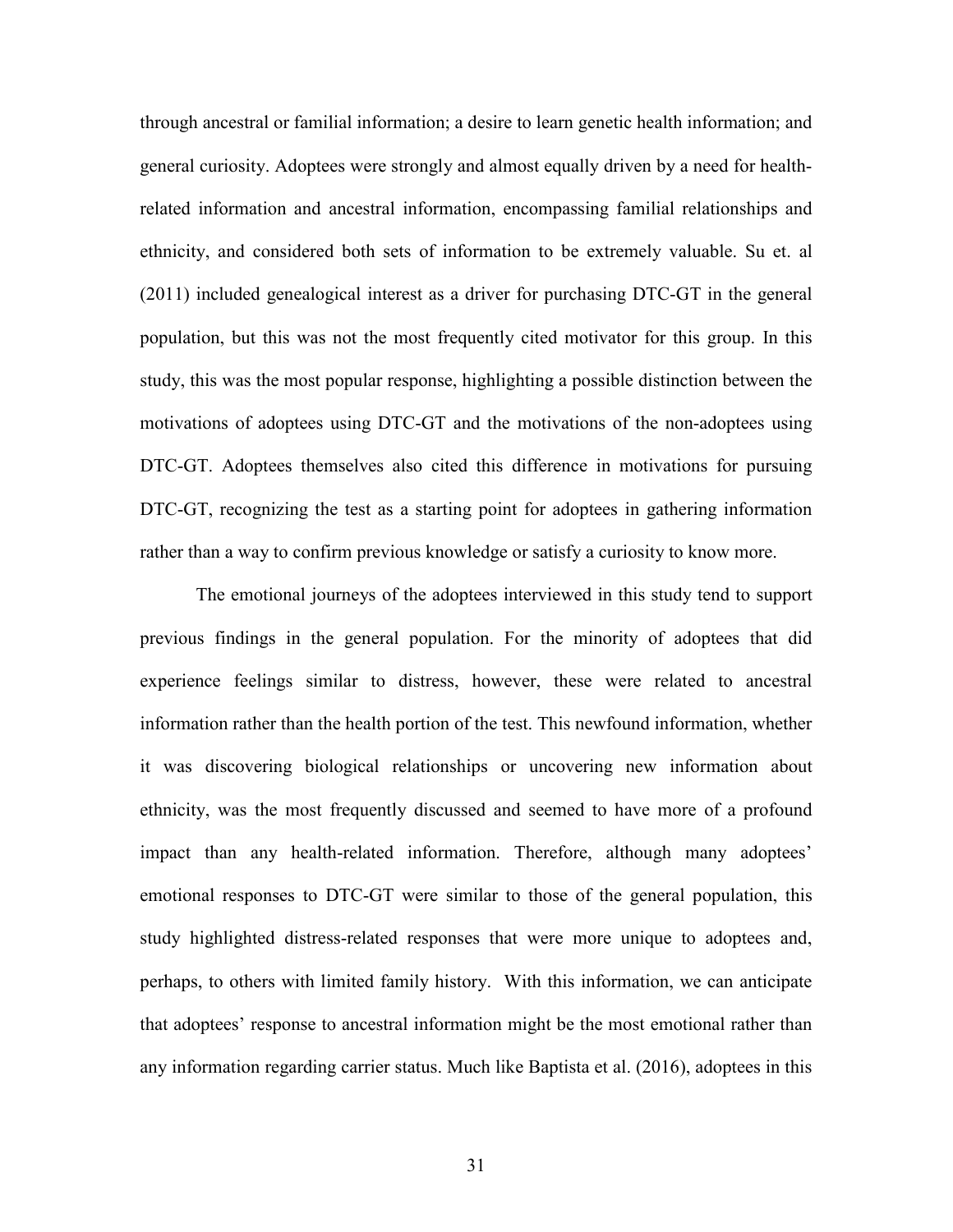study cited a desire for more clear-cut genetic risks and more medical information. In addition, adoptees described frustration with a lack of close familial matches and a lack of response from biological family members. Together, these factors support the idea that adoptees might have unrealistic expectations for DTC-GT, but it offers insight into the fact that these expectations encompass both health and ancestry information. Being aware of these expectations has the potential to aid genetic counselors and other genetic professionals in providing anticipatory guidance before DTC-GT or in addressing these feelings of frustration after testing.

This study found that, despite limited family history knowledge, the majority of adoptees saw value in genetic counseling services. This is promising for a field that is trained in addressing both the impact of genetic information on health care and the lack of genetic information on health care. This lack of information is not uncommon, and genetic counselors are trained to provide a detailed, yet sensitive, risk assessment. It is the hope that by understanding the desires, concerns, and expectations of this specific population, genetic counselors can shape their counseling to provide better care. Understanding adoptees' anxiety and fear of the unknown, for example, allows genetic counselors to address this before DTC-GT, and knowing that adoptees might have high expectations for DTC-GT gives genetic counselors the opportunity to explain fully the limitations of such testing. This study also offered insight into how adoptees think that being adopted has negatively impacted their experience in medical settings. This provides medical professionals, such as genetic counselors, with the opportunity to adjust their actions and ensure that adoptees will no longer have these feelings of stigmatization and marginalization. Also, the genetic professionals working for DTC-GT companies can use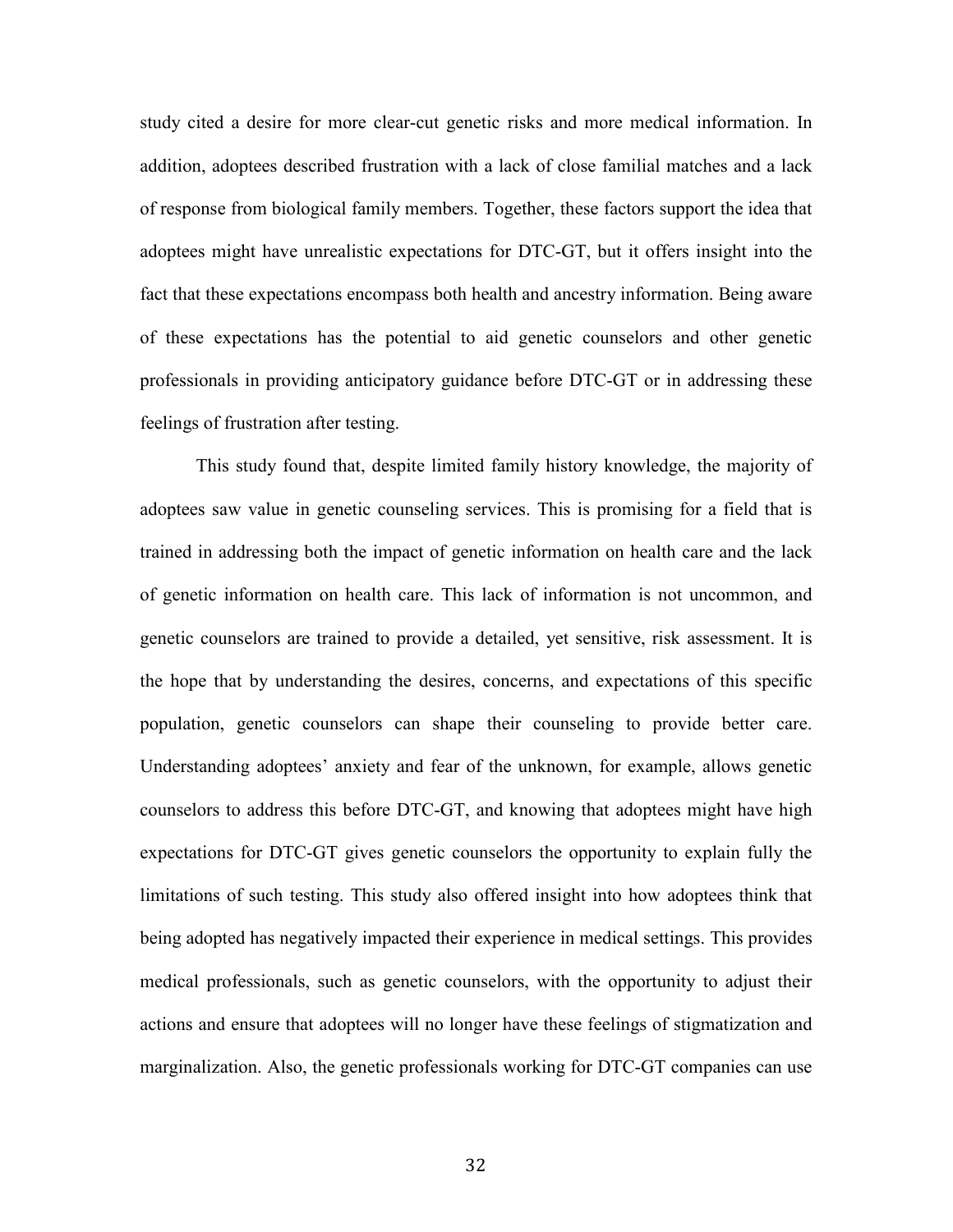this information to change marketing in an attempt to eliminate some of these concerns upfront. This will help to ensure that this population remains receptive towards the services offered by genetic counselors and other genetic professionals.

 The findings of this study complemented the existing literature examining adoptees' experiences with DTC-GT but provided novel, qualitative insight into the emotional journey of adoptees going through this process. These findings provided insight into adoptees' frustration with DTC-GT and offer more general information regarding adoptees' experiences in medical settings. Future research could focus on the impact of genetic information on the family unit as a whole since adoptees' children and grandchildren are also affected by this lack of family history information.

 There were several limitations to this study. First, the participants as a whole were relatively homogenous in terms of race, gender, and educational background, and these results are not generalizable to adoptees as a whole. Most of the participants completed, at minimum, some level of college or university, and this might also impact their understanding and their opinion of genetic information. Finally, the method of recruitment limits generalizability. By advertising on forums and social media pages directed at adoptees, this targeted adoptees actively pursing information on adoptees and DTC-GT. These participants might have a greater interest in this information and might place greater value on such information as well.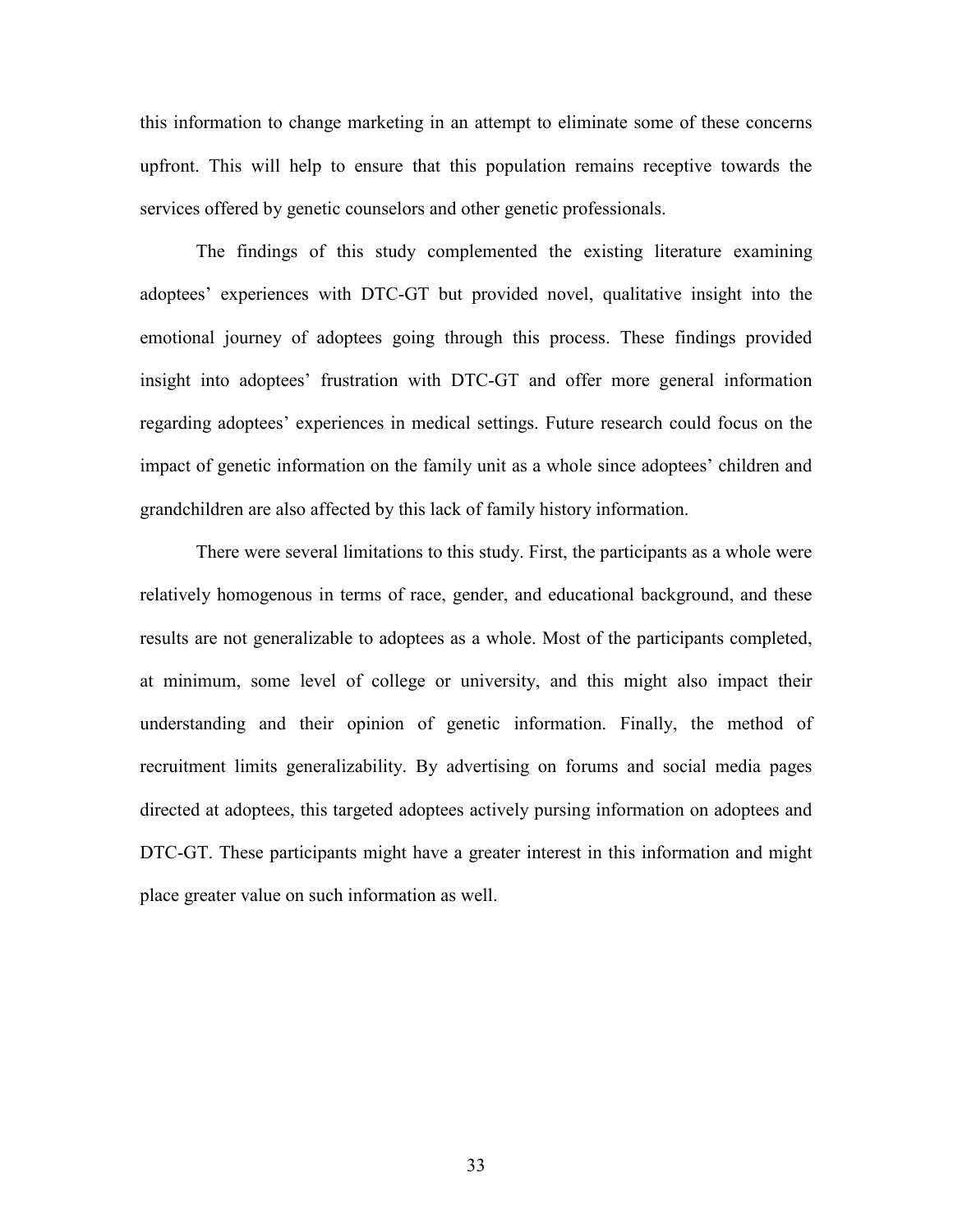| Table 2.1 Patient Demographics   |                  |                  |               |  |
|----------------------------------|------------------|------------------|---------------|--|
|                                  | $n$ (Total =     | $\frac{0}{0}$    | Mean $\pm$ SD |  |
|                                  | 14)              |                  | (Range)       |  |
|                                  |                  |                  | $50.5 + 6.37$ |  |
| Age (years)                      |                  |                  | $(40-64)$     |  |
| 18-29                            | $\boldsymbol{0}$ | $\boldsymbol{0}$ |               |  |
| 30-39                            | $\boldsymbol{0}$ | $\Omega$         |               |  |
| 40-49                            | 7                | 50               |               |  |
| 50-59                            | 6                | 42.9             |               |  |
| 60-69                            | $\mathbf{1}$     | 7.1              |               |  |
| Gender                           |                  |                  |               |  |
| Male                             | $\overline{2}$   | 14.3             |               |  |
| Female                           | 12               | 85.7             |               |  |
| Race                             |                  |                  |               |  |
| Caucasian                        | 10               | 71.4             |               |  |
| Native Hawaiian/Pacific Islander | 1                | 7.1              |               |  |
| Mixed                            | $\overline{2}$   | 14.3             |               |  |
| Other                            | $\mathbf{1}$     | 7.1              |               |  |
| <b>Educational Background</b>    |                  |                  |               |  |
| Some high school                 | $\boldsymbol{0}$ | $\theta$         |               |  |
| High school diploma/GED          | $\boldsymbol{0}$ | $\overline{0}$   |               |  |
| Some college/university          | 8                | 57.1             |               |  |
| Bachelor's degree                | 5                | 35.7             |               |  |
| Master's/doctoral/professional   | $\mathbf{1}$     | 7.1              |               |  |
| degree                           |                  |                  |               |  |
| Age at Adoption (years)          |                  |                  |               |  |
| $\leq$ 1                         | 10               | 71.4             |               |  |
| >1                               | 4                | 28.6             |               |  |

| <b>Table 2.2</b> Companies and Tools Used to Acquire Genetic Information |                          |       |  |  |
|--------------------------------------------------------------------------|--------------------------|-------|--|--|
|                                                                          | n (Total sample = $14$ ) | $\%*$ |  |  |
| 23andMe                                                                  | 12                       | 85.7  |  |  |
| AncestryDNA                                                              | 11                       | 78.6  |  |  |
| Promethease                                                              | 5                        | 35.7  |  |  |
| <b>GED</b> match                                                         | 5                        | 35.7  |  |  |
| FamilyTreeDNA                                                            | 5                        | 35.7  |  |  |
| <b>StrataGene</b>                                                        |                          | 7.1   |  |  |
| Genetic Genie                                                            |                          | 7.1   |  |  |
| MyHeritage                                                               |                          | 7.1   |  |  |
| DNA.land                                                                 |                          |       |  |  |

\*Proportions do not sum to 100% because participants could report using more than one DTC-GT company and/or tool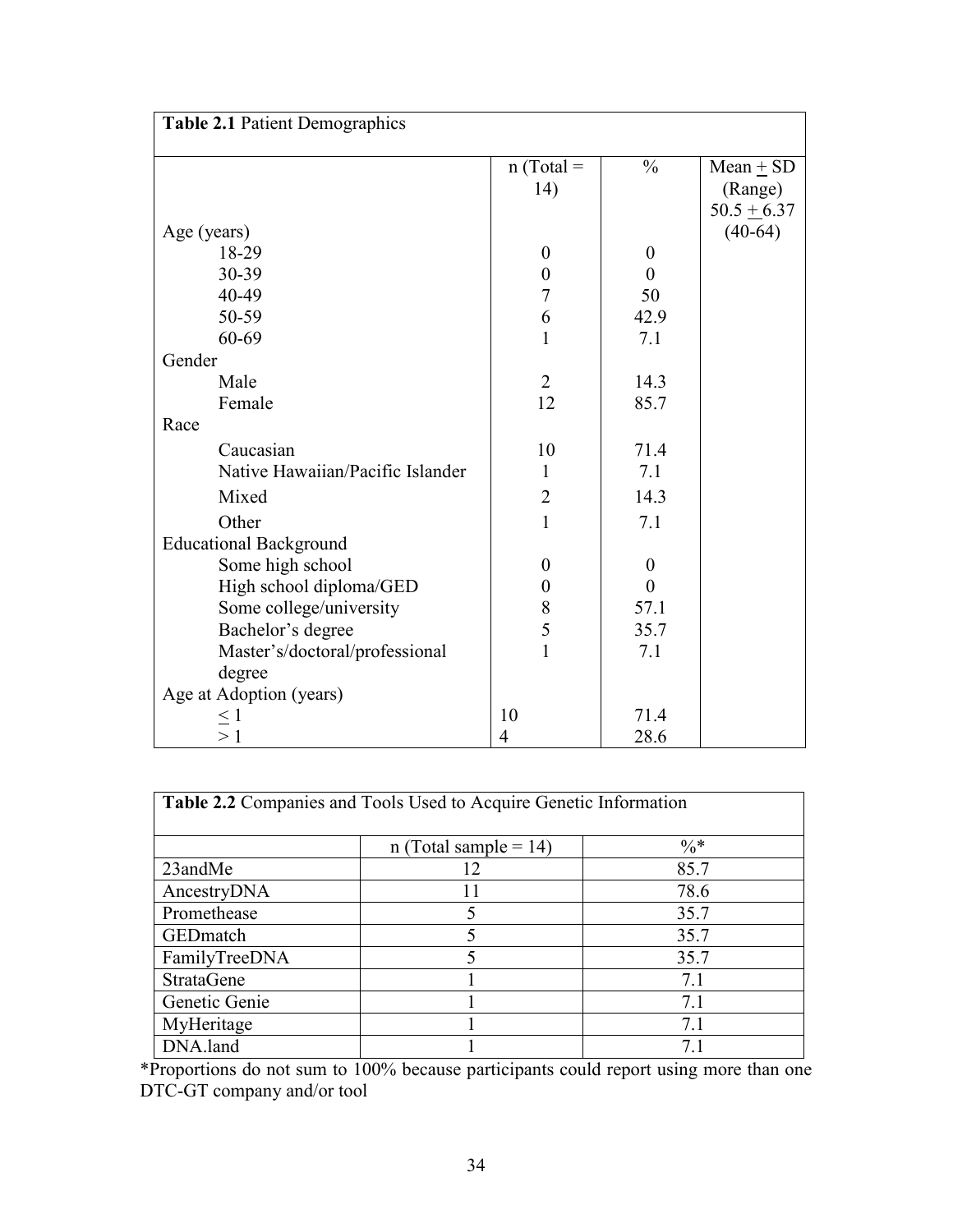

Figure 2.1: Frequency of Emotions Reported by Adoptees Before Receiving DTC-GT Results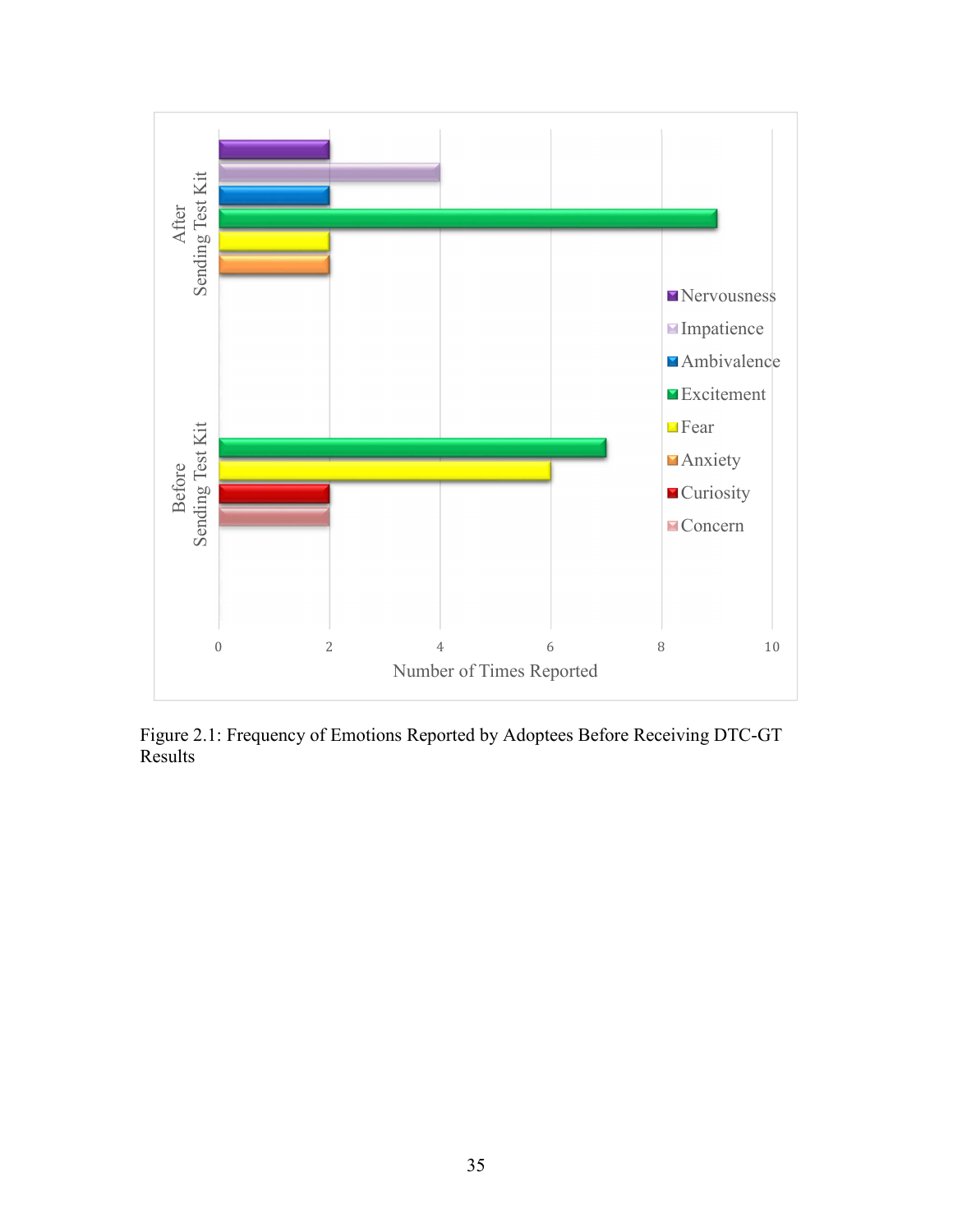

Figure 2.2: Frequency of Emotions Reported by Adoptees After Receiving DTC-GT Results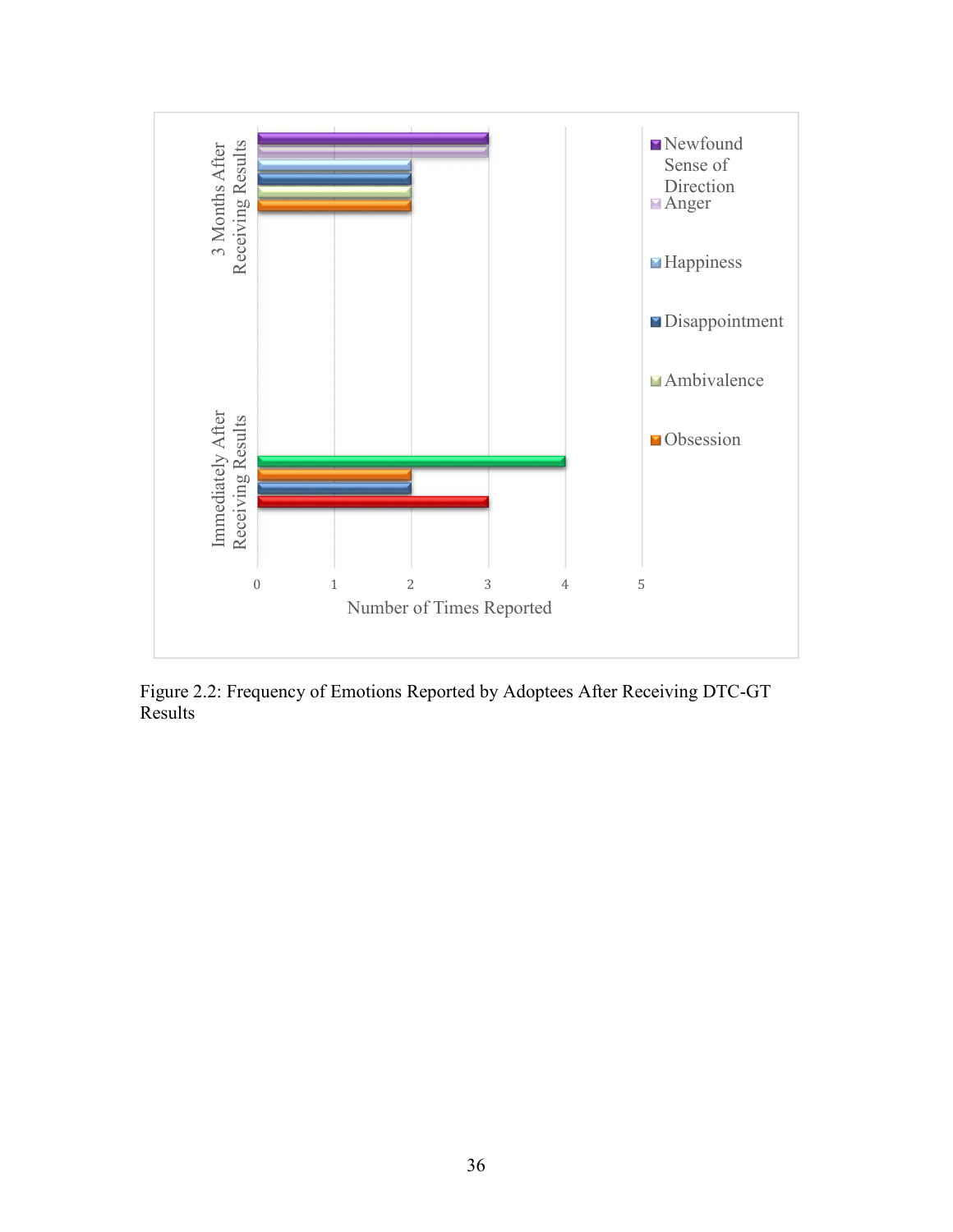#### **Chapter 3. Conclusion**

In this study, adoptees' experiences with DTC-GT mirrored those of the general population in certain aspects. Many of the adoptees were interested in learning more about their genetic disease risk, similar to non-adoptees. However, interest in ancestral information regarding both familial relationships and ethnicity served as the motivating factor for over half of the adoptees in this study. Adoptees experienced strong emotional reactions to this ancestral information, perhaps setting them apart from individuals that already know their family history. Knowing the value that adoptees place on this information and understanding the potential for strong emotional responses can aid genetic counselors in providing both anticipatory guidance and post-test counseling to adoptees using DTC-GT.

 The overwhelming majority of adoptees in this study saw a potential benefit in speaking with a genetic counselor, either for themselves of their family members, but the majority had also experienced feelings of stigmatization or marginalization in medical settings and attributed these to their status as an adoptee. Understanding these negative experiences can help genetic counselors to ensure that adoptees remain open to the the field and ensure that adoptees have positive experiences. Genetic counselors are wellequipped to deal with patients with limited family history knowledge and are capable of providing information on how this impacts healthcare in a detailed, thorough, and sensitive manner.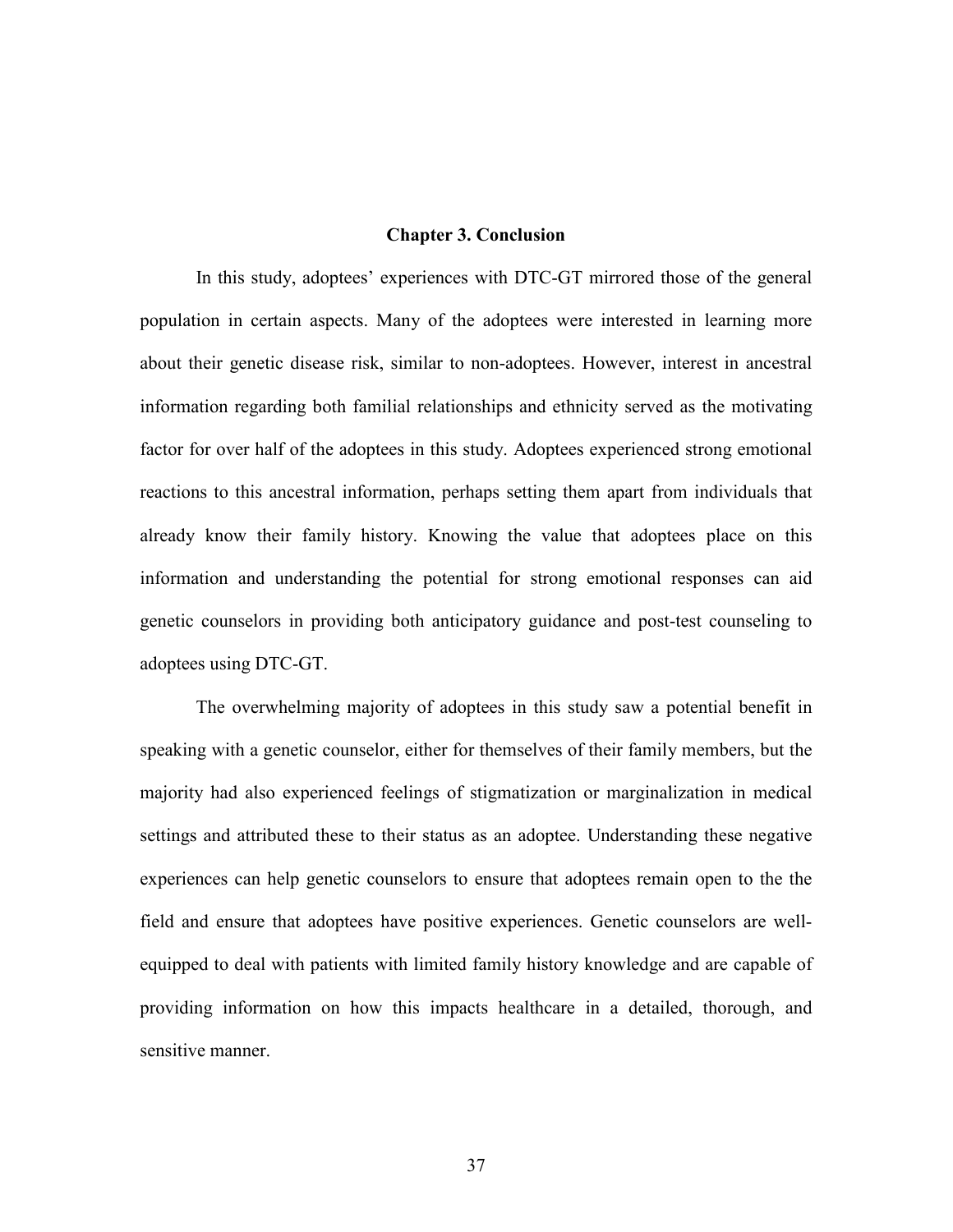The DTC-GT market continues to grow and can serve as a primary source of information for many adoptees searching for both health and ancestral information. However, having an unknown family history can have an impact on how this information is interpreted and processed. Genetic counselors have the skills and training to help adoptees process the health-related genetic information and the reactions brought about by the ancestral information. Genetic counselors can provide adoptees with genetic risk information and tools to cope emotionally as well, providing a unique niche for genetic counselors in the future.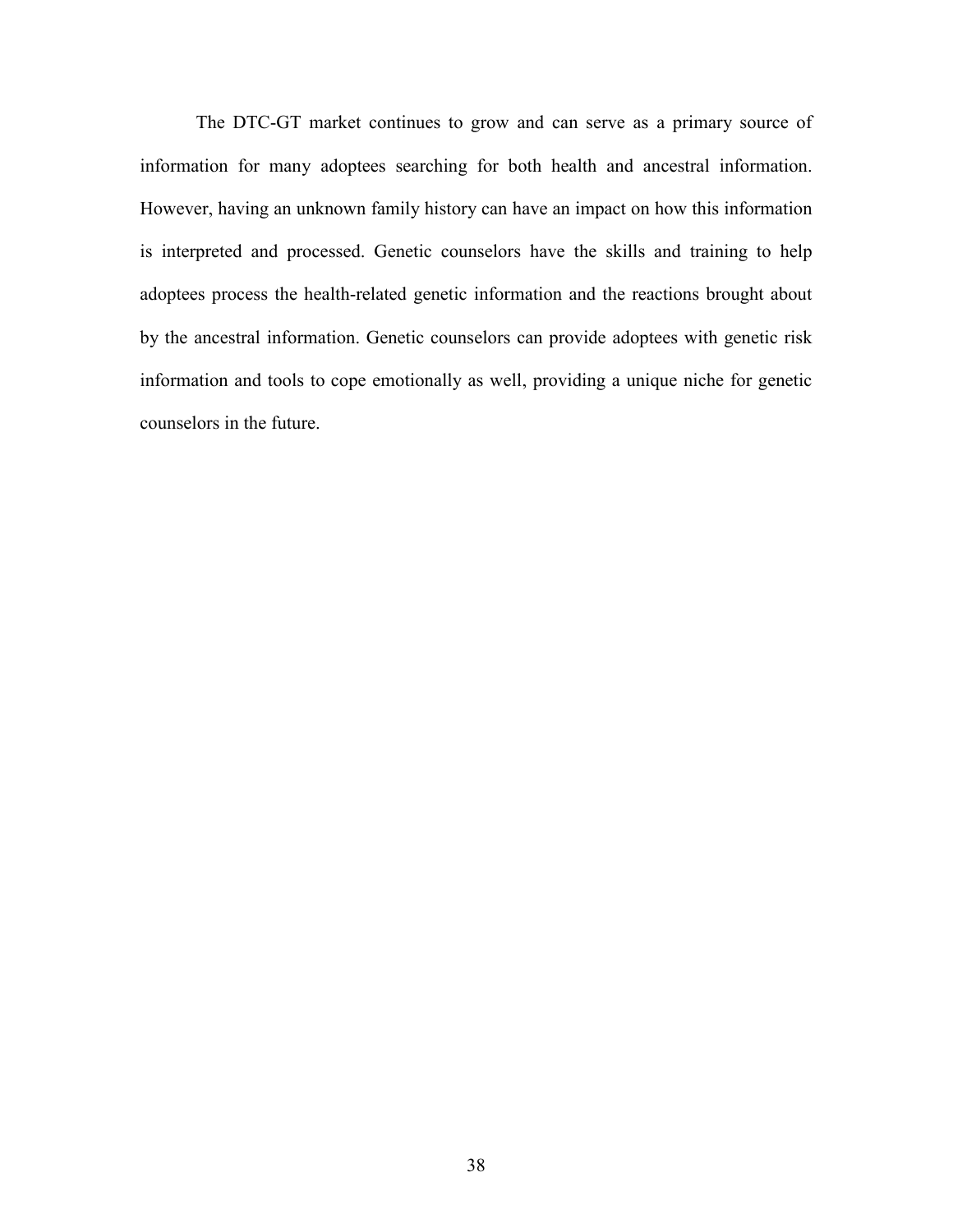#### **References**

- Ahl, A. S., Acree, J. A., Gipson, P. S., McDowell, R. M., Miller, L., & McElvaine, M. D. (1993). Standardization of nomenclature for animal health risk analysis. *Reviews of Scientific & Technical Office, 12*(4), 1045–1053.
- Baptista, N. M., Christensen, K. D., Carere, D. A., Broadley, S. A., Roberts, J.S., & Green, R. C. (2016). Adopting genetics: motivations and outcomes of personal genomic testing in adult adoptees. *Genetics in Medicine, 18,* 924-932. doi:10.1038/gim.2015.192
- Bartiomioli, L. (2008). *Assessing the Interest in Genetic Counseling within the Adoption Community* (unpublished master's dissertation). Boston University, Boston, MA.
- Bloss C., Schork N., & Topol E. (2011). Effect of direct-to-consumer genome-wide profiling to assess disease risk. *The New England Journal of Medicine*, 364, 524– 534. doi: 10.1056/NEJMoa1011893
- Bloss, C.S., Wineinger, N.E., Darst, B.U., Schork, N.J., Topol, E.J., (2013). Impact of direct-to-consumer genomic testing at long term follow-up. *Journal of Medical Genetics, 50*(6), 393-400. doi: 10.1136/jmedgenet-2012-101207
- Bradley, E.H., Curry, L., & Devers, K.J. (2007). Qualitative data analysis for health services research: developing taxonomy, themes, and theory. *Health Services Research. 42*(4): 1758-72. doi: 10.1111/j.1475-6773.2006.00684.x.
- Brunstein, J. (2016). Perils, pitfalls, and promise of direct-to-consumer genetic testing. *The Primer, 48*(6), 38-39.
- Centers for Disease Control and Prevention. (2005). *Genomics and Population Health 2005* [Data file] Retrieved from http://www.cdc.gov/genomics/activities/ogdp/20- 005.
- Collins, F., & McKusick, V. (2001). Implications of the Human Genome Project for Medical Science. *Journal of American Medicine,* 285, 540-545. doi: 10.1001/jama.285.5.540
- Corder, K. (2012). Counseling Adult Adoptees, *The Family Journal: Counseling and Therapy for Couples and Families,* 20 (4), 448-452. doi: 10.1177/106648071245 20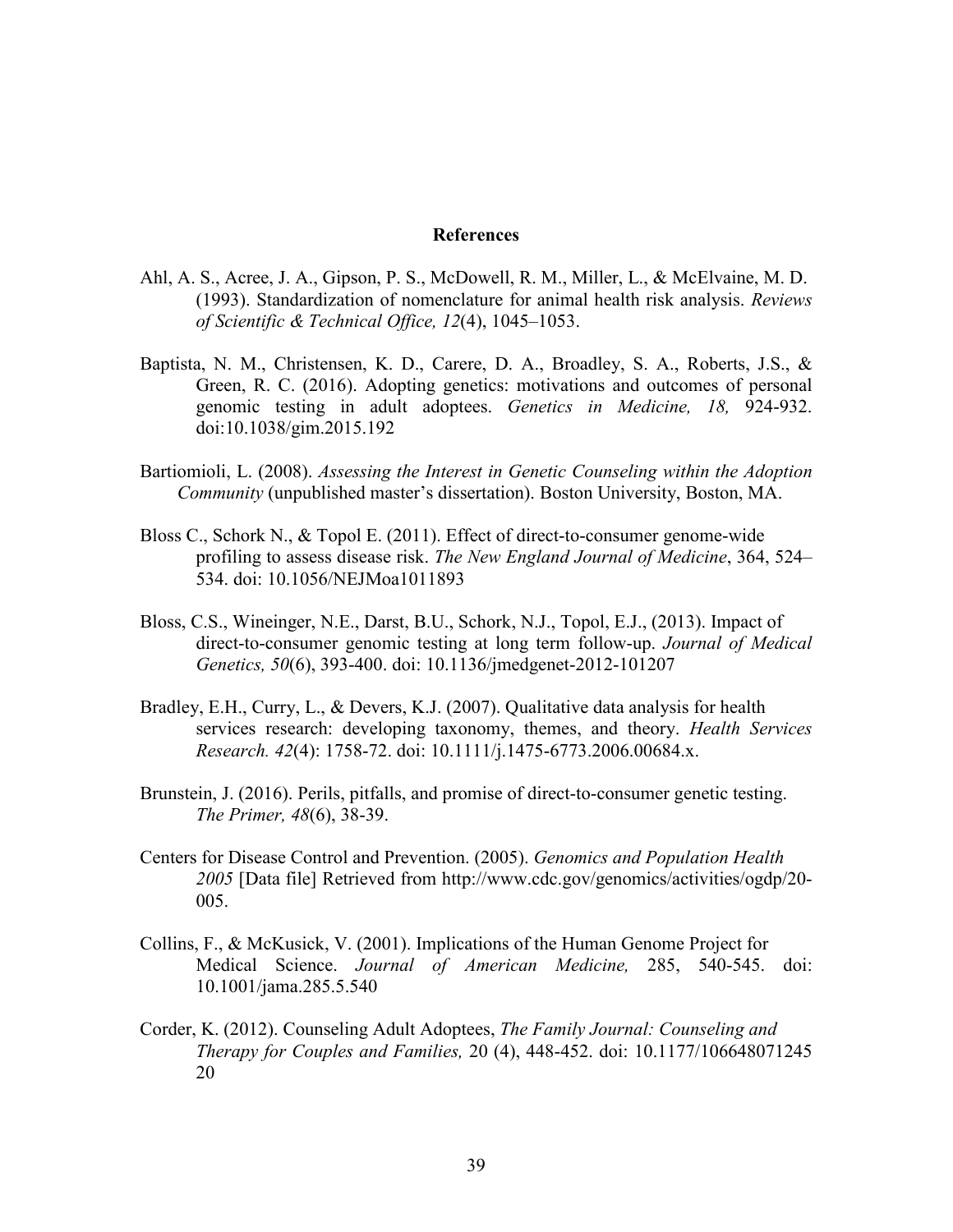- Covolo, L., Rubinelli, S., Ceretti, E., & Gelatti, U. (2015). Internet-based direct-to consumer genetic testing: A systematic review. *Journal of Medical Internet Research, 17*(12). http://doi.org/10.2196/jmir.4378
- Crouch, J., Yu, J. H., Shakar, A. G., & Tabor, H. K. (2014). "We Don't Know Her History, Her Background": Adoptive Parents' Perspectives on Whole Genome Sequencing Results. *Journal of Genetic Counseling, 24*(1), 67-77. doi: 10.1007/s- 10897-014-9738-z
- Darst, B. F., Madlensky, L., Schork, N. J., Topol, E. J., & Bloss, C. S. (2013). Perceptions of genetic counseling services in direct-to-consumer personal genomic testing. *Clinical Genetics*, *84*(4), 335–339. doi:10.1111/cge.12166
- Dave Thomas Foundation for Adoption. (2002). *National Adoption Attitudes Survey*  [Data file]. Retrieved from http://empoweredtoconnect.org/wp-content/uploads/ Adoption-Attitudes-Study-June-2002.pdf
- DellaCava, F. A., Phillips, N. K., & Engel, M. H. (2004). Adoption in the U.S.: The Emergence of a Social Movement. *Journal of Sociology & Social Welfare*, 31(4), 141–160. Retrieved from http://search.ebscohost.com/login/aspx?direct=true&db =a9h&AN=15376113&site=host-live
- Hsieh, H.F., & Shannon, S.E. (2005). Three approaches to qualitative content analysis. *Qualitative Health Research, 15*(9), 1277-1288. doi: 10.1177/1049732305276687
- Eggelstone, C., Morris, A., & O'Brien, A. (2013). Effect of direct-to-consumer genetic tests on health behaviour and anxiety: a survey of consumers and potential consumers. *Journal of Genetic Counseling,* 22 (5), 565-575. doi: 10.1007/s10897 013-9582-6
- Gollust, S., Gordon, E., Zayac, C., Griffin, G., Christman, M., Pyeritz, R.,…Bernhardt, B. (2012). Motivations and perceptions of early adopters of personalized genomics: perspectives from research participants. *Public Health Genomics,* 15 (1), 22-30. doi: 10.1159/000327296
- Hamilton, Anita. (2008, October 29). Best Inventions of 2008. *Time.* Retrieved from http://content.time.com/time/specials/packages/article/0,28804,1852747\_1854493 ,00.html
- Harper, J., Kennett, D., & Reisel, D. (2016). The end of donor anonymity: how genetic testing is likely to drive anonymous gamete donation out of business. *Human Reproduction,* 1-6. doi:10.1093/humrep/dew065.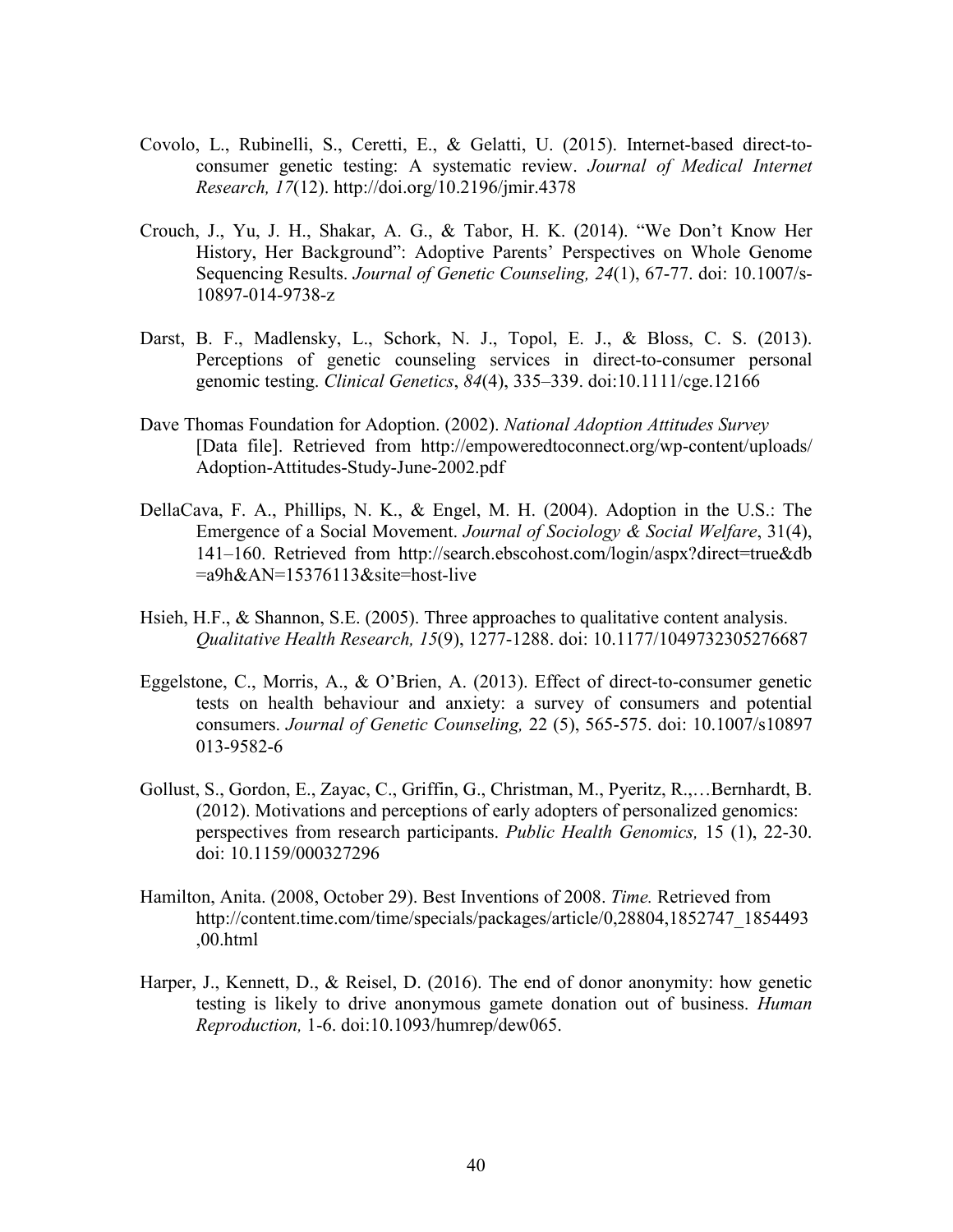- Heald, B., Edelman, E., & Eng, C. (2012). Prospective comparison of family medical history with personal genome screening for risk assessment of common cancers. *European Journal of Human Genetics*, *20*(5), 547–551. doi:10.1038/ejhg.2011.224
- Hill, C.M., & Edwards, M. (2009). Birth family health history: Adopters' perspectives on learning about their child's health inheritance. *Adoption and Fostering Journal*, *33*(2), 45–53. doi:10.1177/030857590903300206
- Hsieh, H.F., & Shannon, S.E. (2005). Three approaches to qualitative content analysis. *Qualitative health resear*
- James, K., Cowl, C., Tilburt, J., Sinicrope, P., Robinson, M., Frimannsdottir, K., Tiedje, K., & Koenig, B. (2011). Impact of direct-to-consumer predictive genomic testing on risk perception and worry among patients receiving routine care in a preventive health clinic. *Mayo Clinic Proceedings,* 86 (10), 933-940. doi: 10.4065/mcp.2011.0190
- Jones, V. F., High, P. C., Donoghue, E., Fussell, J. J., Gleason, M. M., Jaudes, P. K., … Schulte, E. E. (2012). Comprehensive Health Evaluation of the Newly Adopted Child. *Pediatrics*, *129*(1), e214–e223. doi:10.1542/peds.2011-2381
- Kaufman, D. J., Bollinger, J. M., Dvoskin, R. L., & Scott, J. A. (2012). Risky business: Risk perception and the use of medical services among customers of DTC personal genetic testing. *Journal of Genetic Counseling*, *21*(3), 413–422. doi:10.1007/s10897-012-9483-0
- Kavanaugh, C.A., & Fiorini, J. J. (2009). *Uses of bibliotherapy for adoptive children and their families.* Paper based on a program presented at the American Counseling Association Annual Conference and Exposition, Charlotte, NC.
- Kirkpatrick, B., & Rashkin, M. (2016). Ancestry Testing and the Practice of Genetic Counseling. *Journal of Genetic Counseling, 25* (138), 1-15. doi: 10.1007/s10897- 016-0014-2
- Kreider, R., & Lofquist, D. (2010). *Adopted Children and Stepchildren: 2010* [Data file]. Retrieved from https://www.census.gov/prod/2014pubs/p20-572.pdf.
- May, T., Strong, K. A., Khoury, M. J., & Evans, J. P. (2015). Can targeted genetic testing offer useful health information to adoptees? *Genetics in Medicine*, *17*(April), 10–12. doi:10.1038/gim.2015.58
- American College of Medical Genetics and Geomics. (2016). Direct-to-consumer genetic testing: a revised position statement of the American College of Medical Genetics and Genomics. *Genetics in Medicine*, *18*(2), 207–208. doi:10.1038/gim.2015.190
- Moe, B. (1998). *Adoption: A reference handbook.* Santa Barbara, CA: ABC-CLIO.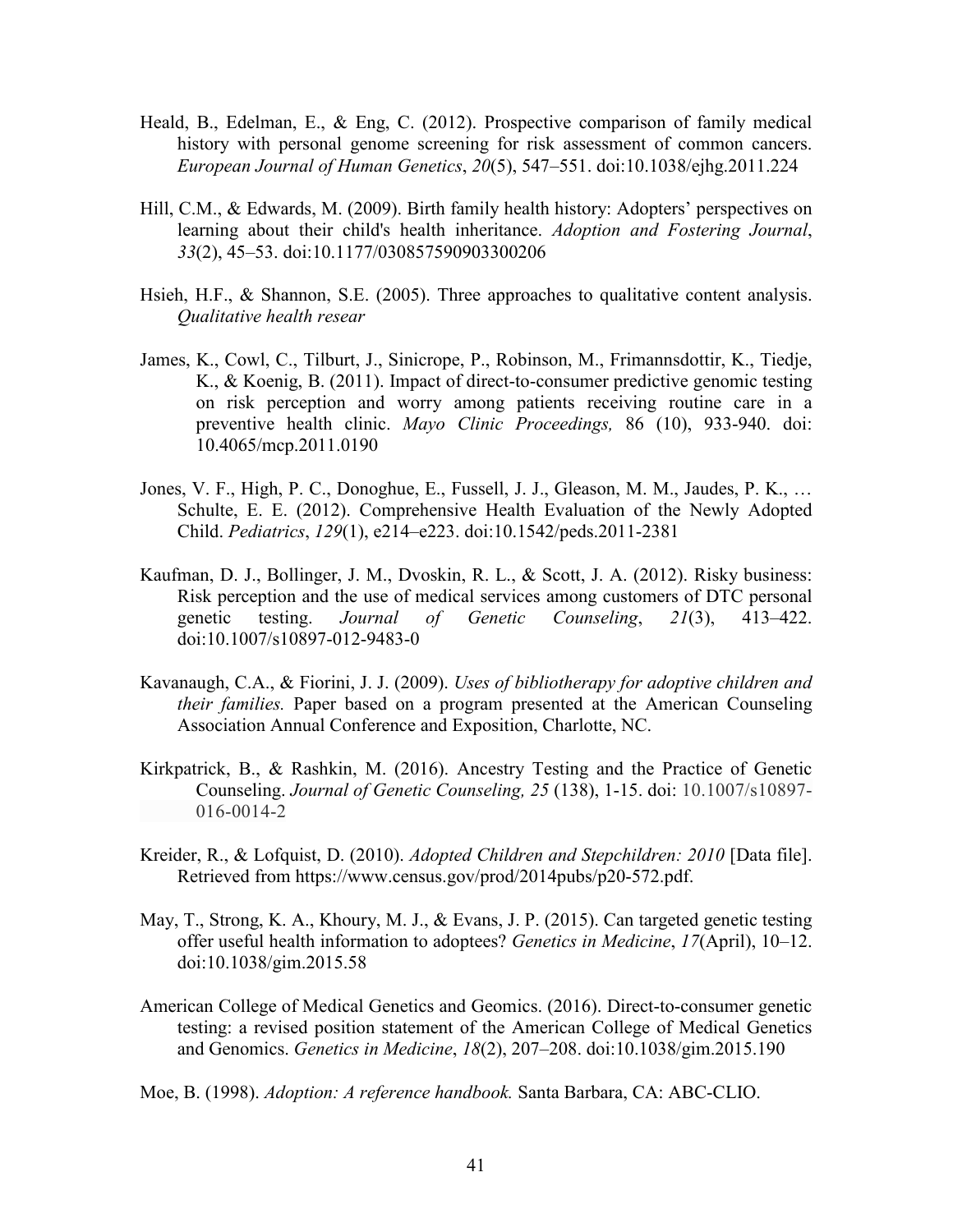- Nelson, B. (2016). The big sell: Direct-to-consumer tests promise patients more abundant and accessible information, but potential pitfalls abound. *Cancer Cytopathology*, *124*(1), 7–8. http://doi.org/10.1002/cncy.21684
- Phillips, A. M. (2016). Only a click away DTC genetics for ancestry, health, love. . .and more: A view of the business and regulatory landscape. *Applied and Translational Genomics*, *8*, 16–22. http://doi.org/10.1016/j.atg.2016.01.001
- Rich, E. C., Burke, W., Heaton, C. J., Haga, S., Pinsky, L., Short, M. P., & Acheson, L. (2004). Reconsidering the family history in primary care. *Journal of General Internal Medicine*, *19*(3), 273–280. doi:10.1111/j.1525-1497.2004.30401
- Roberts, J., & Ostergren, J. (2013). Direct-to-Consumer Genetic Testing and Personal Genomics Services: A Recent Review of Empirical Studies. *Current Genetic Medicine Reports, 1*(3): 182-200. doi: 10.1016/j.surg.2006.10.010.Use
- Sanderson, S. C., Linderman, M. D., Suckiel, S. A., Diaz, G. A., Zinberg, R. E., Ferryman, K., … Schadt, E. E. (2015). Motivations, concerns and preferences of personal genome sequencing research participants: Baseline findings from the HealthSeq project. *European Journal of Human Genetics*, *24*(Jun), 1–7. doi:10.1038/ejhg.2015.118
- Singleton, A., Erby, L.H., Foisi, K.V., & Kaphingst, K.A. (2012). Informed choices in direct-to-consumer genetic testing (DTC-GT) websites: a content analysis of benefits, risks, and limitations. *Journal of Genetic Counseling, 21*(3), 433-439. doi: 10.1007/s10897-011-9474-6
- Sivell, S., Elwyn, G., Gaff, C. L., Clarke, A. J., Iredale, R., Shaw, C., … Edwards, A. (2008). How risk is perceived, constructed and interpreted by clients in clinical genetics, and the effects on decision making: Systematic review. *Journal of Genetic Counseling*, *17*(1), 30–63. doi:10.1007/s10897-007-9132-1
- Su, Y., Howard, H.C., & Borry, P. (2011). Users' motivations to purchase direct-toconsumer genome-wide testing: an exploratory study of personal stories. *Journal of Community Genetics, 2*(135). doi: 10.1007/s12687-011-0048-y
- Stoeklé, H.C., Mamzer-Bruneel, M.F., Vogt, G., & Hervé, C., (2016). 23andMe: a new two-sided data-banking market model. *BMC Medical Ethics, 17*(1), 1-19. doi: 10.1186/s12910-016-0101-9
- Turrini, M., & Prainsack, B. (2016). Beyond clinical utility: The multiple values of of DTC genetics. *Applied and Translational Genomics, 8,* 4-8. doi: 10.1016/j.atg.2016.01.008
- U.S. Department of Health and Human Services. (2012). *The AFCARS Report* [Data file]. Retrieved from http://www.acf.hhs.gov/sites/default/files/cb/afcarsreport20.pdf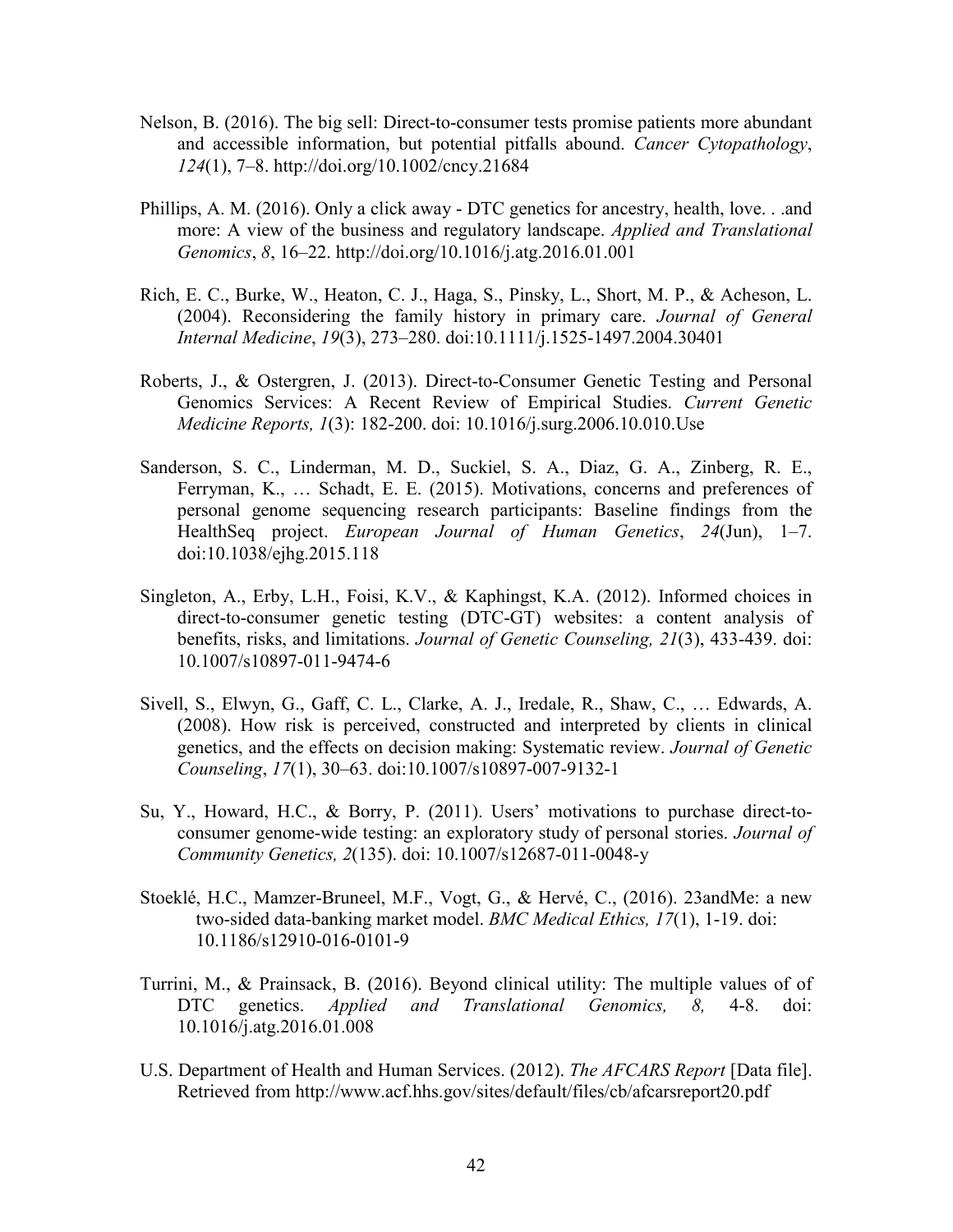- *What Is Direct-to-Consumer Genetic Testing?.* (2016, May 25) Retrieved from https://ghr.nlm.nih.gov/primer/testing/directtoconsumer
- Yim, S.-H., & Chung, Y.-J. (2014). Reflections on the US FDA's Warning on Direct-to-Consumer Genetic Testing. *Genomics & Informatics*, *12*(4), 151–5. http://doi.org/10.5808/GI.2014.12.4.151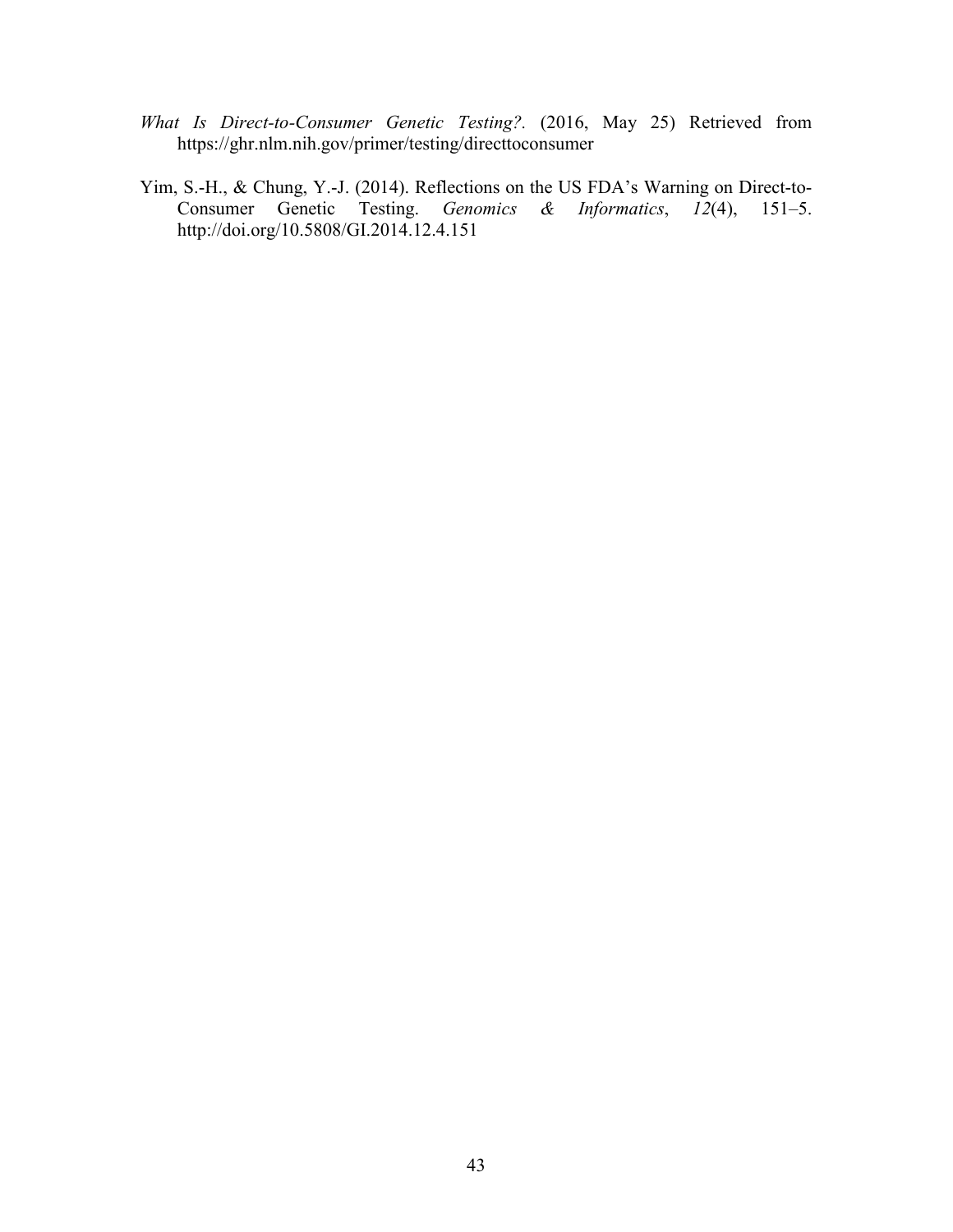### **Appendix A: Study Advertisement**

### ADOPTEES THAT HAVE USED DIRECT-TO-CONSUMER GENETIC TESTING: Participants Needed!

You are invited to participate in a graduate research study. We are interested in discussing the emotions that you experienced both before and after your genetic testing, your satisfaction with the test, and the desired outcomes that you had or still have for the test.

Any person that is both legally adopted and over the age of eighteen qualifies for this study.

For more information or to share your thoughts, click on the link below: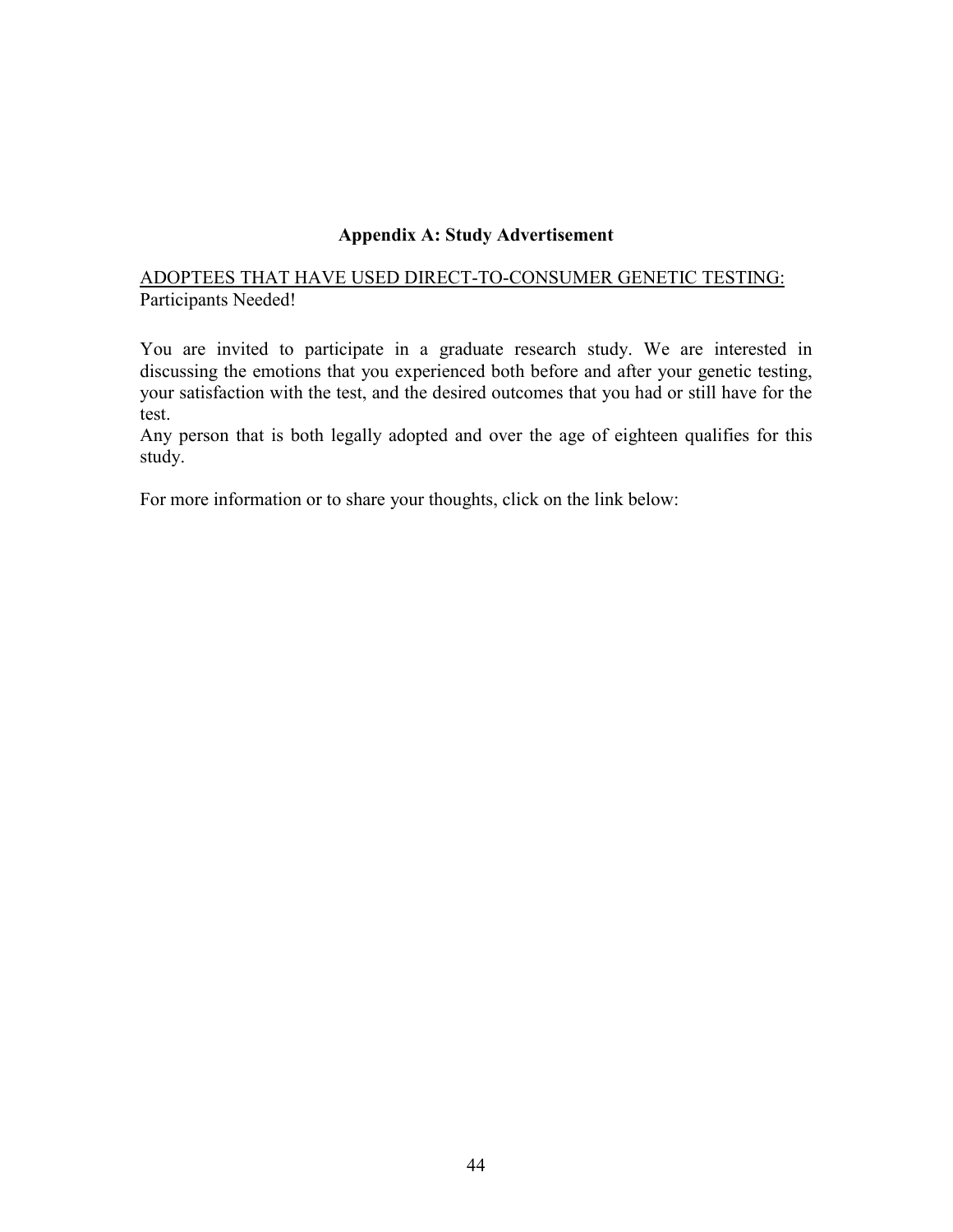#### **Appendix B: Web-based Questionnaire**

 Through interviews with adoptees that have used direct-to-consumer genetic testing sites (maybe insert specific site here instead of "DTC-GT", ex. 23andMe), this study hopes to learn more about adoptees' motivations for using this type of genetic test. Adoptees will be asked about their feelings after having their test results returned and what they think about using these results in the future. Overall, this study hopes to provide insight into adoptees' feeling about genetic information and whether or not they hope to use this in future medical settings.

 If at any point you do not wish to answer a question, please skip that question and continue to the next question. This is a graduate student project being completed by a genetic counseling student at the University of South Carolina. For any questions please contact:

Anna Childers Whitney Dobek

childersak09@gmail.com whiney.dobek@uscmed.sc.edu

- 1) Current Age:
- 2) Gender: \_\_\_\_
- 3) Race:
	- o Alaska Native
	- o American Indian
	- o Asian
	- o Black
	- o Native American
	- o Native Hawaiian/Pacific Islander
	- o White
	- o Unknown
	- o Other
	- o Do not wish to specify
- 4) Level of Education:
	- o Some high school
	- o High school diploma/GED
	- o Some college/university
	- o Bachelor's degree
	- o Master's/Doctoral/professional degree
- 5) Age at adoption: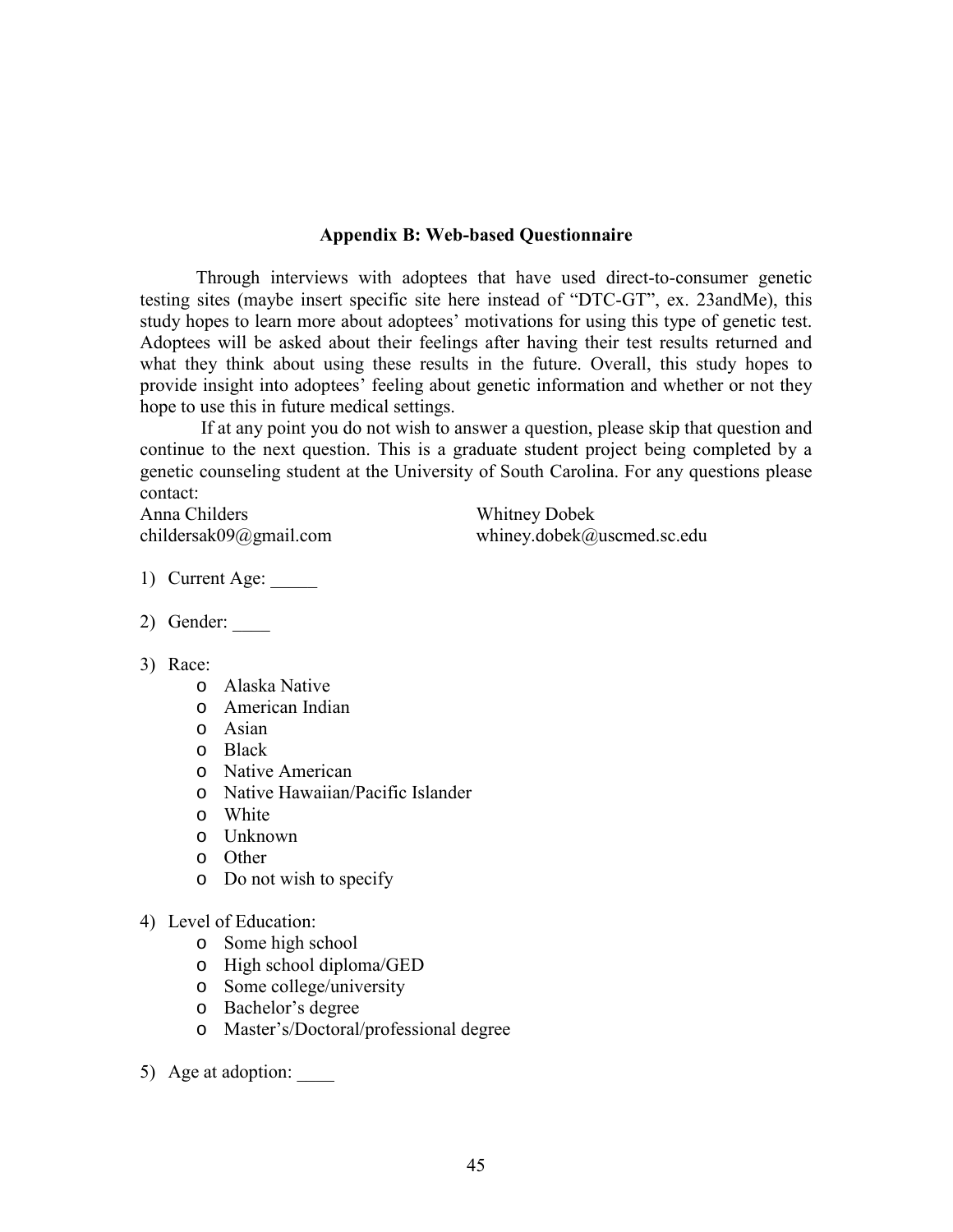- 6) Genetic testing company used:
- 7) Date test results were received (MM/YYYY):
- 8) This study includes an interview conducted via phone call that may last up to one hour. Would you be willing to participate in this study?
	- o Yes
	- o No
- 9) Please provide your preferred contact information so that we may contact you to set up the interview for this study. Your contact information will not way be linked to your responses. Participation is voluntary.

Name Email Office Phone Cell Phone Home Phone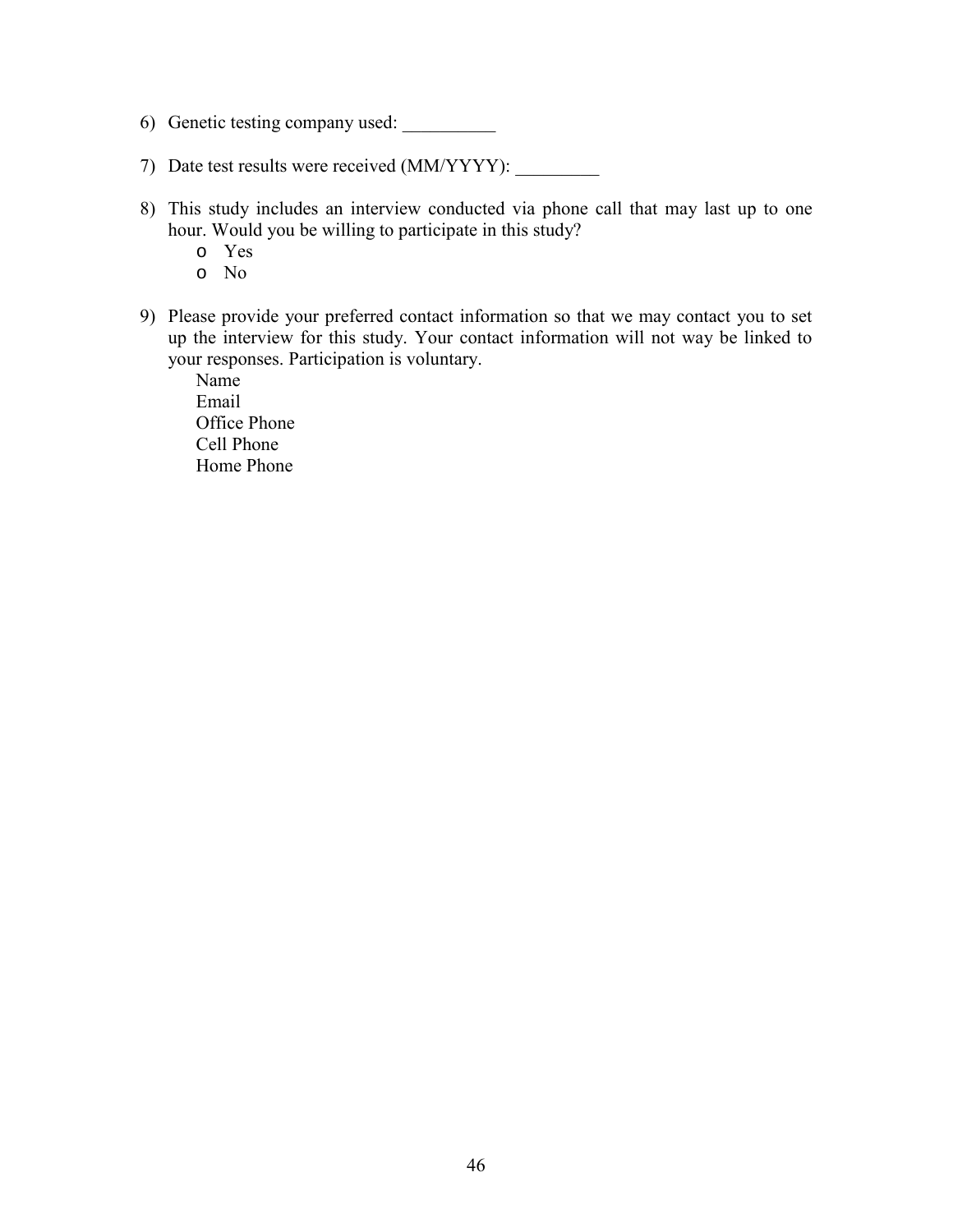#### **Appendix C: Semi-Structured Interview Questions**

- 1) How much do you know about your biological family?
- 2) Do you have any children? If so how many?
- 3) What was/were your main motivations for using DTC-GT?
- 4) How would you describe your satisfaction with your test results?
- 5) What information would you like to know more about?
- 6) As someone who is adopted, how do you think you view this genetic information differently than someone who is not adopted?
- 7) What kinds of feelings did you have before ordering this test?
- 8) What kinds of feelings did you have while you were waiting for your test results to come back?
- 9) How did these feelings change immediately after receiving your test results?
- 10) What kinds of changes did you experience in these feelings 3 months after receiving your results?
- 11) How does being adopted change your experience in medical settings?
- 12) Do you know what a genetic counselor does?
- 13) What value would you see in meeting with a genetic counselor either to discuss these results or discuss other family history concerns?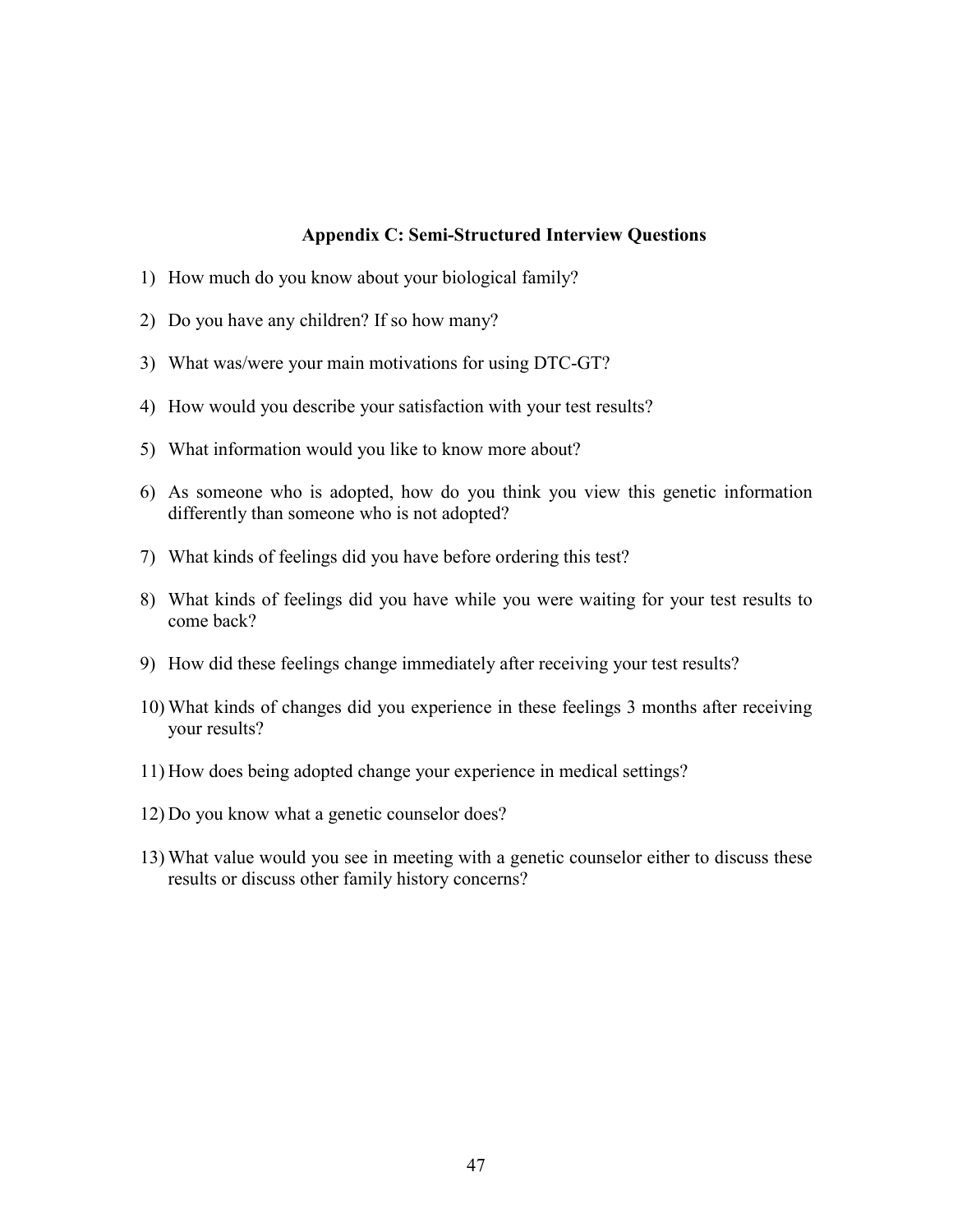| Table 3: Adoptees' Emotions Throughout DTC-GT                                        |                                                 |                                       |                                                                           |                                                                       |
|--------------------------------------------------------------------------------------|-------------------------------------------------|---------------------------------------|---------------------------------------------------------------------------|-----------------------------------------------------------------------|
| Participant<br>Information                                                           | <b>Before</b><br>DTC-GT                         | <b>After Sending</b><br>DTC-GT Kit    | Immediately<br>After<br>Receiving<br>Results                              | 3 Months<br>After<br>Receiving<br>DTC-GT                              |
| #1, age 48<br>(AncestryDNA,<br>23andMe,<br>Promethease,<br>StrataGene)               | Excitement<br>, Terror,<br>Fear of<br>Rejection | Nervousness,<br>Impatience            | Overwhelme<br>d, Obsession                                                | Results<br>Logic,<br>Newfound<br>Sense of<br>Direction                |
| #2, age 50<br>(Ancestry, DNA,<br>23andMe,<br>FamilyTreeDN<br>A,<br>Promethease)      | Anxiety,<br>Fear of<br>Rejection                | Fear of the<br>Unknown,<br>Excitement | Denial<br>(ancestry-<br>related)                                          | Anger<br>(ancestry-<br>related)                                       |
| #3, age 64<br>(AncestryDNA,<br>23andMe,<br>FamilyTreeDN<br>A, GEDMatch,<br>DNA.land) | Curiosity                                       | Excitement,<br>Impatience             | Gratefulness,<br>Comfort                                                  | Happiness,<br>Newfound<br>Sense of<br>Direction                       |
| #4, age 55<br>(AncestryDNA,<br>23andMe)                                              | Fear                                            | Excitement,<br>Impatience             | Excitement,<br>Obsession                                                  | Happiness,<br>Completene<br>SS                                        |
| #5, age 58<br>(AncestryDNA,<br>23andMe(                                              | Concern                                         | Ambivalence                           | Terror<br>(ancestry-<br>related),<br>Confirmation<br>(health-<br>related) | Terror<br>(ancestry-<br>related),<br>Interest<br>(health-<br>related) |

**Appendix D: Description of Adoptees' Emotions Over Time**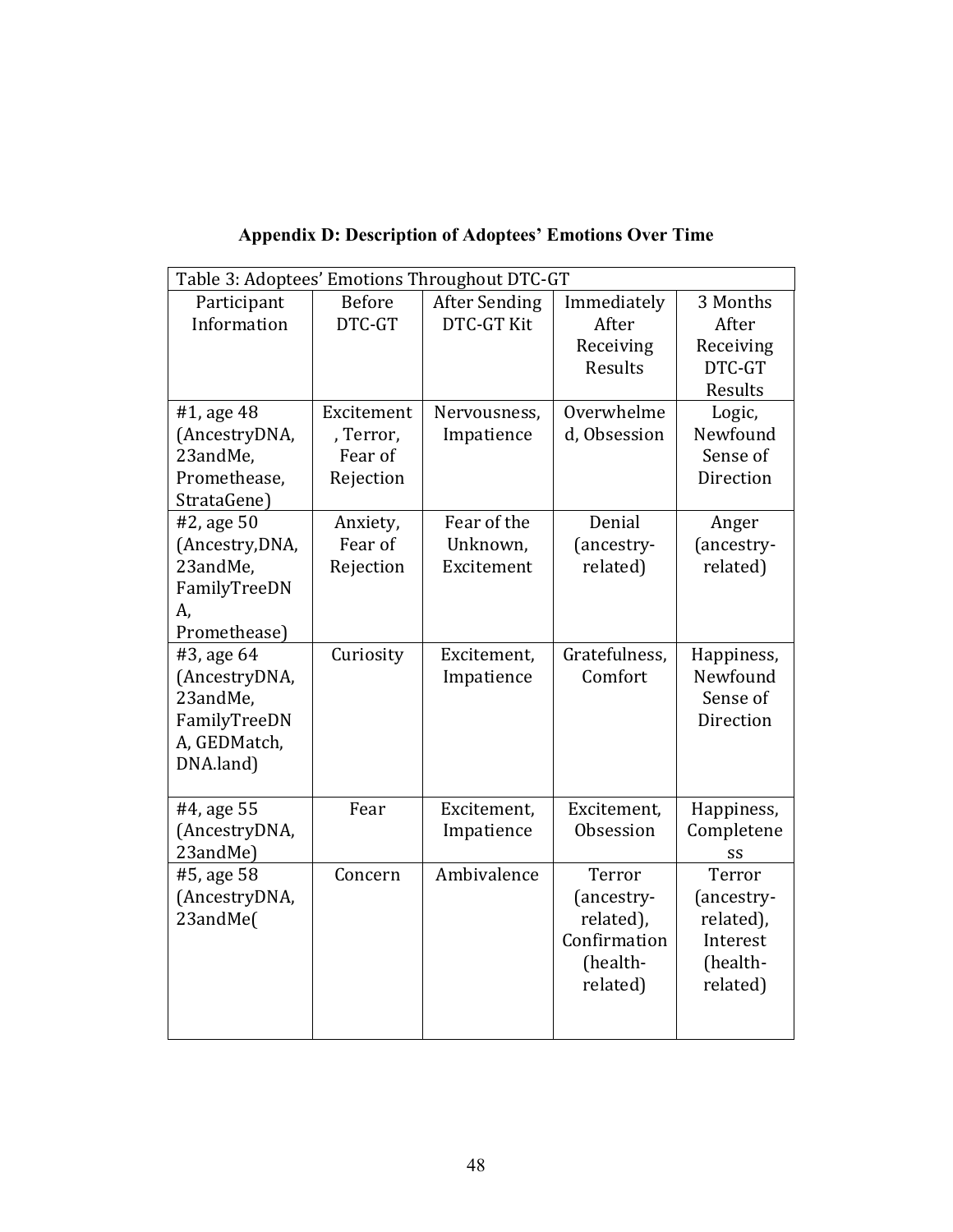| #6, age 46<br>(AncestryDNA,<br>23andMe,<br>FamilyTreeDNA)                              | Excitement                                                                                                        | Excitement,<br>Hopefulness | Excitement                                                                                     | Anger,<br>Disappointm<br>ent<br>(ancestry-<br>related),<br>Confirmatio<br>n (health-<br>related) |
|----------------------------------------------------------------------------------------|-------------------------------------------------------------------------------------------------------------------|----------------------------|------------------------------------------------------------------------------------------------|--------------------------------------------------------------------------------------------------|
| #7, age 46<br>(23andMe)                                                                | Concern                                                                                                           | Anxiety,<br>Nervousnes     | Shock<br>(ancestry-                                                                            | Ambivalenc<br>e                                                                                  |
|                                                                                        |                                                                                                                   | S,<br>Excitement           | related),<br>Positivity                                                                        |                                                                                                  |
| #8, age 44<br>(AncestryDNA,<br>23andMe)                                                | Excitement                                                                                                        | Excitement                 | Excitement                                                                                     | Excitement,<br>Obsession                                                                         |
| #9, age 53<br>(AncestryDNA,<br>23andMe,<br>FamilyTreeDNA,<br>GEDMatch,<br>Promethease) | Excitement,<br>Fear of the<br>Unknown                                                                             | Relief,<br>Excitement      | Excitement,<br>Happiness<br>(ancestry-<br>related),<br>Disappointm<br>ent (health-<br>related) | Newfound<br>Sense of<br>Direction                                                                |
| #10, age 40<br>(AncestryDNA,<br>Promethease)                                           | Fear of the<br>Unknown                                                                                            | Fear,<br>Excitement        | Disappointm<br>ent<br>(ancestry-<br>related), Fear<br>(health-<br>related)                     | Obsession                                                                                        |
| #11, age 46<br>(23andMe,<br>GEDMatch)                                                  | Excitement                                                                                                        | Impatience                 | Curiosity                                                                                      | Ambivalenc<br>e                                                                                  |
| #12, age 43<br>(AncestryDNA<br>23andMe)                                                | Curiosity                                                                                                         | Ambivalenc<br>e            | Newfound<br>Sense of<br>Direction                                                              | Self-<br>Acceptance                                                                              |
| #13, age 56<br>(AncestryDNA,<br>Promethease)                                           | Excitement,<br>Fear of the<br>Unkown<br>(ancestry-<br>related),<br>Scientific<br>Interest<br>(health-<br>related) | Anxiety                    | Happiness,<br>Curiosity                                                                        | Frustration<br>(ancestry-<br>related)                                                            |